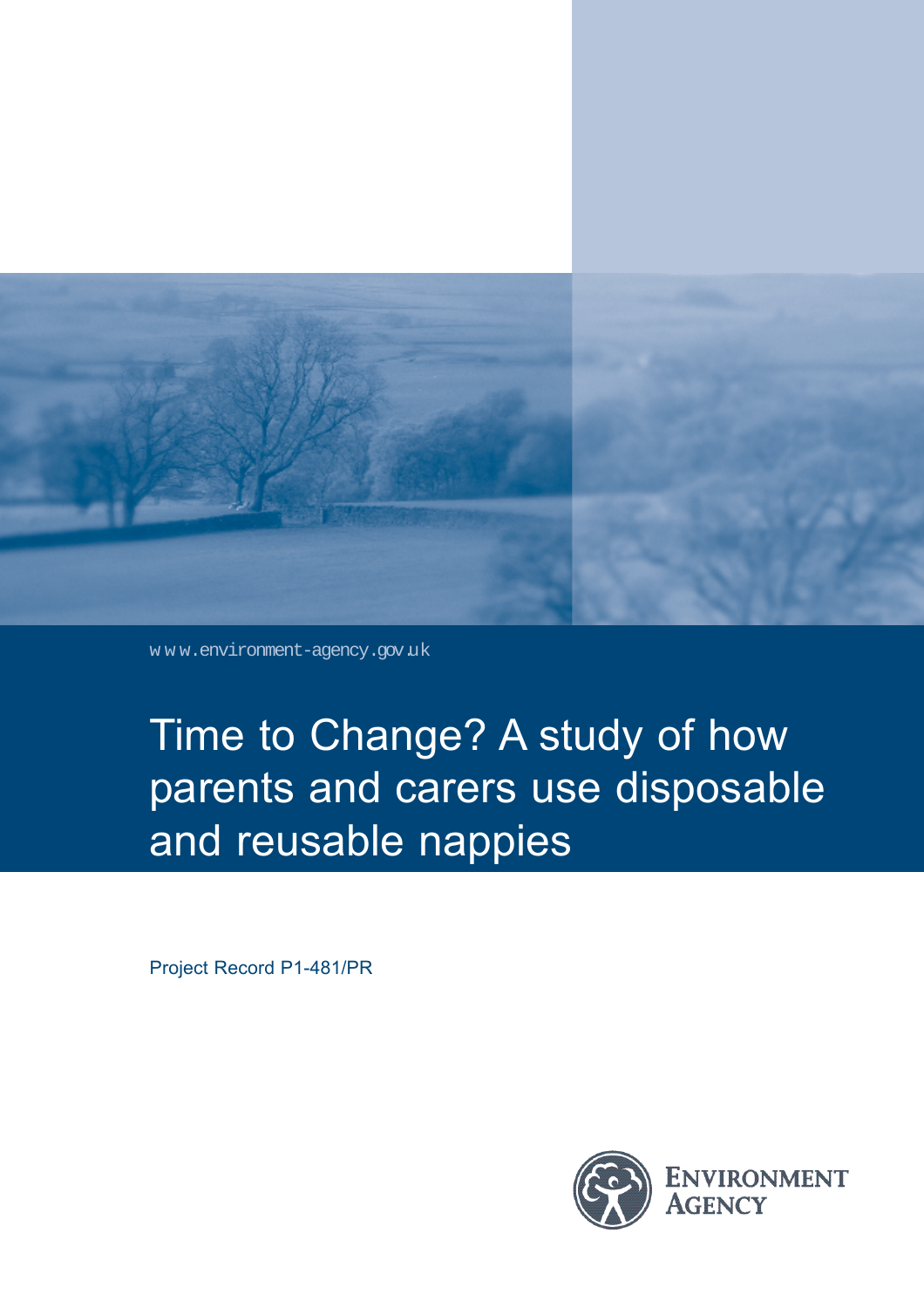The Environment Agency is the leading public body protecting and improving the environment in England and Wales.

It's our job to make sure that air, land and water are looked after by everyone in today's society, so that tomorrow's generations inherit a cleaner, healthier world.

Our work includes tackling flooding and pollution incidents, reducing industry's impacts on the environment, cleaning up rivers, coastal waters and contaminated land, and improving wildlife habitats.

This report is the result of research commissioned and funded by the Environment Agency's Science Programme.

#### **Published by:**

Environment Agency, Rio House, Waterside Drive, Aztec West, Almondsbury, Bristol, BS32 4UD Tel: 01454 624400 Fax: 01454 624409 www.environment-agency.gov.uk

ISBN: 1844324524

© Environment Agency July 2005

All rights reserved. This document may be reproduced with prior permission of the Environment Agency.

The views expressed in this document are not necessarily those of the Environment Agency.

This report is printed on Cyclus Print, a 100% recycled stock, which is 100% post consumer waste and is totally chlorine free. Water used is treated and in most cases returned to source in better condition than removed.

Further copies of this report are available from: The Environment Agency's National Customer Contact Centre by emailing enquiries@environment-agency.gov.uk or by telephoning 08708 506506.

**Author(s):** Susie Pocock

**Dissemination Status:** Publicly available

**Keywords:** Cloth, Disposable, Life Cycle Assessment, LCA, Nappies, Reusable

**Environment Agency's Project Manager:** Terry Coleman and Joanna Marchant, Head Office

**Science Project Number:** P1-481

**Product Code**: SCHO0605BJGT-E-P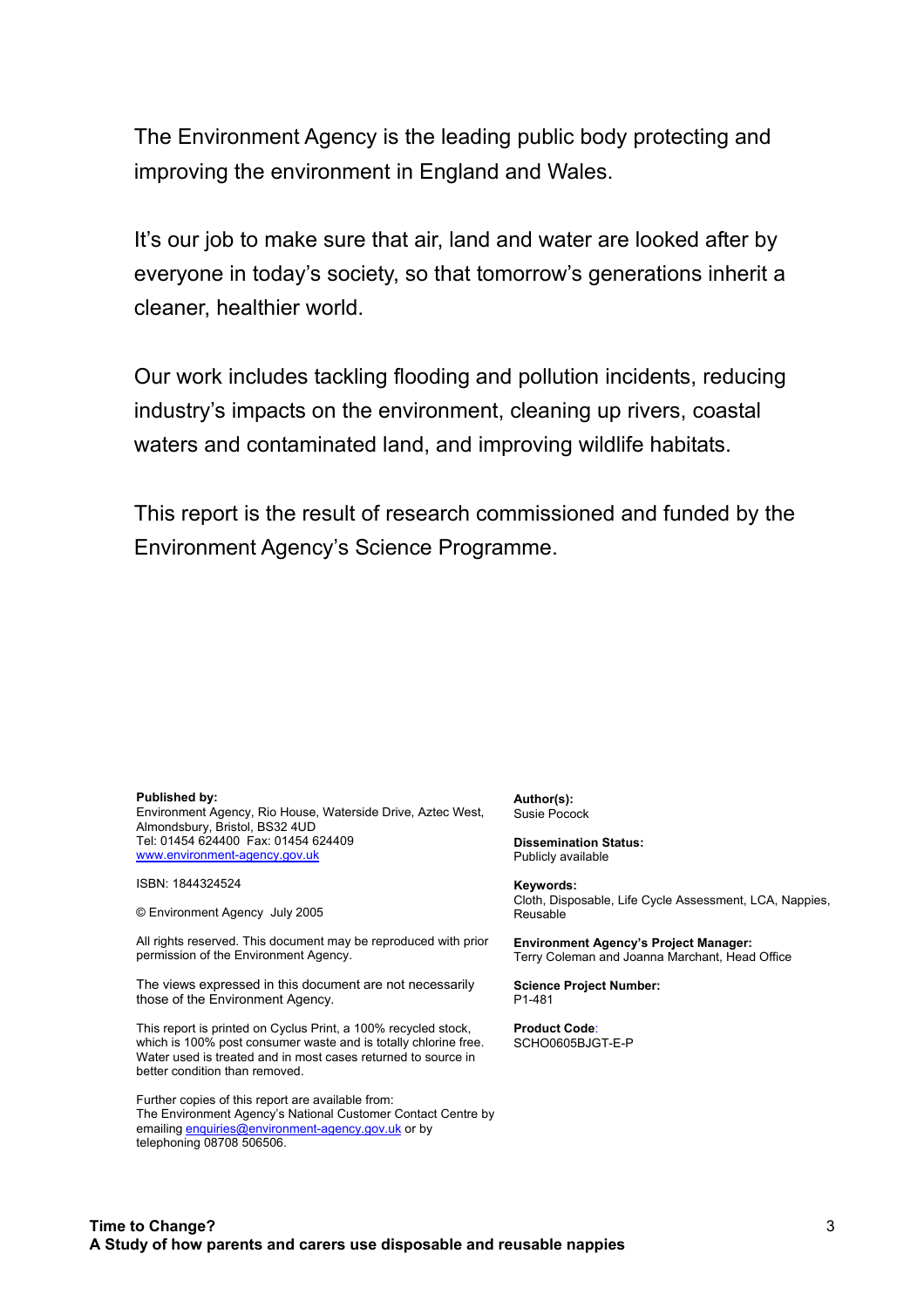# Science at the Environment Agency

Science underpins the work of the Environment Agency, by providing an up to date understanding of the world about us, and helping us to develop monitoring tools and techniques to manage our environment as efficiently as possible.

The work of the Science Group is a key ingredient in the partnership between research, policy and operations that enables the Agency to protect and restore our environment.

The Environment Agency's Science Group focuses on five main areas of activity:

- **Setting the agenda**: To identify the strategic science needs of the Agency to inform its advisory and regulatory roles.
- **Sponsoring science**: To fund people and projects in response to the needs identified by the agenda setting.
- **Managing science**: To ensure that each project we fund is fit for purpose and that it is executed according to international scientific standards.
- **Carrying out science**: To undertake the research itself, by those best placed to do it - either by in-house Agency scientists, or by contracting it out to universities, research institutes or consultancies.
- **Providing advice**: To ensure that the knowledge, tools and techniques generated by the science programme are taken up by relevant decision-makers, policy makers and operational staff.

Professor Mike Depledge Head of Science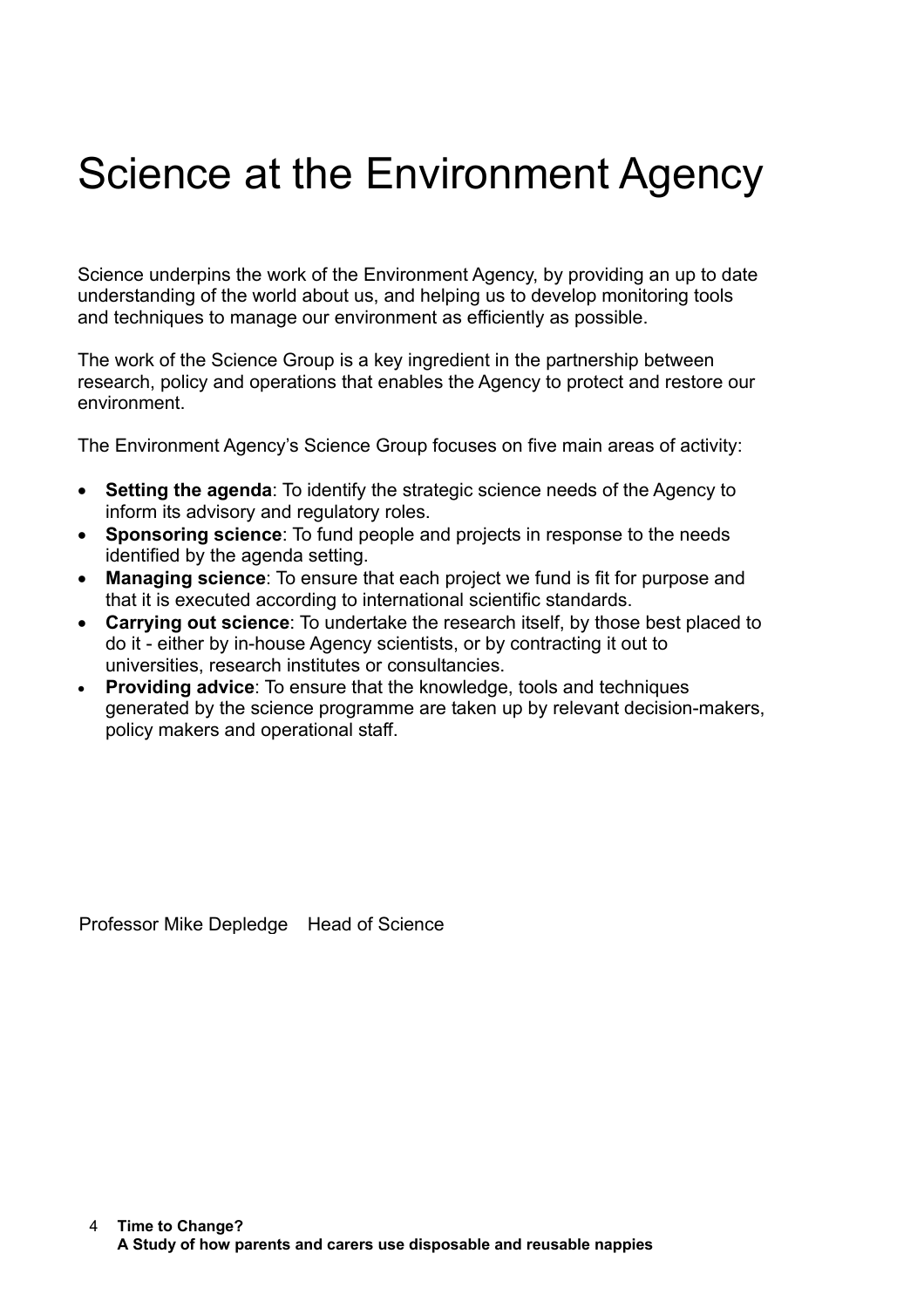# **Contents**

|              | <b>CONTENTS</b>                                                | 5              |
|--------------|----------------------------------------------------------------|----------------|
| 1            | <b>BACKGROUND</b>                                              | $\overline{7}$ |
| $\mathbf{2}$ | <b>NAPPIES</b>                                                 | 8              |
| 2.1          | <b>Nappy users</b>                                             | 8              |
| 2.2          | Responses with children still in nappies                       | 9              |
| 2.3          | Type of nappy used                                             | 9              |
| 2.4          | Type of reusable nappy used                                    | 10             |
| 2.5          | Why reusable nappies are used                                  | 11             |
| 2.6          | Use of disposable nappies                                      | 12             |
| 2.7          | Age that a child stops using nappies                           | 12             |
| 2.8          | Number of nappy changes per day                                | 16             |
| 2.9          | Number of reusable nappy changes per day with a bowel movement | 22             |
| 2.10         | Number of nappies owned and in use                             | 22             |
| 2.11         | More than one nappy used at a time                             | 23             |
| 2.12         | Nappy washing behaviour                                        | 23             |
| 2.13         | Nappy drying behaviour                                         | 28             |
| 2.14         | End of life of nappies                                         | 30             |
| 2.15         | Nappies used previously on another child                       | 30             |
| 3            | <b>OVER-PANTS (INCLUDING WATERPROOF PANTS)</b>                 | 31             |
| 3.1          | <b>Users of over-pants</b>                                     | 31             |
| 3.2          | Type of over-pant used                                         | 31             |
| 3.3          | Number of over-pants owned and in use                          | 32             |
| 3.4          | Over-pants used previously on another child                    | 33             |
| 3.5          | How long over-pants last                                       | 33             |
| 3.6          | Over-pant washing behaviour                                    | 34             |
|              | <b>Time to Change?</b>                                         | 5              |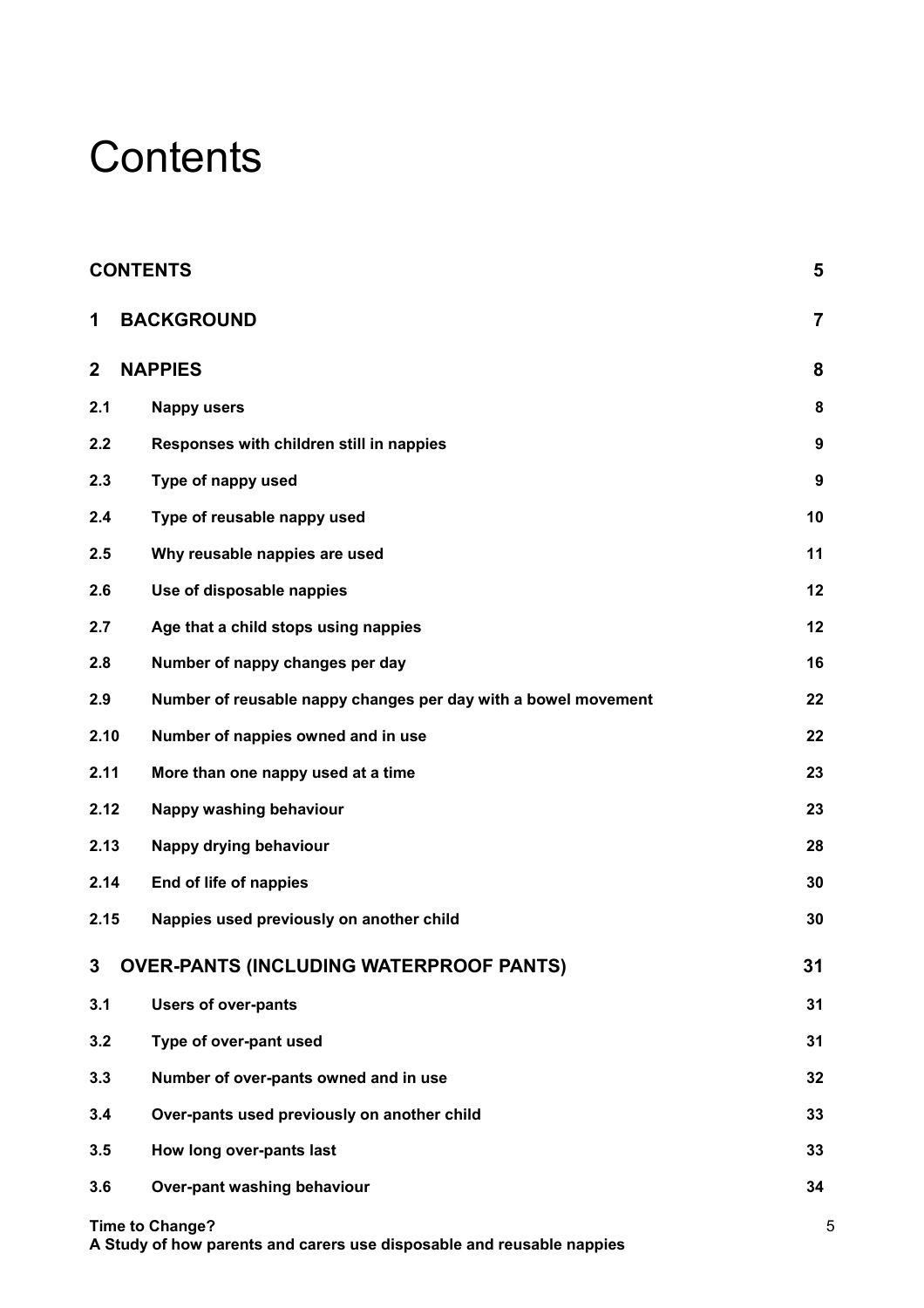| 3.7            | Over-pants drying behaviour                           | 36 |
|----------------|-------------------------------------------------------|----|
| 4              | <b>ABSORBENT BOOSTER PADS</b>                         | 37 |
| 4.1            | Users of absorbent booster pads                       | 37 |
| 4.2            | Type of absorbent booster pad                         | 37 |
| 4.3            | Number of absorbent booster pads owned and in use     | 38 |
| 5              | <b>NAPPY LINERS</b>                                   | 39 |
| 5.1            | <b>Users of nappy liners</b>                          | 39 |
| 5.2            | Type of nappy liner                                   | 39 |
| 5.3            | Number of nappy liners used in 24 hours               | 40 |
| 6              | <b>CONCLUSIONS</b>                                    | 41 |
| $\overline{7}$ | <b>RECOMMENDATIONS FOR FURTHER WORK</b>               | 42 |
| 7.1            | Questionnaire design                                  | 42 |
| 7.2            | Sample size of nappy types                            | 42 |
|                | <b>ANNEX A: OMNIBUS QUESTIONNAIRE</b>                 | 44 |
|                | <b>ANNEX B: TEST QUESTIONNAIRE</b>                    | 48 |
|                | <b>ANNEX C: NATIONAL STATISTICS OMNIBUS SURVEY</b>    | 62 |
|                | <b>ANNEX D: TEST RESEARCH</b>                         | 64 |
|                | <b>ANNEX E: OMNIBUS - DATA ISSUES AND CORRECTIONS</b> | 65 |
|                | <b>ANNEX F: TEST - DATA ISSUES AND CORRECTIONS</b>    | 68 |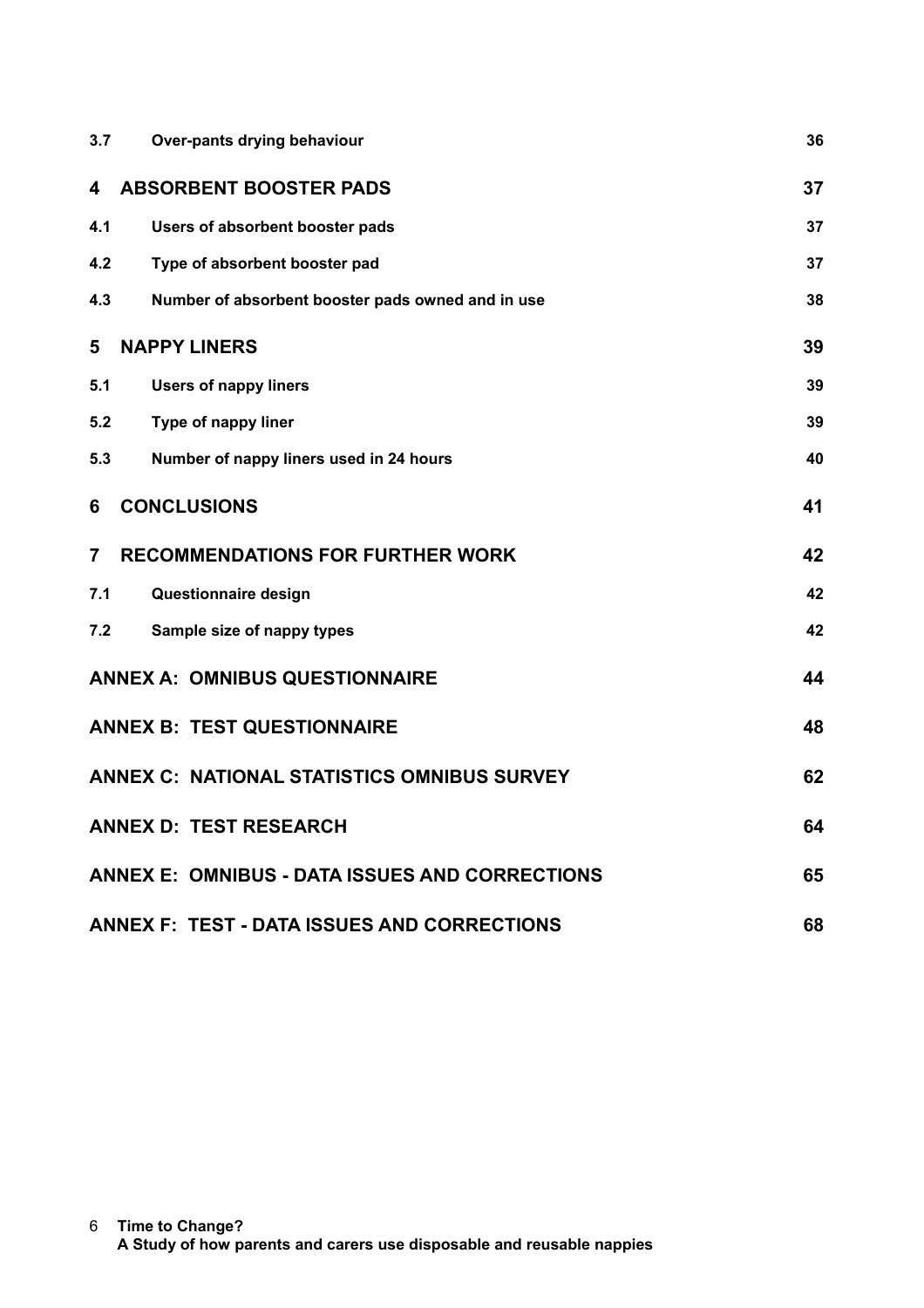# 1 Background

The Environment Agency commissioned a life-cycle assessment (LCA) to compare the environmental impacts of using reusable (washable) and disposable nappies. One of the first stages of that study was a review of previous work. This showed that certain factors – such as the age at which children stop wearing nappies, the number they use each day *etc* – would be key to the final results.

The available information was either anecdotal or partial, but objective, independent information was required. We therefore commissioned surveys of how consumers use nappies. This report presents results from 2002-2003.

 We commissioned the Office of National Statistics to ask questions in their Omnibus Survey about the use of reusable and disposable nappies. The questions addressed issues such as the types of nappies used, the average number of nappy changes per day and the age at which children stop using nappies. A total of 8,000 households were interviewed in four phases between June 2002 and February 2003. Only households with a child that was in nappies or that had worn nappies in the recent past (defined as having a child under 10 years old) were interviewed. Only 2,101 of the households had a child under 10, and only 73 of those used or had used reusable nappies. The number using reusable nappies was too small a sample size for all the statistical analysis required, so we commissioned a second survey specifically of parents that use reusable nappies. This second survey would establish the types of reusable nappies being used, how they were being used and laundered and what other products were being used with the nappies, *e.g.* wraps, booster pads, liners, detergents, etc. TEST Research (part of the MORI Group of research companies) conducted face to face interviews (March – April 2003) with parents or guardians of children under 36 months who were using or had used washable cloth (reusable) nappies. In total, 183 parents/guardians were interviewed face to face within randomly selected constituencies across Britain. Of the 183 respondents, 135 had a child under the age of 36 months currently using reusable nappies. The remaining 48 had used reusable nappies on their child in the recent past. The fieldwork was conducted between 10 March 2003 and 4 April 2003.

This report presents the analysis of the results from these two surveys. Most of this report relates to reusable nappies, because for consumers the disposable system is much simpler – buy, use, and dispose. The overwhelming majority of disposable nappies are also very similar, and the survey did not distinguish between brands. By contrast, reusables fall into four distinct types: all-in-one, shaped, prefold and flat terry. Of the four different types, the terry and prefold are the most similar, and data for these were studied in more detail to provide information for the LCA. Consumer behaviour is also of more interest in relation to reusables because how the consumer launders nappies is important to the LCA study.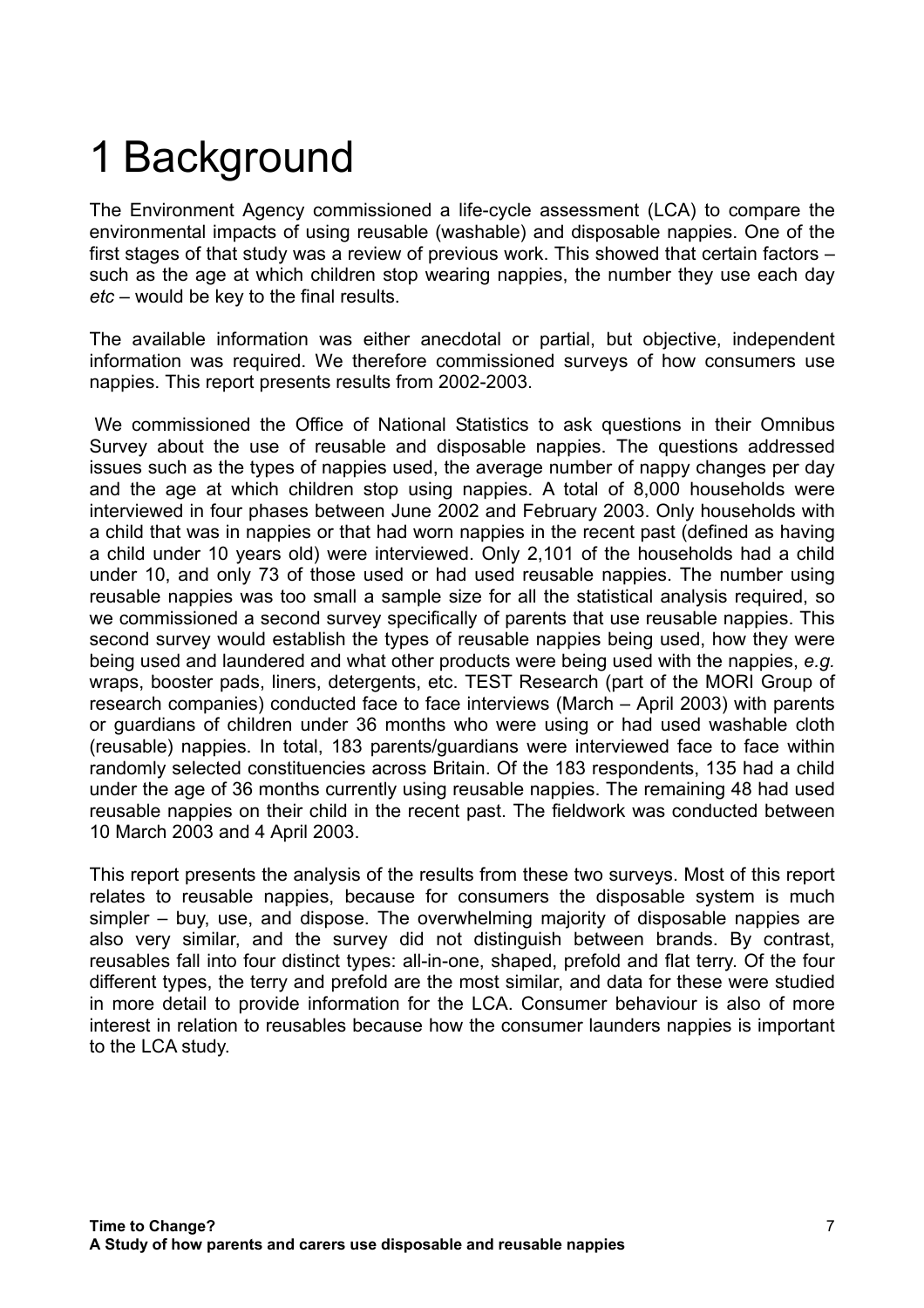# 2 Nappies

## 2.1 Nappy users

## **2.1.1 Omnibus survey**

The 2,101 usable records from the Omnibus survey covered children from newborn babies up to the age of nine years 11 months. As Table 2.1 shows, just under half of these (1,028) related to children under five, and 523 of these children were still in nappies.

| Table 2.1 Nappies users     |           |          |
|-----------------------------|-----------|----------|
| Stage of nappy wearing      | Frequency | Per cent |
| Still in nappies            | 523       | 24.9%    |
| Recently out of nappies     | 505       | 24.0%    |
| Child aged between 5 and 10 | 1073      | 51.1%    |
| Total                       | 2101      | 100.0%   |
| $\sim$ $\sim$ $\sim$ $\sim$ |           |          |

Source: Omnibus survey

Of the 2,101 responses, 2,023 used disposable nappies (see Table 2.2), 73 used reusables (see Table 2.3), and five did not answer the question.

### Table 2.2 Nappy users –disposable

| Stage of nappy wearing      | Frequency | Percent |  |
|-----------------------------|-----------|---------|--|
| Still in nappies            | 509       | 25.2%   |  |
| Recently out of nappies     | 493       | 24.4%   |  |
| Child aged between 5 and 10 | 1021      | 50.5%   |  |
| Total                       | 2023      | 100.0%  |  |
|                             |           |         |  |

Source: Omnibus survey

Table 2.3 Nappy users - reusable

| Stage of nappy wearing      | Frequency | Percent |
|-----------------------------|-----------|---------|
| Still in nappies            | 14        | 19.2%   |
| Recently out of nappies     | 11        | 15.1%   |
| Child aged between 5 and 10 | 48        | 65.8%   |
| Total                       | 73        | 100.0%  |
|                             |           |         |

Source: Omnibus survey

## **2.1.2 TEST survey**

There were 183 usable records from the TEST dataset relating to children using reusable nappies up to the age of 36 months. The responses were broken down as follows:

| Stage of nappy wearing  | Frequency | Percent |
|-------------------------|-----------|---------|
| Still in nappies        | 135       | 73.8%   |
| Recently out of nappies | 48        | 26.2%   |
| Total                   | 183       | 100.0%  |
|                         |           |         |

Source: TEST survey

**Time to Change?** 8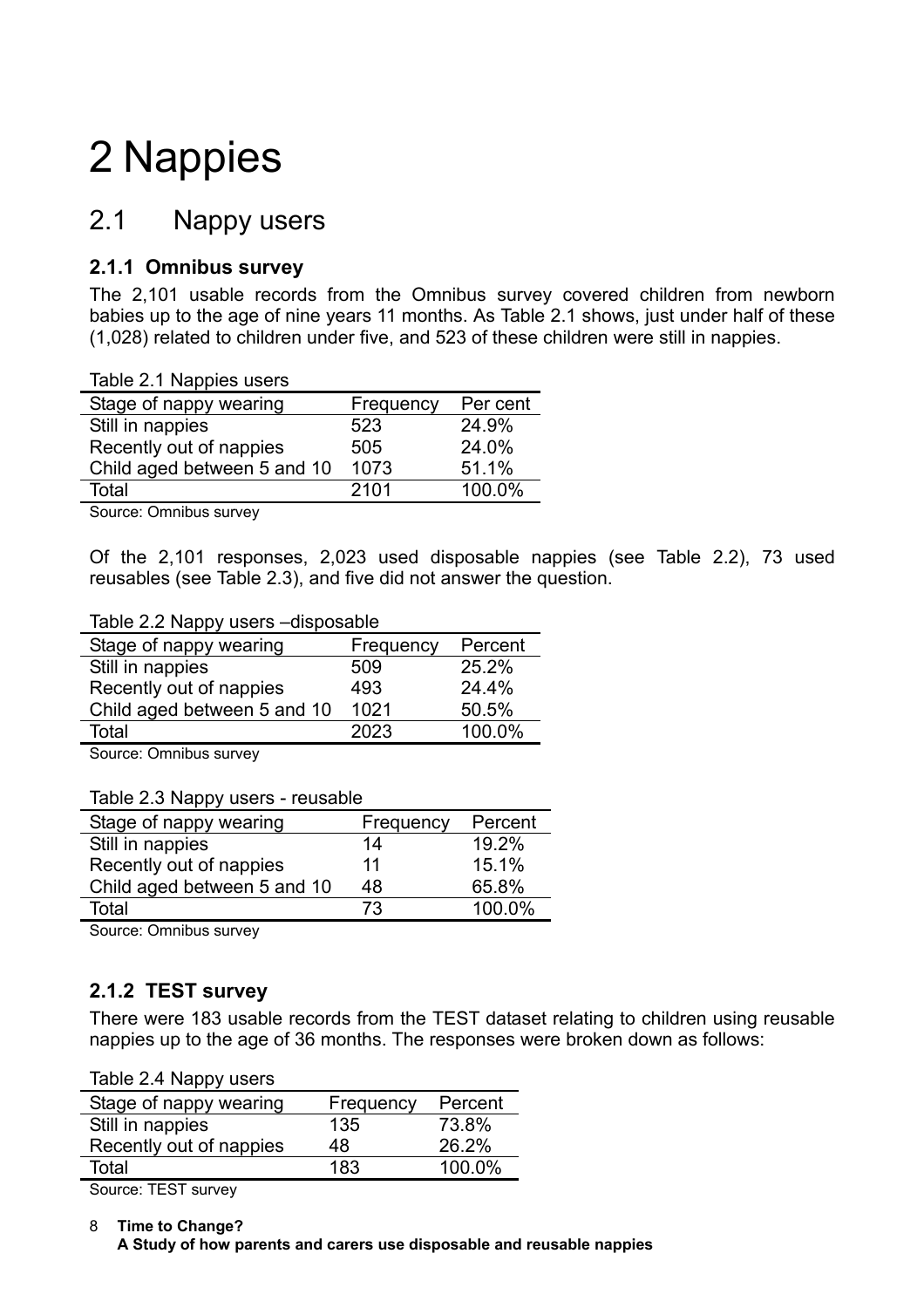Of the 183 respondents, 135 related to children still wearing nappies, and 48 related to children who had used reusable nappies in the past. Twelve of the 183 respondents used a nappy laundry service (seven per cent of reusable users). These 12 records were excluded from the analysis because the wording of certain questions about how they used such a service was ambiguous. Eight of these 12 records were for children still in nappies. This therefore left a sample of 127 records (= 135 - 8) where the child was still in nappies. All the results presented in this report from the TEST dataset are based on the responses for those (127) records. This is consistent with the analysis of data of disposable nappies from the OMNIBUS survey.

# 2.2 Responses with children still in nappies

In the sections of the two surveys dealing with children 'still in nappies', responses were included from both those who currently had a child in nappies and from those who had recently had a child in nappies. The breakdown of the sample by stage of nappy wearing was as shown in Tables 2.1 – 2.4.

Disposable users were classed as people using only or mainly disposables. Reusable users were people using only or mainly washable cloth nappies. Tables 2.2 and 2.3 show how recently the children in the sample population were using nappies.

# 2.3 Type of nappy used

This question was asked to establish the type of nappy mainly used. It allows the relative market shares of disposable and reusable nappies to be calculated. A very small proportion used reusable nappies.

| $100101$ $\equiv$ $1010110110$ |           |         |
|--------------------------------|-----------|---------|
| Type of nappy used             | Frequency | Percent |
| Disposable only                | 1973      | 94.1%   |
| Reusable only                  | 31        | 1.5%    |
| Both - mainly disposable       | 50        | 2.4%    |
| Both - mainly reusable         | 42        | 2.0%    |
| Total                          | 2096      | 100.0%  |

Table 2.5 Market share

Source: Omnibus survey

Based on the figures shown above for type of nappy used, the market share of reusables was calculated at six per cent. This figure is based on counting as a reusable user anyone using reusable nappies in some way, in other words, the total of 'reusables only', 'both – mainly reusables' and 'both – mainly disposables'.

The market share was also separately calculated for those children aged up to three years, and those children aged three years and over.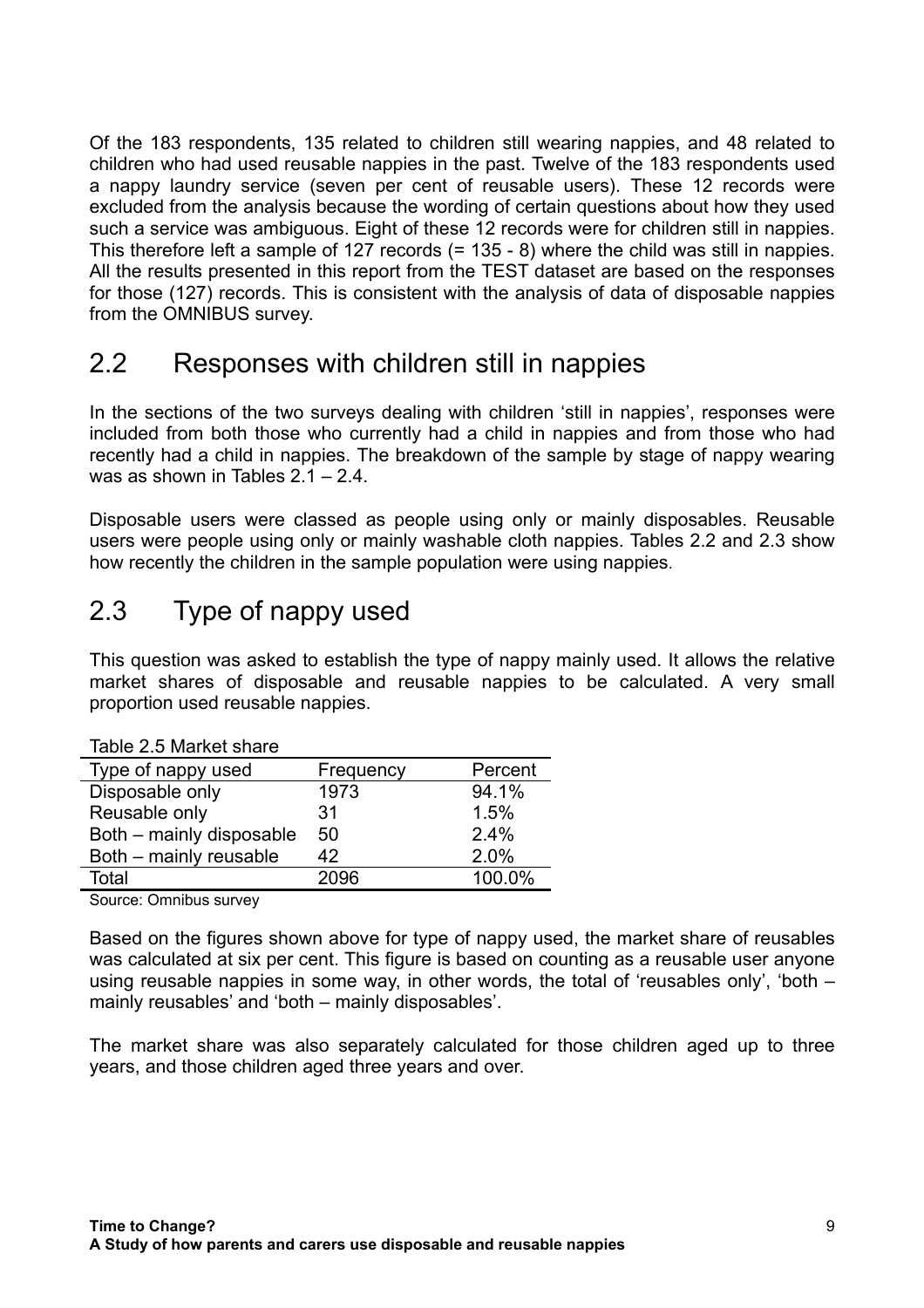| νσαι ο                   |           |         |
|--------------------------|-----------|---------|
| Type of nappy used       | Frequency | Percent |
| Disposable only          | 658       | 96.3%   |
| Reusable only            |           | 1.0%    |
| Both - mainly disposable | 8         | 1.2%    |
| Both - mainly reusable   | 10        | 1.5%    |
| Total                    | 683       | 100.0%  |

Table 2.6.1 Market share – children aged under three years

Source: Omnibus survey

Table 2.6.2 Market share – children aged three years and over

| Type of nappy used       | Frequency | Percent |
|--------------------------|-----------|---------|
| Disposable only          | 1315      | 93.0%   |
| Reusable only            | 24        | 1.7%    |
| Both - mainly disposable | 42        | 3.0%    |
| Both - mainly reusable   | 32        | 2.3%    |
| Total                    | 1413      | 100.0%  |

Source: Omnibus survey

A figure of four per cent was obtained for those respondents with children under three years old, and a figure of seven per cent for those respondents with children aged three years or over.

The difference between the market share for children under three years old (3.7 per cent) and those three years old and over (6.9 per cent) is statistically highly significant (P<0.01).

# 2.4 Type of reusable nappy used

This question established the type of reusable nappy mainly used. It allowed us to consider the data more effectively by producing more detailed studies by nappy type later.

Overall, 122 Omnibus records gave an answer to type of reusable nappy mainly used.

Table 2.7 Type of reusable nappy

| Percent<br>Frequency                          |
|-----------------------------------------------|
| 13.1%<br>16                                   |
| 3.3%                                          |
|                                               |
| 20.5%<br>reusable nappies with wrap - home 25 |
|                                               |
| 6.6%                                          |
| 56.6%<br>69                                   |
| 100.0%<br>122                                 |
|                                               |

Source: Omnibus survey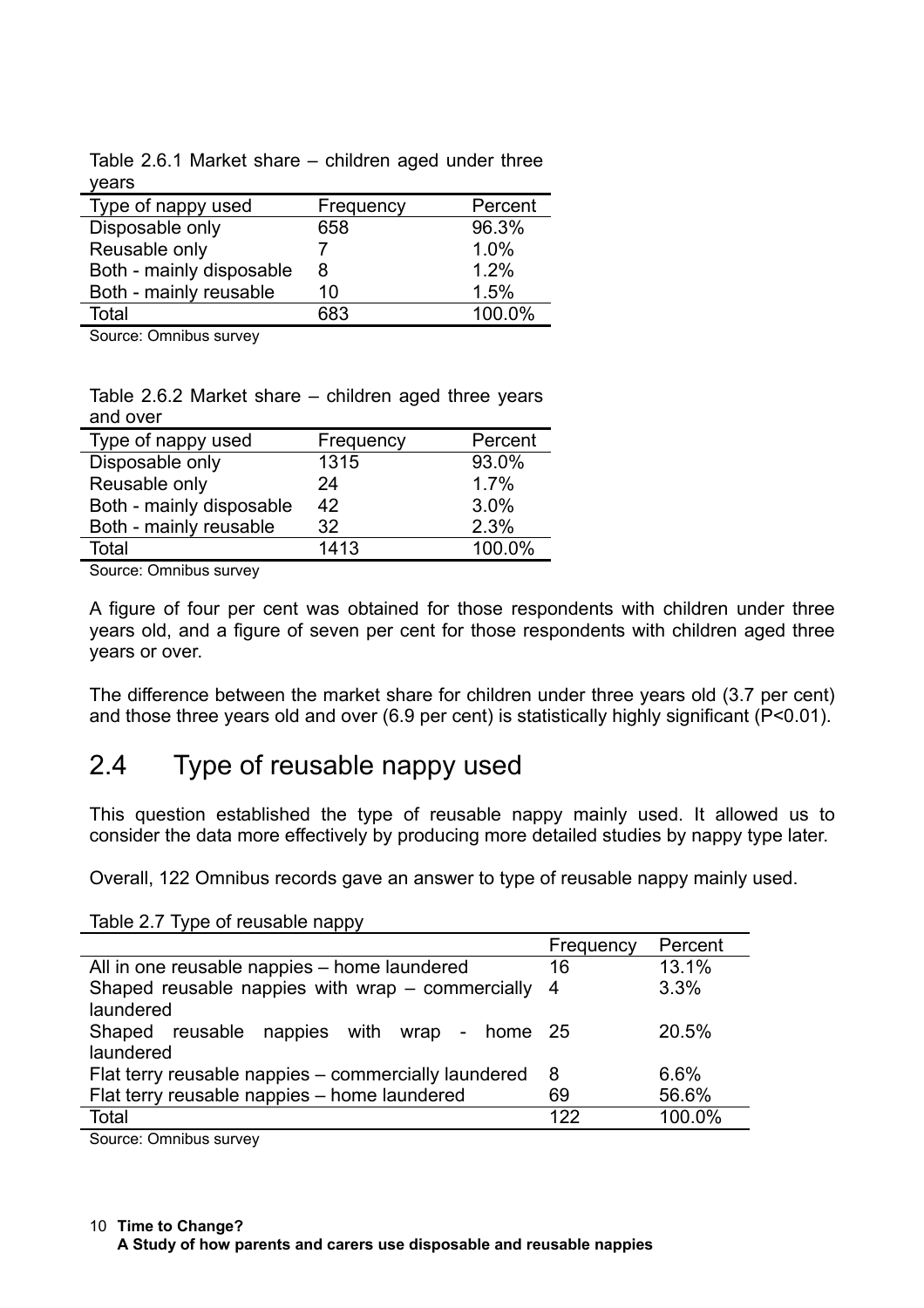Based on these responses, 10 per cent of reusable users paid a nappy service to launder their nappies.

All 127 people taking part in the TEST survey gave an answer to type of reusable nappy mainly used.

|                                          | Frequency     | Percent |
|------------------------------------------|---------------|---------|
| All in one washable cloth nappy          | 15            | 11.8%   |
| Shaped sized/fitted washable cloth nappy | 24            | 18.9%   |
| Shaped one size washable cloth nappy     | 25            | 19.7%   |
| Prefold washable cloth nappy             | 29            | 22.8%   |
| Flat terry washable cloth nappy          | 32            | 25.2%   |
| Other                                    | $\mathcal{P}$ | 1.6%    |
| Total                                    | 127           | 100.0%  |
|                                          |               |         |

Source: TEST survey

The categories in Table 2.8 differ from those in the Omnibus Survey (in Table 2.7). First, the Omnibus survey did not have a separate category for prefold nappies. Therefore the figure for terry nappies may include responses from those using prefolds. Second, the question about whether nappies were laundered at home or in a commercial laundry was asked separately in the TEST survey. Only eight people were using a laundry service. Six of these eight responses used prefold nappies.

Both the Omnibus and TEST surveys showed that more people bought flat terry nappies than they did any other nappy type. We therefore analysed a number of survey questions in more detail to see how terry users specifically had answered questions.

## 2.5 Why reusable nappies are used

Everyone answered this question. Respondents were allowed to choose more than one answer.

| Table 2.9 Reusable nappies – why are they used |           |  |  |  |  |
|------------------------------------------------|-----------|--|--|--|--|
| $n = 127^{1}$                                  | Frequency |  |  |  |  |
| Cheaper/more economical                        | 86        |  |  |  |  |
| More environmentally friendly                  | 106       |  |  |  |  |
| <b>Contains less chemicals</b>                 | 39        |  |  |  |  |
| Recommendation from a friend/family            | 2         |  |  |  |  |
| I was given them by someone else               | -4        |  |  |  |  |
| who had finished with them                     |           |  |  |  |  |
| Other                                          | 6         |  |  |  |  |
| Total responses                                | 243       |  |  |  |  |
| $\bigcap$ TEAT                                 |           |  |  |  |  |

Source: TEST survey

No one reported using reusable nappies for better performance or comfort. Reasons associated with the environment (including using fewer chemicals) accounted for 60 per cent of responses. Thirty-five per cent of responses related to cost.

<sup>1</sup> n=127 means 127 people responded to this question

**Time to Change?**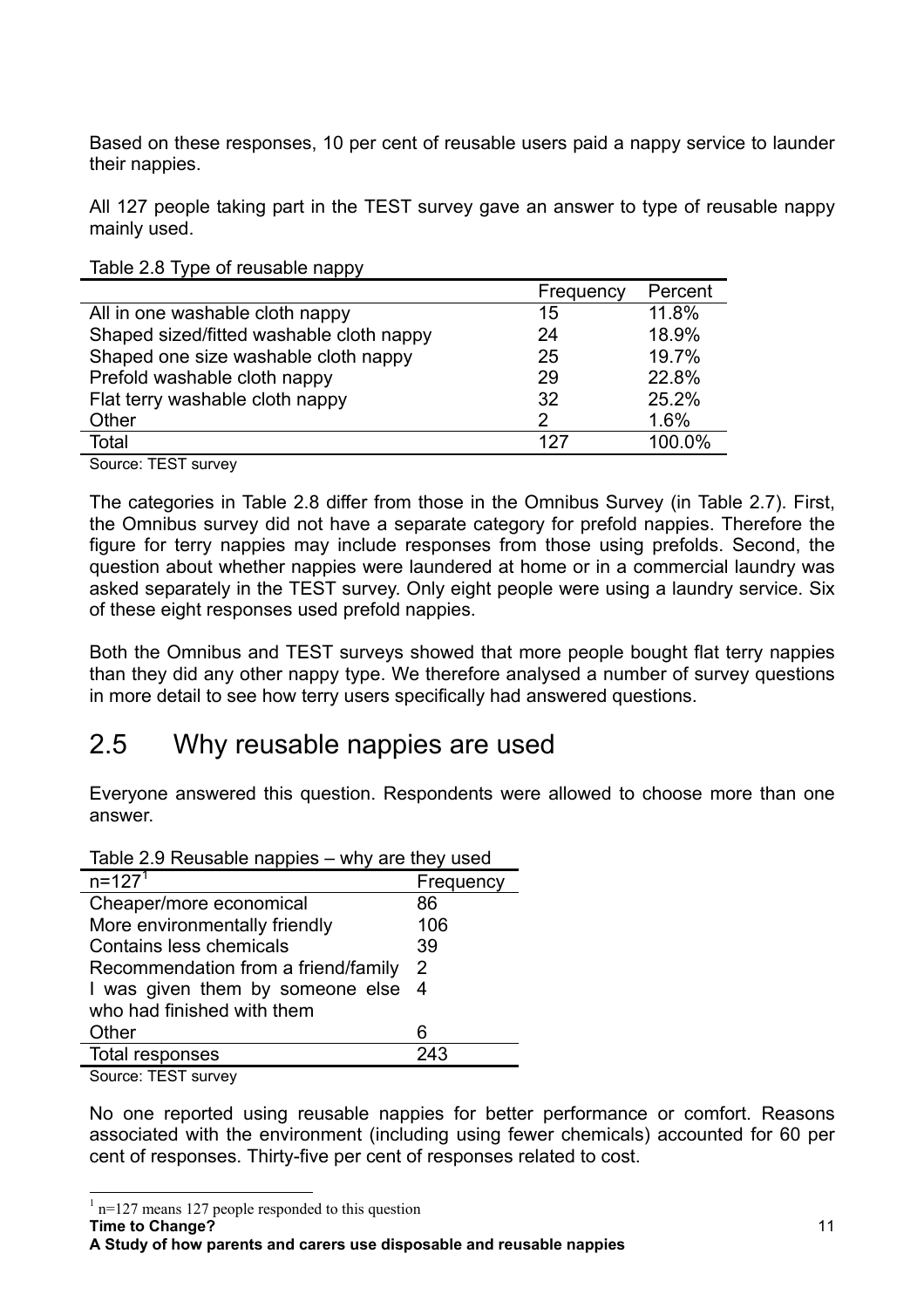# 2.6 Use of disposable nappies

Of the 126 people who answered this question, 88 per cent said that they had used disposable nappies instead of reusable nappies at times, while 12 per cent said that they never had.

One hundred and eleven people responded to the question about when they used disposable nappies rather than reusable ones. Respondents were allowed to choose more than one answer for this question.

| 2.10 Reusable nappies – when disposable nappies |  |
|-------------------------------------------------|--|
| are used                                        |  |

| $n = 111$                              | Frequency |
|----------------------------------------|-----------|
| During night time                      | 56        |
| When I am busy e.g. too much to do     | 13        |
| When I am on holiday/away from 74      |           |
| home                                   |           |
| When the child is at nursery/with a 16 |           |
| child minder                           |           |
| Other                                  | 12        |
| Total responses                        | 171       |

Source: TEST survey

The use of disposables at night and on holiday accounts for 76 per cent of the responses given.

# 2.7 Age that a child stops using nappies

How long children wear nappies is important for two reasons. First, the LCA study intended to compare the total nappy usage over a period equivalent to the average nappywearing period (daytime use). The survey therefore provided an important check. Second, the length of time children are in nappies has been an area of differing views. It is often claimed that children who use reusable nappies are potty trained sooner than children who use disposables.

Overall, 1,578 records related to children no longer wearing nappies, but only 1,553 of the respondents answered this question. For those recently out of nappies, the average age out of nappies was calculated as 26.46 months  $\pm$  0.55 (95% CI<sup>2</sup>).

Figure 2.1 shows the distribution of the responses to the Omnibus survey for the age when children stopped using nappies during the day. These are for responses only for children recently out of nappies.

<sup>&</sup>lt;sup>2</sup> 95% CI, the 95% confidence interval, means that there is 95% confidence that the true age out of nappies lies between 25.91 months (26.46 – 0.55) and 27.01 months (26.46 + 0.55). The confidence interval is calculated as the mean  $\pm$  t x  $SD/\sqrt{n}$ , where n is the number in the sample, SD is the standard deviation, and t is a factor related to the confidence level required and the number in the sample ( $t = 1.98$  for 95% confidence and  $n = 120$ ).

The standard deviation (SD) is a statistical measure of the degree of scatter shown by a set of data around its mean value. The larger the standard deviation, the more variable the data.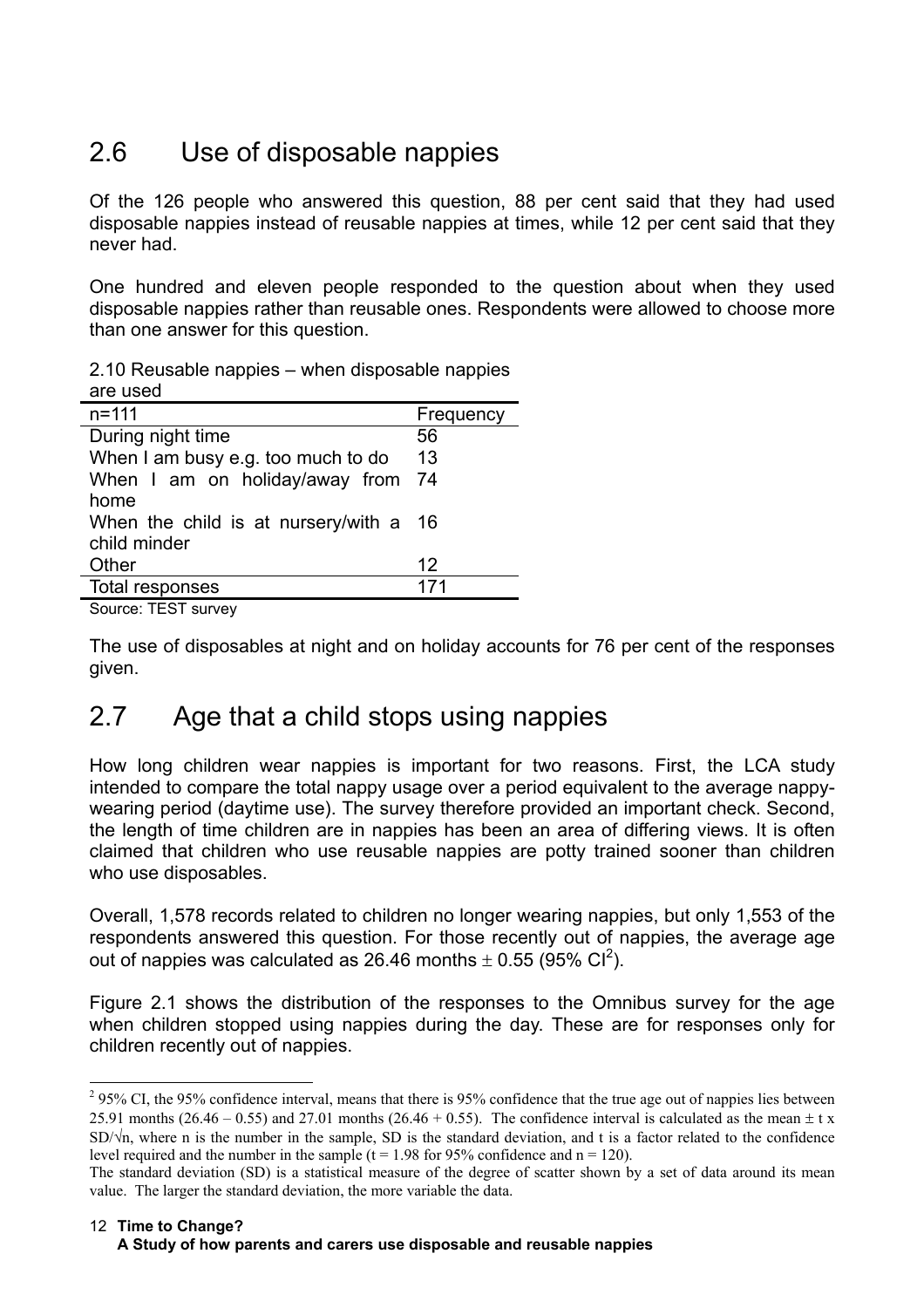



Source: Omnibus survey

The average age was calculated for a number of different groups to see if there was a difference between respondents with children recently out of nappies and those with children out of nappies some time ago, and also whether there was a difference in the type of nappy being used.

From Table 2.11, it appears that the type of nappy used is not a factor in determining how long children use nappies. The data show that the average age out of nappies is around two years and two months for both disposable and reusable nappies, whether out of nappies recently or some time ago.

| Table 2.117 Welage age out of Happies (Highling) |           |       |           |
|--------------------------------------------------|-----------|-------|-----------|
|                                                  | Frequency | Mean  | <b>SD</b> |
| <b>ALL</b>                                       |           |       |           |
| Recently out of nappies                          | 503       | 26.46 | 6.28      |
| Out of nappies some time ago                     | 1048      | 26.05 | 7.66      |
| All respondents                                  | 1551      | 26.18 | 7.24      |
| <b>DISPOSABLE</b>                                |           |       |           |
| Recently out of nappies                          | 492       | 26.39 | 6.26      |
| Out of nappies some time ago                     | 1001      | 26.06 | 7.67      |
| All disposables                                  | 1493      | 26.17 | 7.23      |
| <b>REUSABLE</b>                                  |           |       |           |
| Recently out of nappies                          | 11        | 29.64 | 6.73      |
| Out of nappies some time ago                     | 47        | 25.68 | 7.54      |
| All reusables                                    | 58        | 26.43 | 7.50      |

Table 2.11 Average age out of nappies (months)

Source: Omnibus survey

The age out of nappies for all reusable users (mean 26.43) was compared with the age out of nappies for all disposable users (mean 26.17). There is no statistically significant difference between these means (at the P<0.05 level).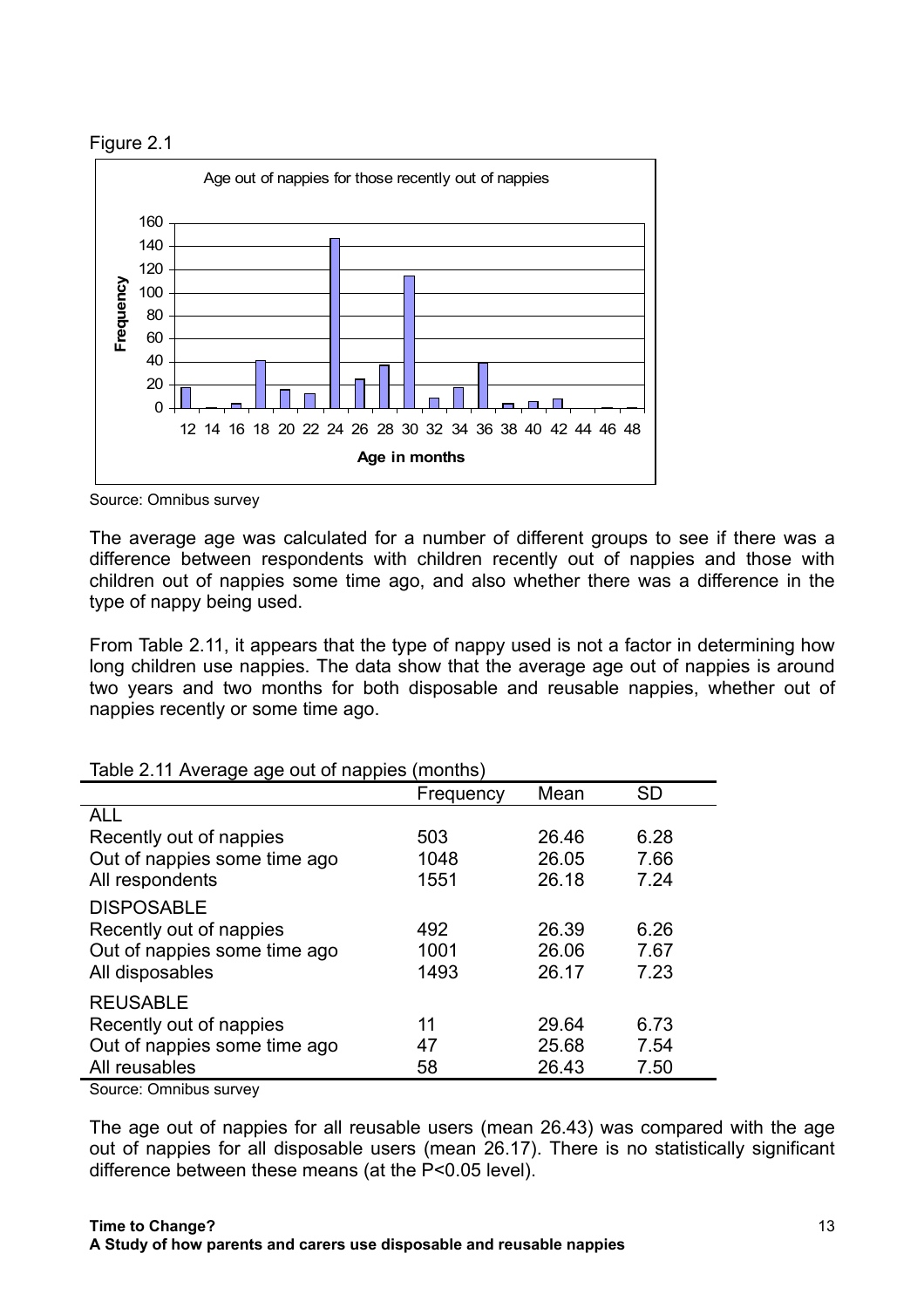The age out of nappies for reusable users recently out of nappies (mean 29.64) was compared with the age out of nappies for reusable users out of nappies some time age (mean 25.68). Although a mean difference of almost four months may seem substantial, the 29.64 mean is based on only 11 samples, and as a consequence the difference is not statistically significant (at the P<0.05 level).

These data on age out of nappies were used to calculate what percentages of children were still wearing nappies in each six-month timeband. This calculation was based on all records where an answer had been given to both the age out of nappies and the current age of the child. Table 2.12 shows the number of records reporting age out of nappies for each timeband, allowing a calculation to be made of how many children were therefore still in nappies. Table 2.13 displays the resulting percentages for children wearing and not wearing nappies based on these data.

| Table 2.12 Disposable nappies |                     |                     |                  |  |  |  |  |
|-------------------------------|---------------------|---------------------|------------------|--|--|--|--|
| Age of child                  | Frequency<br>out of | Frequency still in  | %<br>still<br>in |  |  |  |  |
|                               | nappies at this age | nappies at this age | nappies          |  |  |  |  |
| up to 6 months                | 0                   | 1451                | 100.0%           |  |  |  |  |
| 6 to 12 months                | 62                  | 1389                | 95.7%            |  |  |  |  |
| 12 to 18 months               | 188                 | 1201                | 82.8%            |  |  |  |  |
| 18 to 24 months               | 540                 | 661                 | 45.6%            |  |  |  |  |
| 24 to 30 months               | 406                 | 255                 | 17.6%            |  |  |  |  |
| 30 to 36 months               | 185                 | 70                  | 4.8%             |  |  |  |  |
| 36 to 42 months               | 44                  | 26                  | 1.8%             |  |  |  |  |
| 42 to 48 months               | 20                  | 6                   | 0.4%             |  |  |  |  |
| 48 to 54 months               | 4                   | $\overline{2}$      | 0.1%             |  |  |  |  |
| 54 to 60 months               | 1                   | 1                   | 0.1%             |  |  |  |  |
| 60 to 66 months               | 0                   |                     | 0.1%             |  |  |  |  |
| 66 to 72 months               |                     | Ü                   | 0.0%             |  |  |  |  |
| Total                         | 1451                |                     |                  |  |  |  |  |

Source: Omnibus survey

| Table 2.13 Disposable nappies |  |
|-------------------------------|--|
|                               |  |

| Age of child    | Children | wearing | Children | not | wearing |
|-----------------|----------|---------|----------|-----|---------|
|                 | nappies  |         | nappies  |     |         |
| up to 6 months  | 100.0%   |         | $0.0\%$  |     |         |
| 6 to 12 months  | 95.7%    |         | 4.3%     |     |         |
| 12 to 18 months | 82.8%    |         | 17.2%    |     |         |
| 18 to 24 months | 45.6%    |         | 54.4%    |     |         |
| 24 to 30 months | 17.6%    |         | 82.4%    |     |         |
| 30 to 36 months | 4.8%     |         | 95.2%    |     |         |
| 36 to 42 months | 1.8%     |         | 98.2%    |     |         |
| 42 to 48 months | 0.4%     |         | 99.6%    |     |         |
| 48 to 54 months | 0.1%     |         | 99.9%    |     |         |
| 54 to 60 months | 0.1%     |         | 99.9%    |     |         |
| 60 to 66 months | 0.1%     |         | 99.9%    |     |         |
| 66 to 72 months | 0.0%     |         | 100.0%   |     |         |

Source: Omnibus survey

**Time to Change?** 14 **A Study of how parents and carers use disposable and reusable nappies**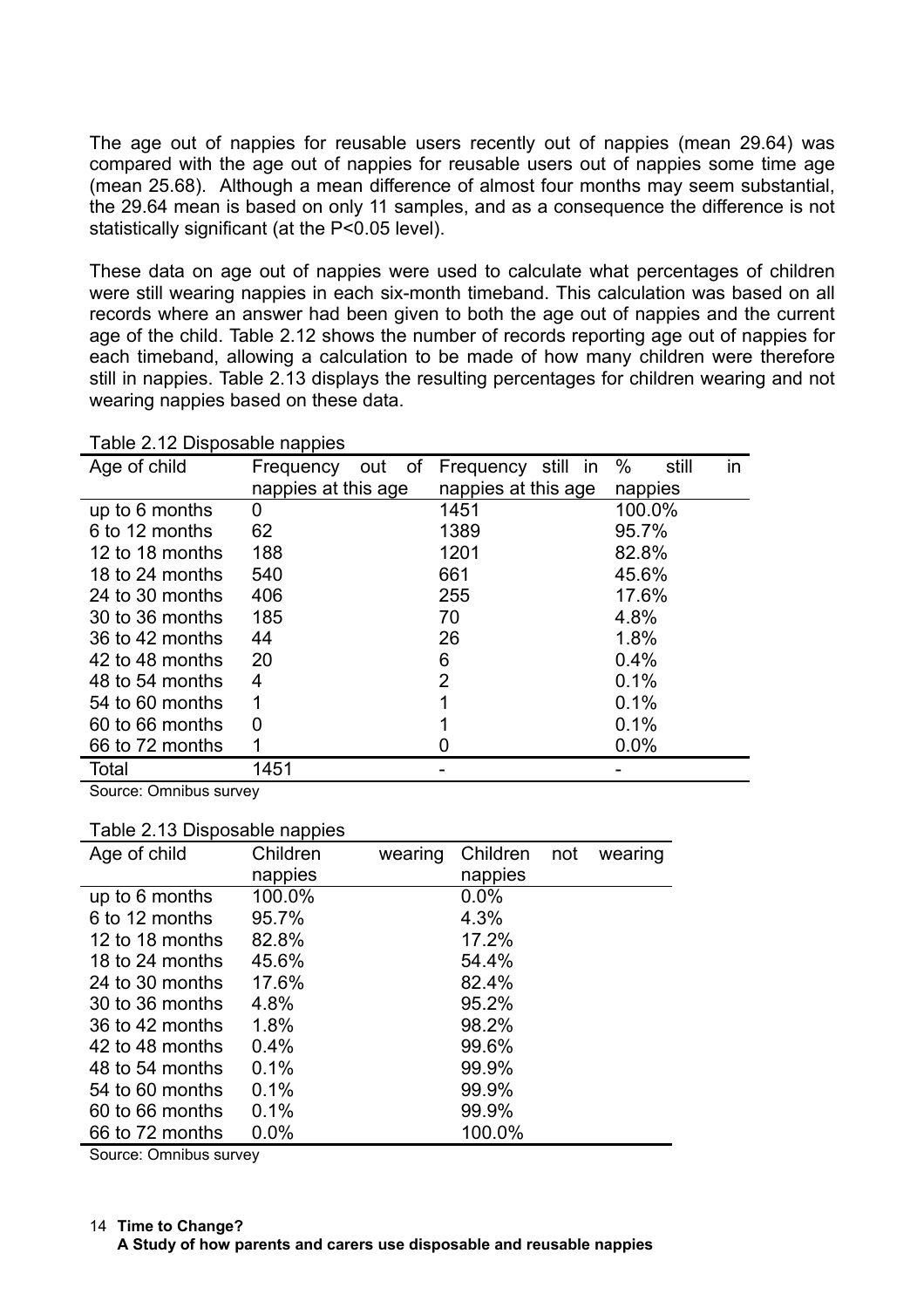Though there were fewer samples for reusable users, the exercise was repeated to compare results. Data from the TEST survey could not be used for these calculations, as the relevant question was not worded to obtain a clear answer. $3$  Therefore data from Omnibus were used. As there were only 23 respondents, the figures should be interpreted very cautiously. This analysis produced almost identical patterns of use (see Figure 2.2). Therefore, Table 2.13 for disposable users was applied throughout the LCA study. Table 2.13 shows that after 30 months of age, 95 per cent of all children surveyed were out of nappies.

| Age of child    | out of<br>Frequency<br>nappies at this age | Frequency still in<br>nappies at this<br>age | $\%$<br>still<br>in<br>nappies |
|-----------------|--------------------------------------------|----------------------------------------------|--------------------------------|
| up to 6 months  | 0                                          | 23                                           | 100.0%                         |
| 6 to 12 months  |                                            | 22                                           | 95.7%                          |
| 12 to 18 months | 3                                          | 19                                           | 82.6%                          |
| 18 to 24 months | 10                                         | 9                                            | 39.1%                          |
| 24 to 30 months | 5                                          | 4                                            | 17.4%                          |
| 30 to 36 months | 3                                          |                                              | 4.3%                           |
| 36 to 42 months |                                            |                                              | $0.0\%$                        |
| 42 to 48 months | 0                                          | 0                                            | $0.0\%$                        |
| 48 to 54 months | 0                                          |                                              | $0.0\%$                        |
| 54 to 60 months | 0                                          |                                              | 0.0%                           |
| 60 to 66 months | 0                                          |                                              | 0.0%                           |
| 66 to 72 months | 0                                          |                                              | 0.0%                           |
| Total           | 23                                         |                                              |                                |

### 2.14 Reusable nappies

Source: Omnibus survey

### 2.15 Reusable nappies

| Age of child    | Children | wearing | Children | not | wearing |
|-----------------|----------|---------|----------|-----|---------|
|                 | nappies  |         | nappies  |     |         |
| up to 6 months  | 100.0%   |         | $0.0\%$  |     |         |
| 6 to 12 months  | 95.7%    |         | 4.3%     |     |         |
| 12 to 18 months | 82.6%    |         | 17.4%    |     |         |
| 18 to 24 months | 39.1%    |         | 60.9%    |     |         |
| 24 to 30 months | 17.4%    |         | 82.6%    |     |         |
| 30 to 36 months | 4.3%     |         | 95.7%    |     |         |
| 36 to 42 months | $0.0\%$  |         | 100.0%   |     |         |
| 42 to 48 months | $0.0\%$  |         | 100.0%   |     |         |
| 48 to 54 months | $0.0\%$  |         | 100.0%   |     |         |
| 54 to 60 months | $0.0\%$  |         | 100.0%   |     |         |
| 60 to 66 months | 0.0%     |         | 100.0%   |     |         |
| 66 to 72 months | 0.0%     |         | 100.0%   |     |         |

Source: Omnibus survey

**Time to Change?** <sup>3</sup> See note in ANNEX F under Modification for nappy analysis for further details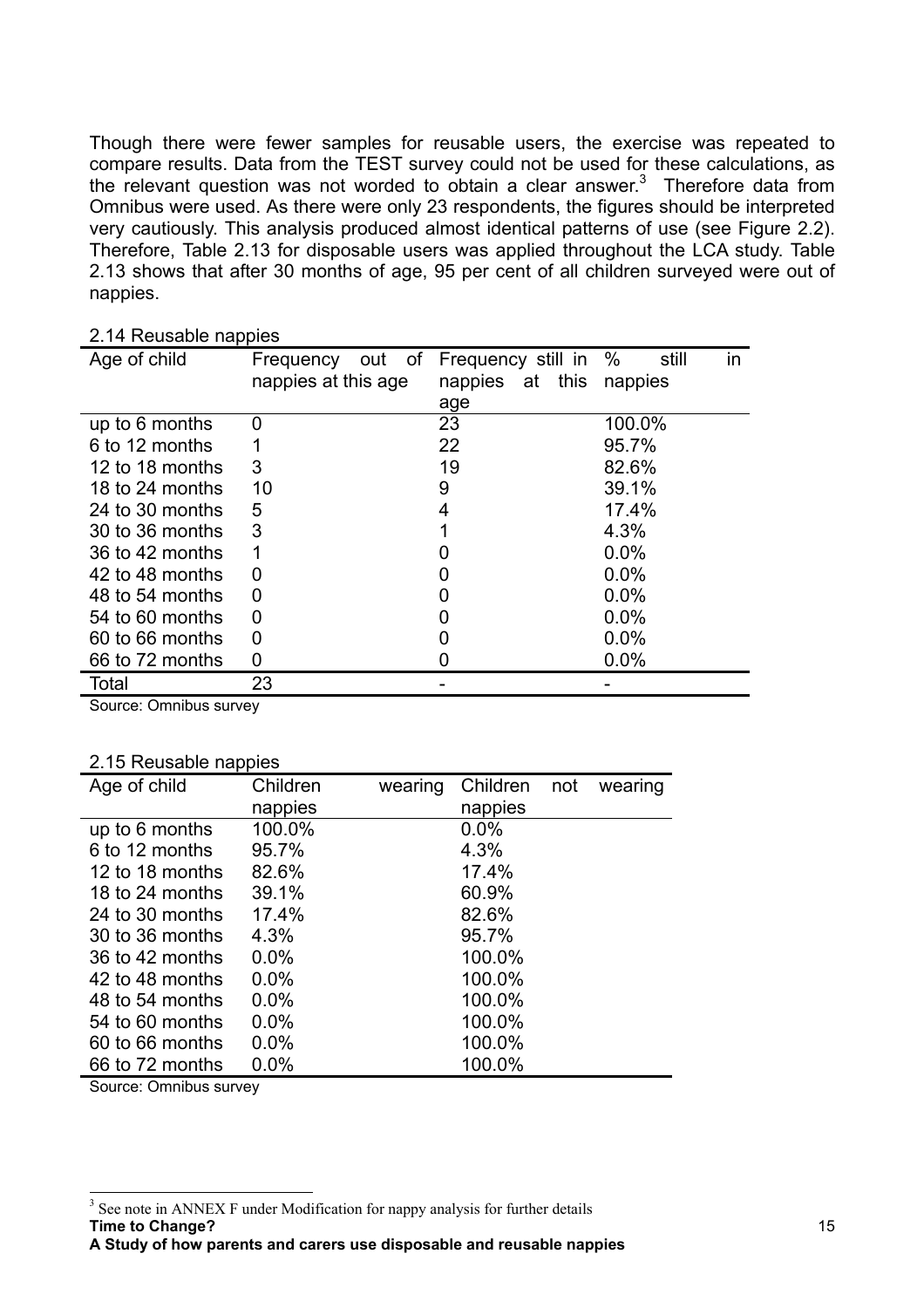



Source: Omnibus survey

# 2.8 Number of nappy changes per day

The number of nappies used each day is a major factor in determining the impact of the different nappy systems.

## **2.8.1 Analysis of survey responses**

Of the 2,101 Omnibus records, there were 521 responses to this question – 14 from reusable users and 507 from disposable users. All those who answered had children under five years old that were still in nappies. For disposable users, the average number of changes per day was  $5.51 \pm 0.17$  (95% CI). For reusable users the average number of changes per day was  $6.57 \pm 1.70$  (95% CI).

For reusable users, the data from Omnibus were consistently considered insufficient due to the small number of responses, so results were produced from the TEST survey where there was a greater response rate. There were 122 responses to this question, with the number of changes ranging from one to 20. The average number of changes per day was 6.10  $\pm$  0.47 (95% CI). The difference, between this and 6.57, the Omnibus mean for reusables, is not statistically significant (P<0.05).

The responses averaged above relate only to children still wearing nappies, whatever their age. These estimates take no account of the variation in the number of changes per day with the age of the child.

## **2.8.2 Analysis by age bands**

To calculate the number of nappies used by an 'average' child, the changes per day were grouped by age band, and multiplied by the percentage of children still in nappies, calculated earlier and the number of days in the age band. This gave the total number of nappies used in each age band, which when summed provide an estimate of the total number of nappies used over the lifetime that the child is in nappies. This was then

### **Time to Change?** 16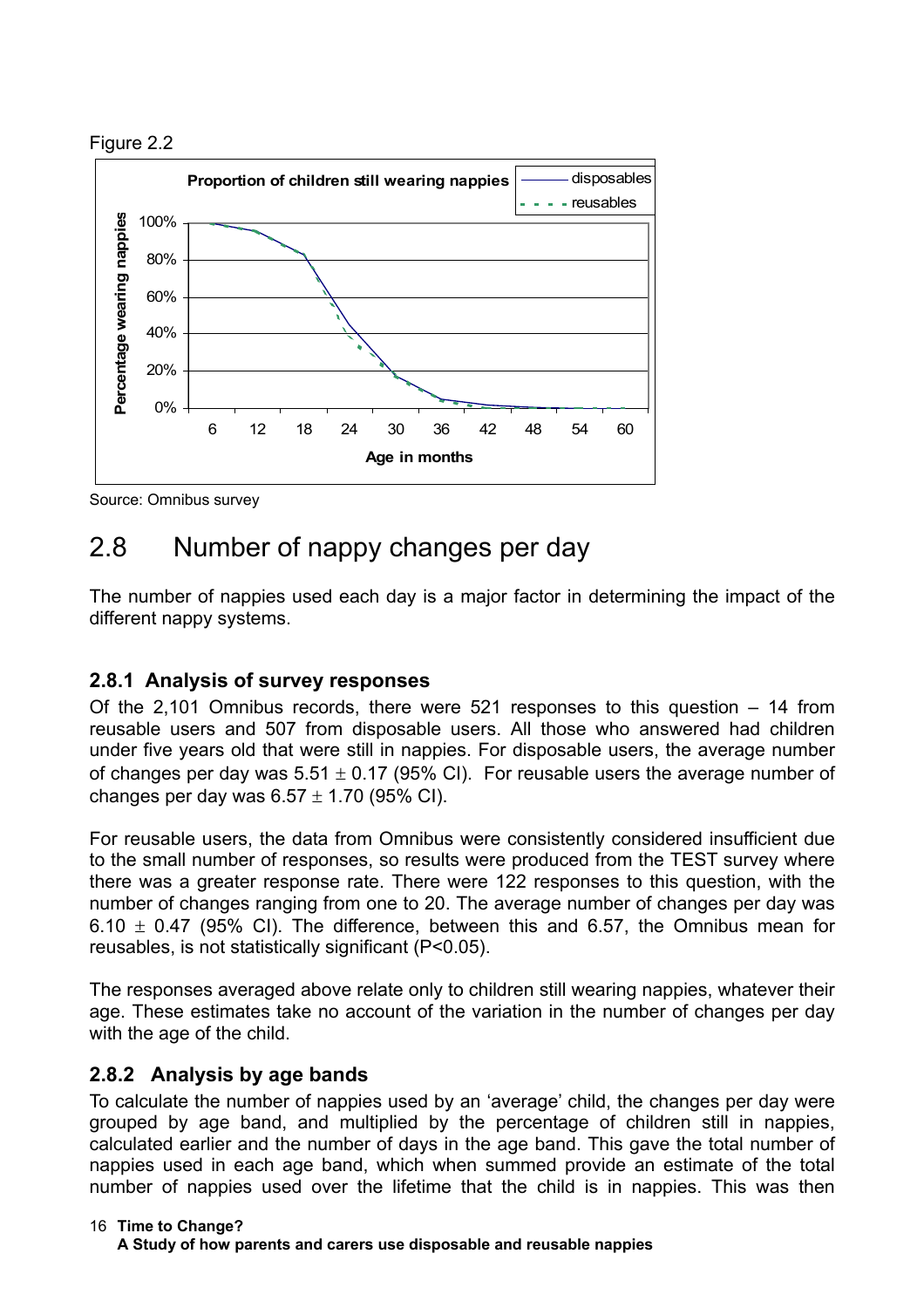divided by the total time in nappies (assumed to be 30 months for consistency) to obtain the number of nappies used per day over the lifetime that the 'average' child is in nappies. The result was 4.05 changes per day. Table 2.16 outlines the calculations.

| Age<br>band                                                                                                | rabic 2.10 Disposable Happies<br>Frequency | mean | <b>SD</b>      | <b>UIDOG OUIL III HAPPICO</b><br>Changes<br>per day | % still in<br>nappies | Days in<br>age<br>band | <b>Nappies</b><br>used<br>in<br>age<br>band |
|------------------------------------------------------------------------------------------------------------|--------------------------------------------|------|----------------|-----------------------------------------------------|-----------------------|------------------------|---------------------------------------------|
| up to $6$<br>months                                                                                        | 90                                         | 6.98 | 2.15           | 6.98                                                | 100.0%                | 182.625                | 1274                                        |
| 6 to 12<br>months                                                                                          | 168                                        | 5.66 | 1.64           | 5.66                                                | 95.7%                 | 182.625                | 990                                         |
| 12 to 18<br>months                                                                                         | 48                                         | 5.75 | 1.80           | 5.75                                                | 82.8%                 | 182.625                | 869                                         |
| 18 to 24<br>months                                                                                         | 120                                        | 4.95 | 1.49           | 4.95                                                | 45.6%                 | 182.625                | 412                                         |
| 24 to 30<br>months                                                                                         | 39                                         | 4.85 | 1.41           | 4.85                                                | 17.6%                 | 182.625                | 156                                         |
| 30 to 36<br>months                                                                                         | 20                                         | 3.70 | 1.66           |                                                     | 4.8%                  |                        | 0                                           |
| 36 to 42<br>months                                                                                         | 6                                          | 2.50 | 1.22           |                                                     | 1.8%                  |                        | $\mathbf 0$                                 |
| 42 to 48<br>months                                                                                         | $\overline{7}$                             | 4.00 | 1.29           |                                                     | 0.4%                  |                        | 0                                           |
| 48 to 54<br>months                                                                                         | $\mathbf 0$                                | 0    | $\overline{0}$ |                                                     | 0.1%                  |                        | 0                                           |
| 54 to 60                                                                                                   | $\overline{2}$                             | 2.50 | 2.12           |                                                     | 0.1%                  |                        | 0                                           |
| months<br>60 to 66<br>months                                                                               |                                            |      |                |                                                     | 0.1%                  |                        | 0                                           |
| 66 to 72                                                                                                   |                                            |      |                |                                                     | 0.0%                  |                        | 0                                           |
| months<br>Nappies used over lifetime that child is in nappies, assuming age out<br>of nappies is 30 months |                                            |      |                |                                                     |                       | 3700                   |                                             |
|                                                                                                            |                                            |      |                |                                                     |                       |                        |                                             |
| Number of days in 30 months                                                                                |                                            |      |                |                                                     |                       | 913.125<br>4.05        |                                             |
| Nappies per day used during daytime over period that child is in<br>nappies                                |                                            |      |                |                                                     |                       |                        |                                             |

Table 2.16 Disposable nappies – those still in nappies

Source: Omnibus survey

This analysis does not take account of night-time use. To estimate this, a similar methodology to Table 2.16 was applied, assuming that one nappy was being used overnight. The percentage out of nappies was multiplied through to give the number of nappies being used over the 30 months and then divided by the total number of days in the time period. This result is shown in Table 2.17. This figure was added to the first analysis in Table 2.16 to obtain an estimate of 4.4 changes per day, covering children both still in and out of nappies over their first 30 months.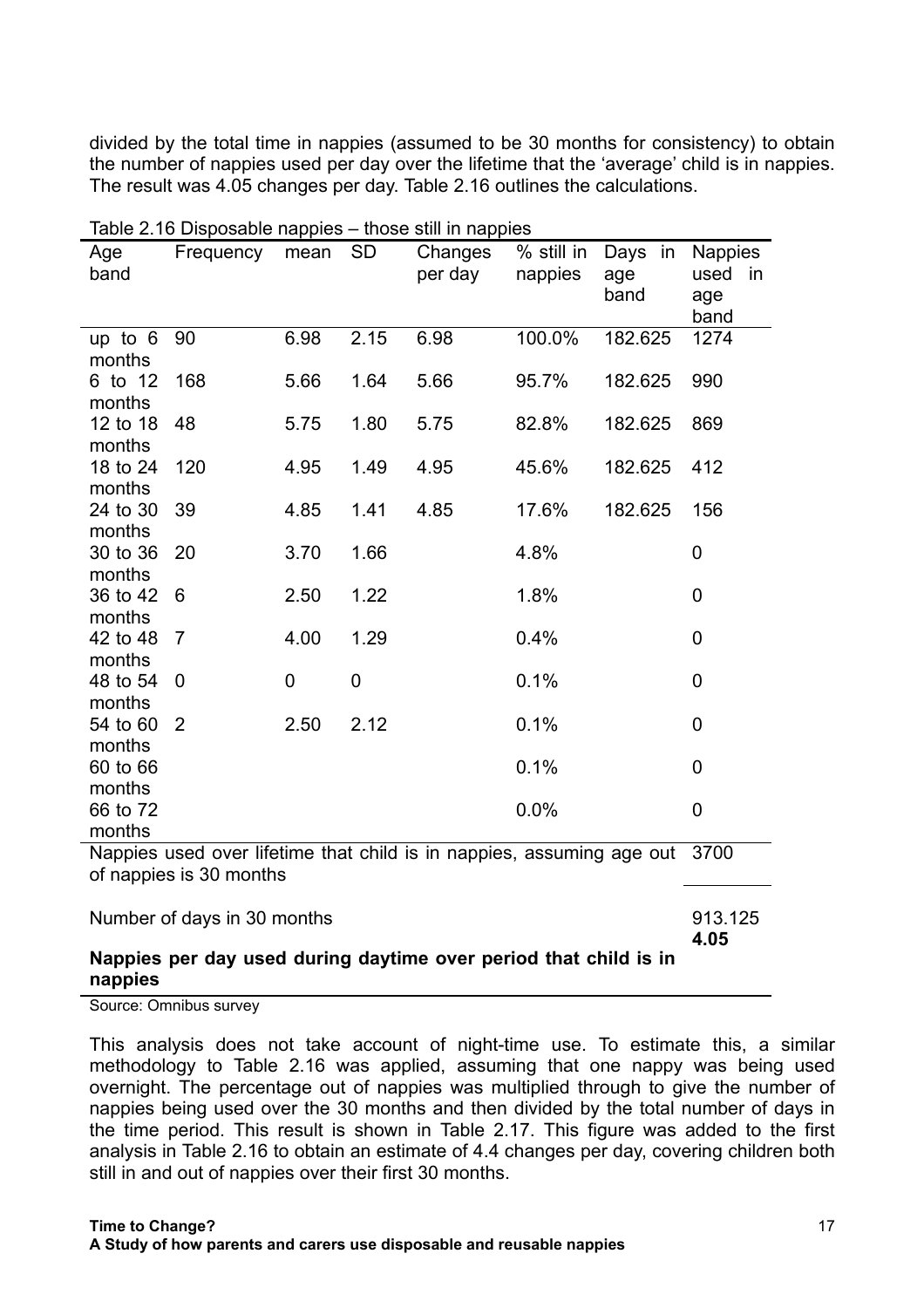| Age band                                                           | Frequency                                                                    | mean | <b>SD</b> | Changes<br>per day | % out of<br>nappies | Days in<br>age | <b>Nappies</b><br>used<br>in |
|--------------------------------------------------------------------|------------------------------------------------------------------------------|------|-----------|--------------------|---------------------|----------------|------------------------------|
|                                                                    |                                                                              |      |           |                    |                     | band           | age band                     |
| to<br>up                                                           | 6                                                                            |      |           | 1.00               | 0.0%                | 182.625        | $\mathbf 0$                  |
| months                                                             |                                                                              |      |           |                    |                     |                |                              |
| to<br>12<br>6<br>months                                            |                                                                              |      |           | 1.00               | 4.3%                | 182.625        | 8                            |
| 12<br>18<br>to                                                     |                                                                              |      |           | 1.00               | 17.2%               | 182.625        | 31                           |
| months                                                             |                                                                              |      |           |                    |                     |                |                              |
| 18<br>24<br>to                                                     |                                                                              |      |           | 1.00               | 54.4%               | 182.625        | 99                           |
| months                                                             |                                                                              |      |           |                    |                     |                |                              |
| 30<br>24<br>to                                                     |                                                                              |      |           | 1.00               | 82.4%               | 182.625        | 151                          |
| months                                                             |                                                                              |      |           |                    |                     |                |                              |
| 30<br>36<br>to                                                     |                                                                              |      |           |                    | 95.2%               |                | 0                            |
| months<br>42<br>36<br>to                                           |                                                                              |      |           |                    | 98.2%               |                | $\mathbf 0$                  |
| months                                                             |                                                                              |      |           |                    |                     |                |                              |
| 42<br>48<br>to                                                     |                                                                              |      |           |                    | 99.6%               |                | $\mathbf 0$                  |
| months                                                             |                                                                              |      |           |                    |                     |                |                              |
| 48<br>54<br>to                                                     |                                                                              |      |           |                    | 99.9%               |                | 0                            |
| months                                                             |                                                                              |      |           |                    |                     |                |                              |
| 54<br>to<br>60                                                     |                                                                              |      |           |                    | 99.9%               |                | 0                            |
| months                                                             |                                                                              |      |           |                    |                     |                |                              |
| 60<br>66<br>to                                                     |                                                                              |      |           |                    | 99.9%               |                | $\mathbf 0$                  |
| months<br>66<br>to<br>72                                           |                                                                              |      |           |                    | 100.0%              |                | $\mathbf 0$                  |
| months                                                             |                                                                              |      |           |                    |                     |                |                              |
|                                                                    | Nappies used over lifetime that child is in nappies, assuming age out of 289 |      |           |                    |                     |                |                              |
| nappies is 30 months                                               |                                                                              |      |           |                    |                     |                |                              |
|                                                                    |                                                                              |      |           |                    |                     |                |                              |
|                                                                    | Number of days in 30 months                                                  |      |           |                    |                     |                | 913.125<br>0.32              |
| Nappies per day used at night over period that child is in nappies |                                                                              |      |           |                    |                     |                |                              |

| Table 2.17 Disposable nappies - those out of nappies |  |  |
|------------------------------------------------------|--|--|
|                                                      |  |  |

Source: Omnibus survey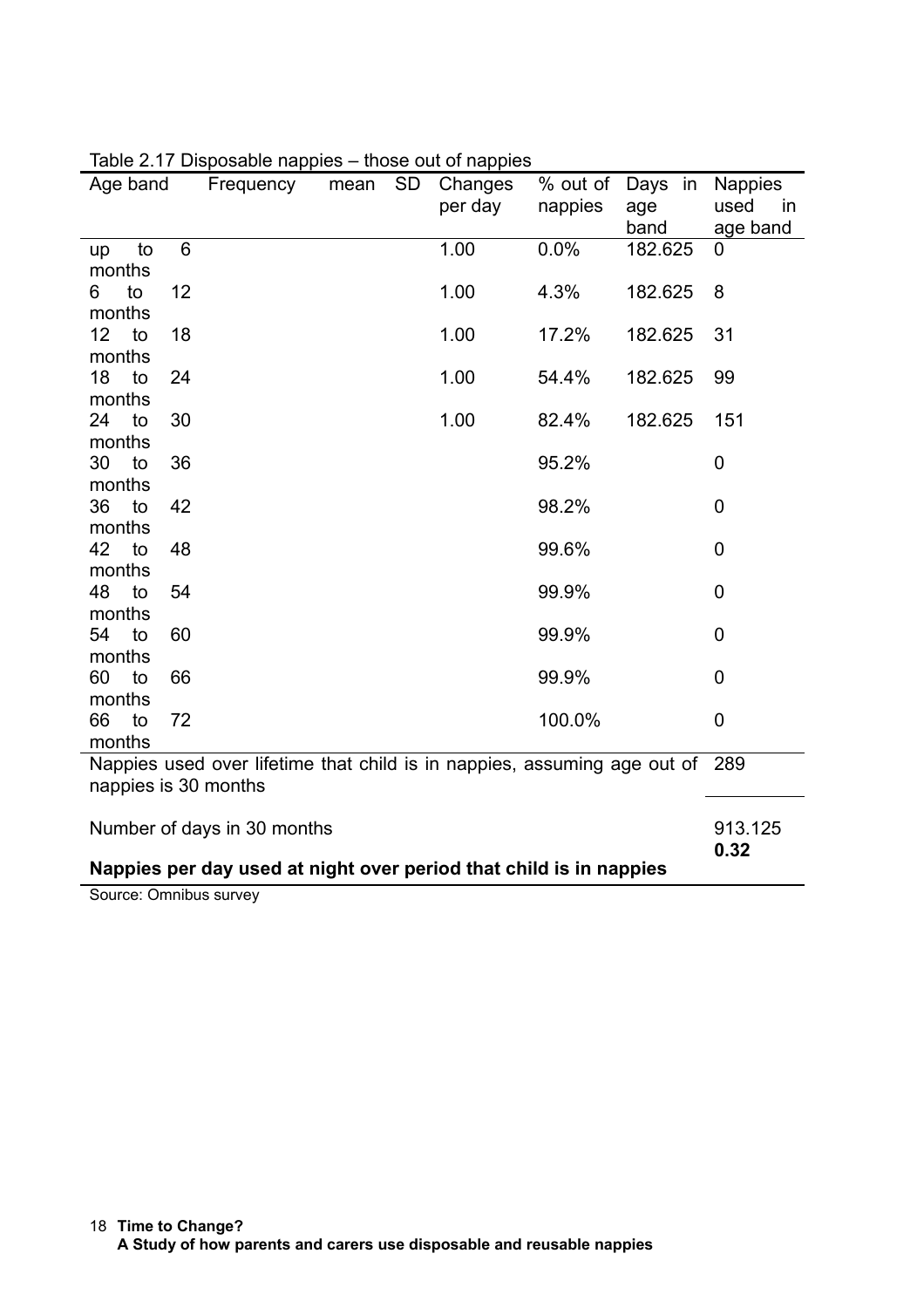The same analysis is repeated in Tables 2.18 and 2.19 for reusable nappies.

| Age band                                                             |    |                 | Frequency                                                                | mean | <b>SD</b>       | anooo oan in nappioo<br>Changes<br>per day | % still in<br>nappies | Days in<br>age<br>band | <b>Nappies</b><br>used<br>age<br>band | in |
|----------------------------------------------------------------------|----|-----------------|--------------------------------------------------------------------------|------|-----------------|--------------------------------------------|-----------------------|------------------------|---------------------------------------|----|
| up<br>months                                                         | to | 6               | 25                                                                       | 7.80 | 2.77            | 7.80                                       | 100.0%                | 182.625                | 1424                                  |    |
| 6                                                                    | to | 12 <sup>2</sup> | - 32                                                                     | 5.84 | 2.96            | 5.84                                       | 95.7%                 | 182.625                | 1021                                  |    |
| months<br>12                                                         | to | 18              | 24                                                                       | 6.04 | 2.26            | 6.04                                       | 82.6%                 | 182.625                | 911                                   |    |
| months<br>18                                                         | to | 24              | 18                                                                       | 5.61 | 1.58            | 5.61                                       | 39.1%                 | 182.625                | 401                                   |    |
| months                                                               |    |                 |                                                                          |      |                 |                                            |                       |                        |                                       |    |
| 24<br>months                                                         | to | 30              | 13                                                                       | 6.00 | 2.35            | 6.00                                       | 17.4%                 | 182.625                | 191                                   |    |
| 30                                                                   | to | 36              | 10                                                                       | 4.00 | 1.89            |                                            | 4.3%                  |                        | 0                                     |    |
| months<br>36                                                         | to | 42              |                                                                          |      |                 |                                            | 0.0%                  |                        | 0                                     |    |
| months<br>42                                                         | to | 48              |                                                                          |      |                 |                                            | 0.0%                  |                        | 0                                     |    |
| months                                                               |    |                 |                                                                          |      |                 |                                            |                       |                        |                                       |    |
| 48<br>months                                                         | to | 54              |                                                                          |      |                 |                                            | 0.0%                  |                        | $\mathbf 0$                           |    |
| 54<br>months                                                         | to | 60              |                                                                          |      |                 |                                            | 0.0%                  |                        | 0                                     |    |
| 60                                                                   | to | 66              |                                                                          |      |                 |                                            | 0.0%                  |                        | $\overline{0}$                        |    |
| months<br>66                                                         | to | 72              |                                                                          |      |                 |                                            | 0.0%                  |                        | $\mathbf 0$                           |    |
| months                                                               |    |                 | Nappies used over lifetime that child is in nappies, assuming age out of |      |                 |                                            |                       |                        | 3948                                  |    |
| nappies is 30 months                                                 |    |                 |                                                                          |      |                 |                                            |                       |                        |                                       |    |
| Number of days in 30 months                                          |    |                 |                                                                          |      | 913.125<br>4.32 |                                            |                       |                        |                                       |    |
| Nappies per day used during day over period that child is in nappies |    |                 |                                                                          |      |                 |                                            |                       |                        |                                       |    |

Table 2.18 Reusable nappies – those still in nappies

Source: TEST and Omnibus surveys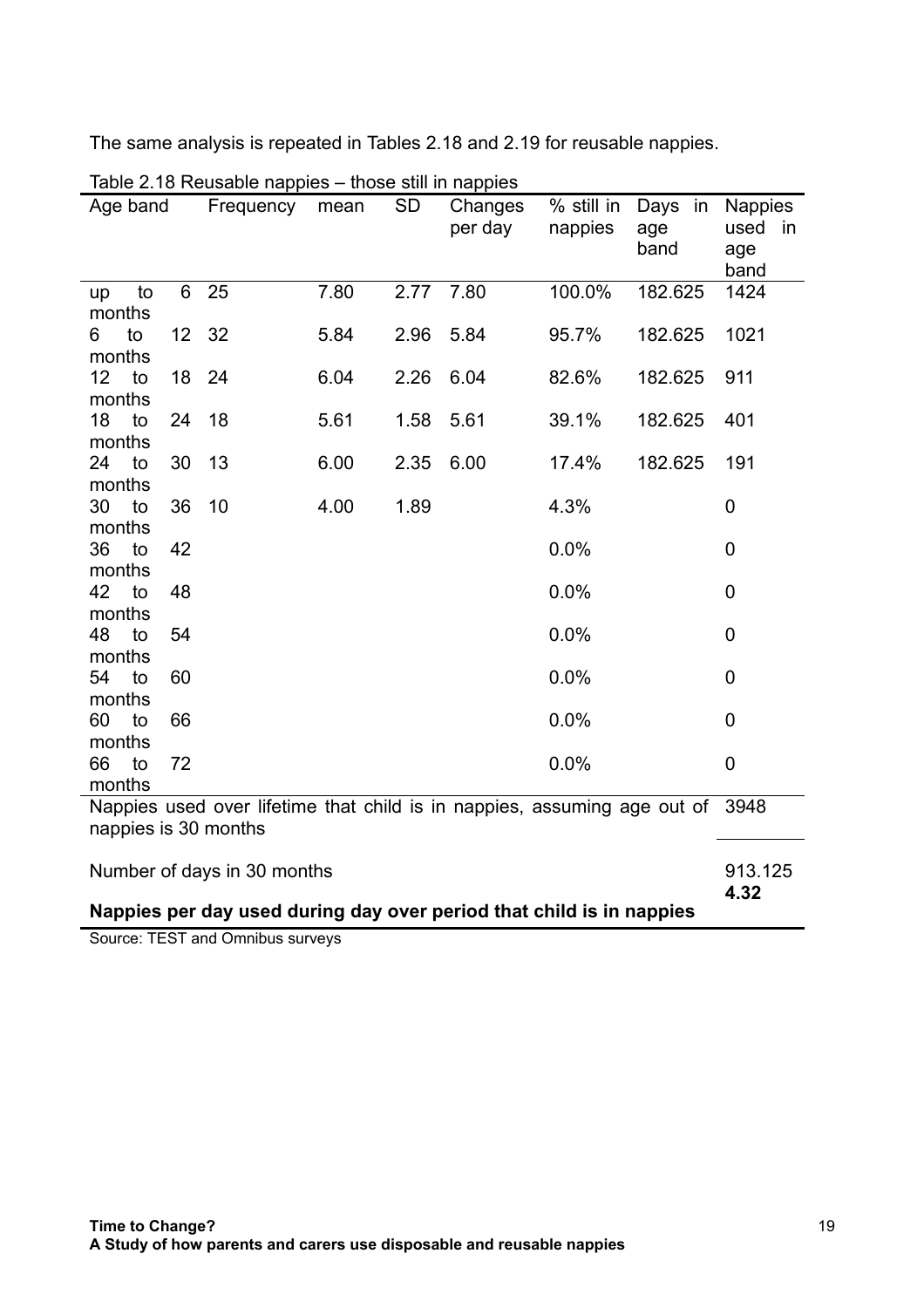| Age band             |    | Frequency                                                                | mean | <b>SD</b> | Changes<br>per day | % out of<br>nappies | Days in<br>age<br>band | <b>Nappies</b><br>used<br>age<br>band | -in |
|----------------------|----|--------------------------------------------------------------------------|------|-----------|--------------------|---------------------|------------------------|---------------------------------------|-----|
| to<br>up             | 6  |                                                                          |      |           | 1.00               | 0.0%                | 182.625                | 0                                     |     |
| months<br>to<br>6    | 12 |                                                                          |      |           | 1.00               | 4.3%                | 182.625                | 8                                     |     |
| months               |    |                                                                          |      |           |                    |                     |                        |                                       |     |
| 12<br>to             | 18 |                                                                          |      |           | 1.00               | 17.4%               | 182.625                | 32                                    |     |
| months               |    |                                                                          |      |           |                    |                     |                        |                                       |     |
| 18<br>to<br>months   | 24 |                                                                          |      |           | 1.00               | 60.9%               | 182.625                | 111                                   |     |
| 24<br>to             | 30 |                                                                          |      |           | 1.00               | 82.6%               | 182.625                | 151                                   |     |
| months               |    |                                                                          |      |           |                    |                     |                        |                                       |     |
| 30<br>to             | 36 |                                                                          |      |           |                    | 95.7%               |                        | 0                                     |     |
| months<br>36<br>to   | 42 |                                                                          |      |           |                    | 100.0%              |                        | $\mathbf 0$                           |     |
| months               |    |                                                                          |      |           |                    |                     |                        |                                       |     |
| 42<br>to             | 48 |                                                                          |      |           |                    | 100.0%              |                        | $\mathbf 0$                           |     |
| months               |    |                                                                          |      |           |                    |                     |                        |                                       |     |
| 48<br>to             | 54 |                                                                          |      |           |                    | 100.0%              |                        | 0                                     |     |
| months<br>54<br>to   | 60 |                                                                          |      |           |                    | 100.0%              |                        | $\mathbf 0$                           |     |
| months               |    |                                                                          |      |           |                    |                     |                        |                                       |     |
| 60<br>to             | 66 |                                                                          |      |           |                    | 100.0%              |                        | $\mathbf 0$                           |     |
| months               |    |                                                                          |      |           |                    |                     |                        |                                       |     |
| 66<br>to<br>months   | 72 |                                                                          |      |           |                    | 100.0%              |                        | 0                                     |     |
|                      |    | Nappies used over lifetime that child is in nappies, assuming age out of |      |           |                    |                     |                        | 302                                   |     |
| nappies is 30 months |    |                                                                          |      |           |                    |                     |                        |                                       |     |
|                      |    | Nappies used in 30 months                                                |      |           |                    |                     |                        | 302                                   |     |
|                      |    | Number of days in 30 months                                              |      |           |                    |                     |                        | 913.125                               |     |

Table 2.19 Reusable nappies – those out of nappies

**Nappies per day used at night over period that child is in nappies**

Source: Omnibus survey

This gives a figure of 4.7 for the average number of reusable nappies used per day over a child's first 30 months.

**0.33**

The analysis above demonstrates as expected that the number of changes per day falls as the child gets older. (Due to lower sample numbers, though, this pattern is not such a clear step change for reusables, see changes per day in Table 2.18).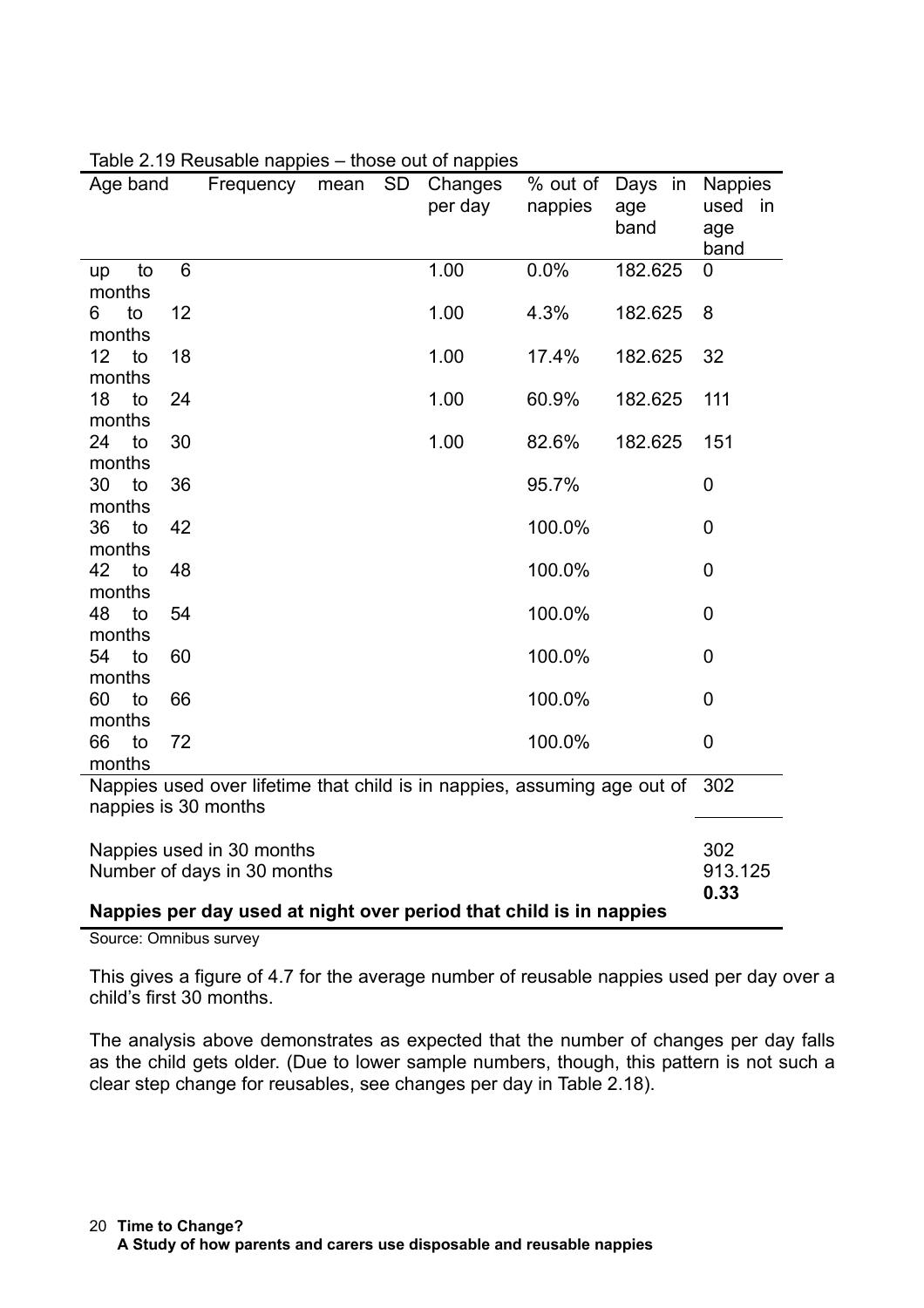## **2.8.3 Analysis cross check using sales data**

For disposable nappies, we obtained annual nappy sales data from the Absorbent Hygiene Product Manufacturers Association (AHPMA). The number of disposable nappies sold in 2001 was 2.47 billion, which implies a figure of 6.77 million nappies sold per day. As a check on the previous calculation, an estimate of changes per day was calculated, based on this daily sales figure divided by how many children are using disposable nappies at any one time. The number of children who were aged up to 30 months at the end of 2001 was estimated using ONS population data. The ONS live birth figures were adjusted for infant mortality to estimate the total number of children aged between 0 and 30 months at December 2001. Table 2.20 shows the result.

As infant mortality rates are given as one figure for children up to one year old, the mortality adjustment was offset in Table 2.20. For example, to obtain the figure of 170.9 thousand births between Jan-Mar 1999 the infant mortality figure for March 2000 of 0.97 thousand was subtracted from the ONS live birth figure of 171.9 thousand for Jan-Mar 1999.

|      |                                                           | thousands<br>live births | thousands<br>infant mortality                 | thousands<br>surviving<br>children |
|------|-----------------------------------------------------------|--------------------------|-----------------------------------------------|------------------------------------|
| 1999 | March                                                     | 171.9                    |                                               | 170.9                              |
|      | June                                                      | 177.0                    |                                               | 176.1                              |
|      | September                                                 | 180.3                    |                                               | 179.3                              |
|      | December                                                  | 170.9                    |                                               | 170.0                              |
| 2000 | March                                                     | 168.2                    | 0.97                                          | 167.2                              |
|      | June                                                      | 169.2                    | 0.94                                          | 168.3                              |
|      | September                                                 | 173.8                    | 0.96                                          | 172.9                              |
|      | December                                                  | 167.8                    | 0.93                                          | 166.9                              |
| 2001 | March                                                     | 164.9                    | 0.98                                          | 164.0                              |
|      | June                                                      | 167.0                    | 0.86                                          | 166.1                              |
|      | September                                                 | 171.7                    | 0.90                                          | 170.9                              |
|      | December                                                  | 165.6                    | 0.93                                          | 164.7                              |
| 2002 | March                                                     |                          | 0.89                                          |                                    |
|      | June                                                      |                          | 0.86                                          |                                    |
|      | September                                                 |                          | 0.83                                          |                                    |
|      | December                                                  |                          | 0.92                                          |                                    |
|      | 2001                                                      |                          | Surviving children born July 1999 to December | 1690.3                             |
|      |                                                           |                          |                                               | 1,690,340                          |
|      | Children aged up to 30 months old at end<br>December 2001 |                          |                                               |                                    |

Table 2.20 ONS live births adjusted for mortality

**Source: ONS population data**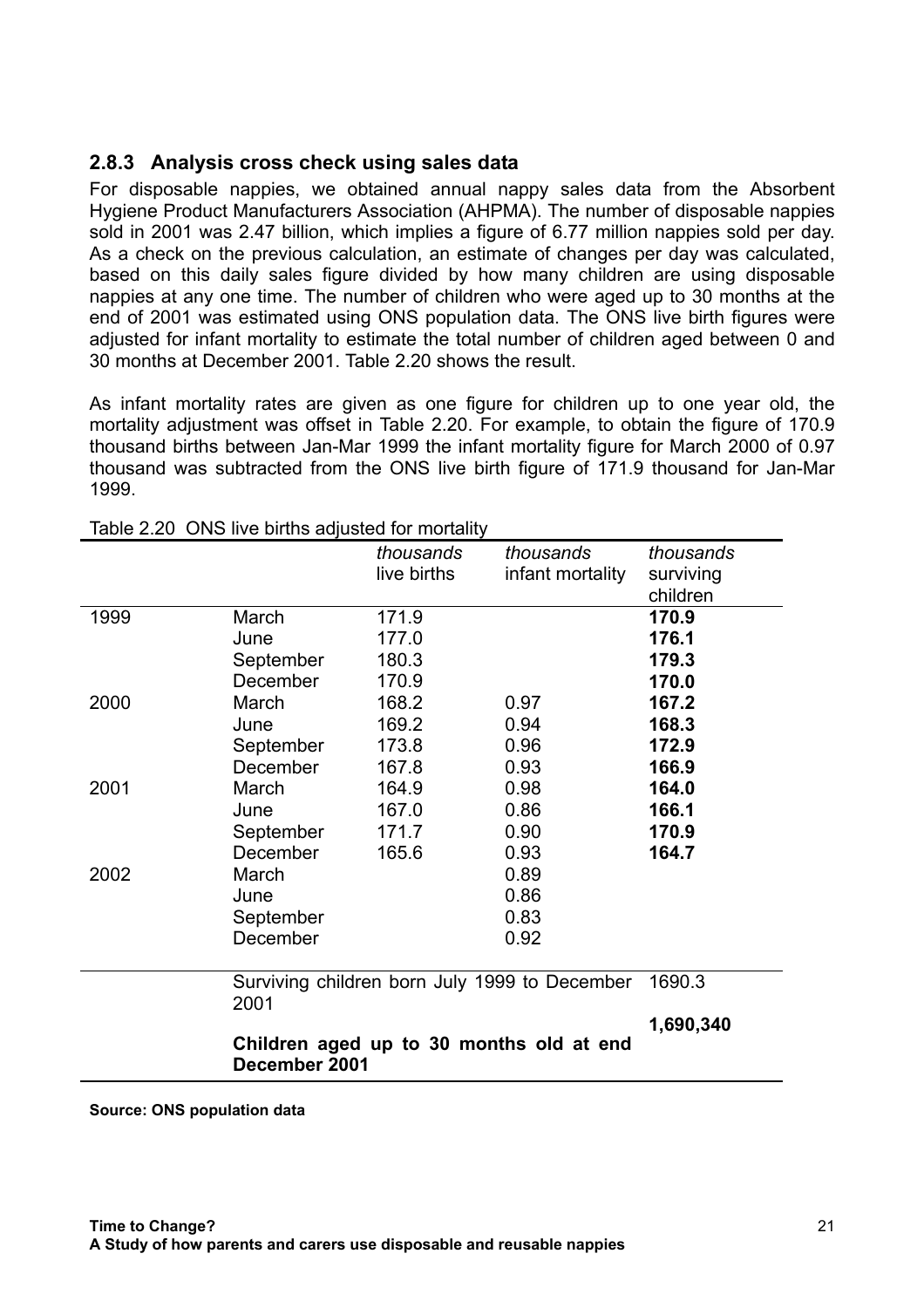The figure of 1,690,340 is for all children up to the age of 30 months old. Not all of these children will be using disposable nappies, though. Applying the market share figure calculated earlier (four per cent for reusables, hence 96 per cent for disposables), a figure of 1,628,474 for the number of children using disposable nappies at any one time was obtained.

Dividing the total sales figure by 1,628,474, the number of disposable nappies sold per child per day is 4.16, which is the estimated number of changes per day for disposable nappies. This figure compares with the 4.4 calculated using the survey data previously.

# 2.9 Number of reusable nappy changes per day with a bowel movement

One hundred and seventeen people provided information on the number of changes a day that contained a bowel movement. The number ranged from one to eight per day with an average of  $2.3 \pm 0.27$  (95% CI).

When asked how bowel movements were disposed of from the nappy, 125 responses were given. Respondents were allowed to choose more than one answer for this question. Overall, 107 people said that they flushed them down the toilet, 16 disposed of them with household waste and 15 gave the answer 'other' which was unspecified.

For those respondents using terry nappies, 27 said they flushed them down the toilet, six disposed of them with household waste and one gave the answer 'other', which was unspecified. Ignoring the 'other' response gives a proportion of 81 per cent flushing and 19 per cent disposing with the household waste.

# 2.10 Number of nappies owned and in use

The responses from the 123 people who gave the number of nappies they currently owned and were using ranged from five to 100. The average owned was 23 nappies.

Table 2.21 shows the responses grouped by age. Table 2.22 gives similar data but only for those using terry nappies.

| <b>Table 2.2 L AND TOGGAME Happies</b> |           | <b>HUITING OF HUPPICS OWNED</b> |      |
|----------------------------------------|-----------|---------------------------------|------|
| Age of child                           | Frequency | Mean                            | SD   |
| up to 6 months                         | 26        | 23.0                            | 14.8 |
| 6 to 12 months                         | 32        | 21.9                            | 17.4 |
| 12 to 18 months                        | 24        | 25.0                            | 19.5 |
| 18 to 24 months                        | 18        | 25.3                            | 14.4 |
| 24 to 30 months                        | 13        | 22.0                            | 14.7 |
| 30 to 36 months                        | 10        | 21.5                            | 19.7 |
| Total                                  | 123       | 23.2                            | 16.6 |

Table 2.21 All reusable nappies – number of nappies owned

Source: TEST survey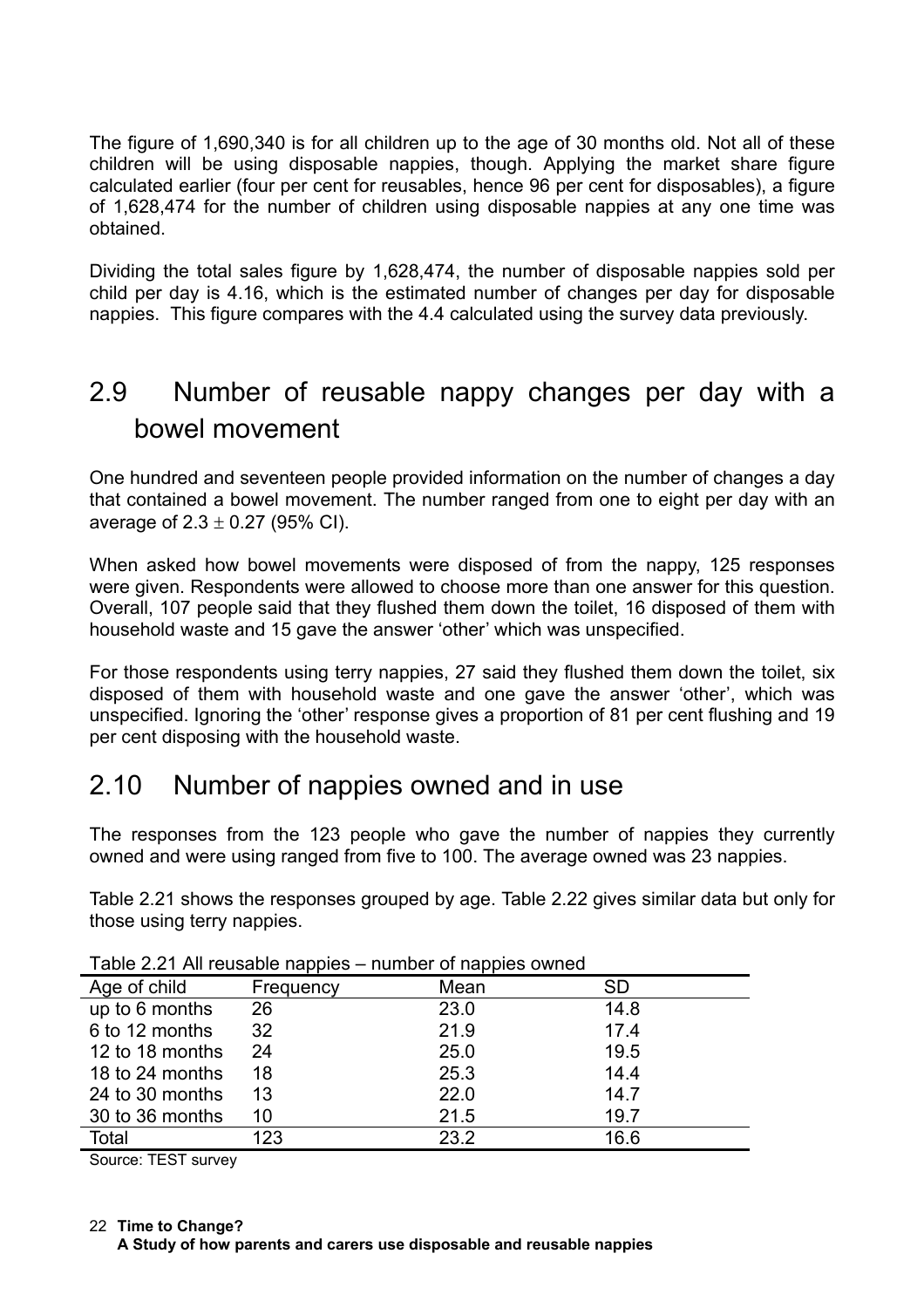| Age of child    | Frequency | Mean | <b>SD</b> |
|-----------------|-----------|------|-----------|
| up to 6 months  | 4         | 20.8 | 10.4      |
| 6 to 12 months  | 9         | 28.1 | 15.1      |
| 12 to 18 months | 10        | 35.6 | 26.1      |
| 18 to 24 months | 2         | 47.5 | 17.7      |
| 24 to 30 months | 4         | 23.5 | 8.4       |
| 30 to 36 months | 2         | 43.5 | 44.5      |
| Total           | 31        | 31.2 | 20.5      |

Table 2.22 Terry nappies – number of nappies owned

Source: TEST survey

The survey data presented here did not satisfactorily answer how many reusable nappies parents bought for their child as it only examined current use, not how many nappies a person bought in total. The terry nappy data showed that the number of nappies in use increased until the child was aged 24 months, which suggests that parents buy more nappies as the child gets older.

## 2.11 More than one nappy used at a time

All 127 respondents answered the question about using two nappies at once. Five per cent said they used more than one nappy at a time always, 18 per cent sometimes did, but 77 per cent never doubled up.

Table 2.23 shows this information broken down into more detail for terry nappy users. Overall, 31 per cent of terry users doubled up at least some of the time.

| une             |           |             |           |              |
|-----------------|-----------|-------------|-----------|--------------|
| Age of child    | Frequency | Yes, always | Yes,      | <b>Never</b> |
|                 |           |             | sometimes |              |
| up to 6 months  | 4         | 0.0%        | 0.0%      | 100.0%       |
| 6 to 12 months  | 9         | 11.1%       | 33.3%     | 55.6%        |
| 12 to 18 months | 10        | 10.0%       | 20.0%     | 70.0%        |
| 18 to 24 months | 2         | 0.0%        | 50.0%     | 50.0%        |
| 24 to 30 months | 5         | 0.0%        | 40.0%     | 60.0%        |
| 30 to 36 months | 2         | 0.0%        | 0.0%      | 100.0%       |
| Total           | 32        | 6.3%        | 25.0%     | 68.8%        |

Table 2.23 Terry nappies – whether more than one nappy is used at a time

Source: TEST survey

# 2.12 Nappy washing behaviour

All 127 records provided details of how reusable nappies were washed. Respondents were allowed to choose more than one answer for this question, but the 127 respondents provided a total of just 129 answers showing that only a minority used more than one method. One hundred and eighteen people washed nappies at home in the washing machine, nine washed nappies at home by hand and two people took them to the launderette.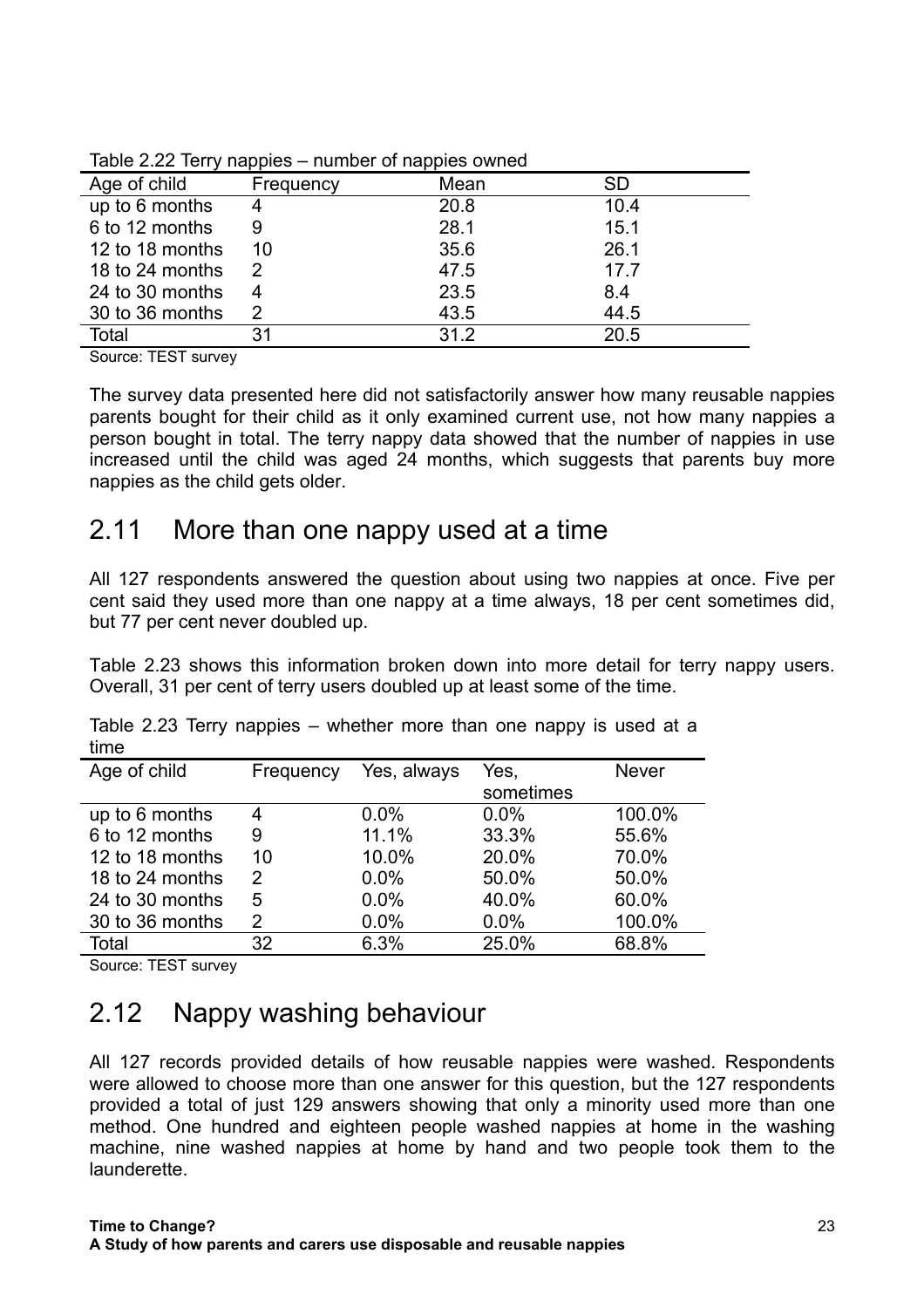Those people machine-washing nappies were asked a few more questions about washing details. These questions were not asked in relation to hand-washing because there was no way from the survey methodology of estimating temperatures or water quantities.

## **2.12.1 Machine-washing nappies separately**

One hundred and nineteen people answered the question about whether they washed their nappies separately. Table 2.24 shows the results for all nappy types, and Table 2.25 gives more detail for those using only terry nappies.

|                   | Frequency | Percent |
|-------------------|-----------|---------|
| All the time      | 61        | 51.3%   |
| Most of the time. | 23        | 19.3%   |
| <b>Sometimes</b>  | 20        | 16.8%   |
| Very rarely       | 2         | 1.7%    |
| <b>Never</b>      | 13        | 10.9%   |
| Total             | 119       | 100%    |

Table 2.24 All reusable nappies – how often nappies are washed separately

Source: TEST survey

Table 2.25 Terry nappies – how often nappies are washed separately

|                  | Frequency | Percent |
|------------------|-----------|---------|
| All the time     | 19        | 63.3%   |
| Most of the time |           | 13.3%   |
| Sometimes        | 5         | 16.7%   |
| Very rarely      |           | 0.0%    |
| <b>Never</b>     | 2         | 6.7%    |
| Total            | 30        | 100%    |

Source: TEST survey

For all types and for terry nappies alone, the most common way to wash is separately, in a machine.

A number of questions in the TEST survey followed the same format as the one in Tables 2.24 and 2.25. For these questions, answers have been collated to produce one overall percentage figure, assuming the following weighting for each response:

| All the time     | 100% |
|------------------|------|
| Most of the time | 75%  |
| Sometimes        | 35%  |
| Very rarely      | 10%  |
| <b>Never</b>     | 0%   |
|                  |      |

l

Using the weighting described above for the frequencies given, the overall proportion of users who washed terry nappies separately was estimated at 79 per cent. $4$ 

 $^4$  (63.3% $\times$ 1)+(13.3% $\times$ 0.75)+(16.7% $\times$ 0.35)+(0.0% $\times$ 0.10)+(6.7% $\times$ 0)=79%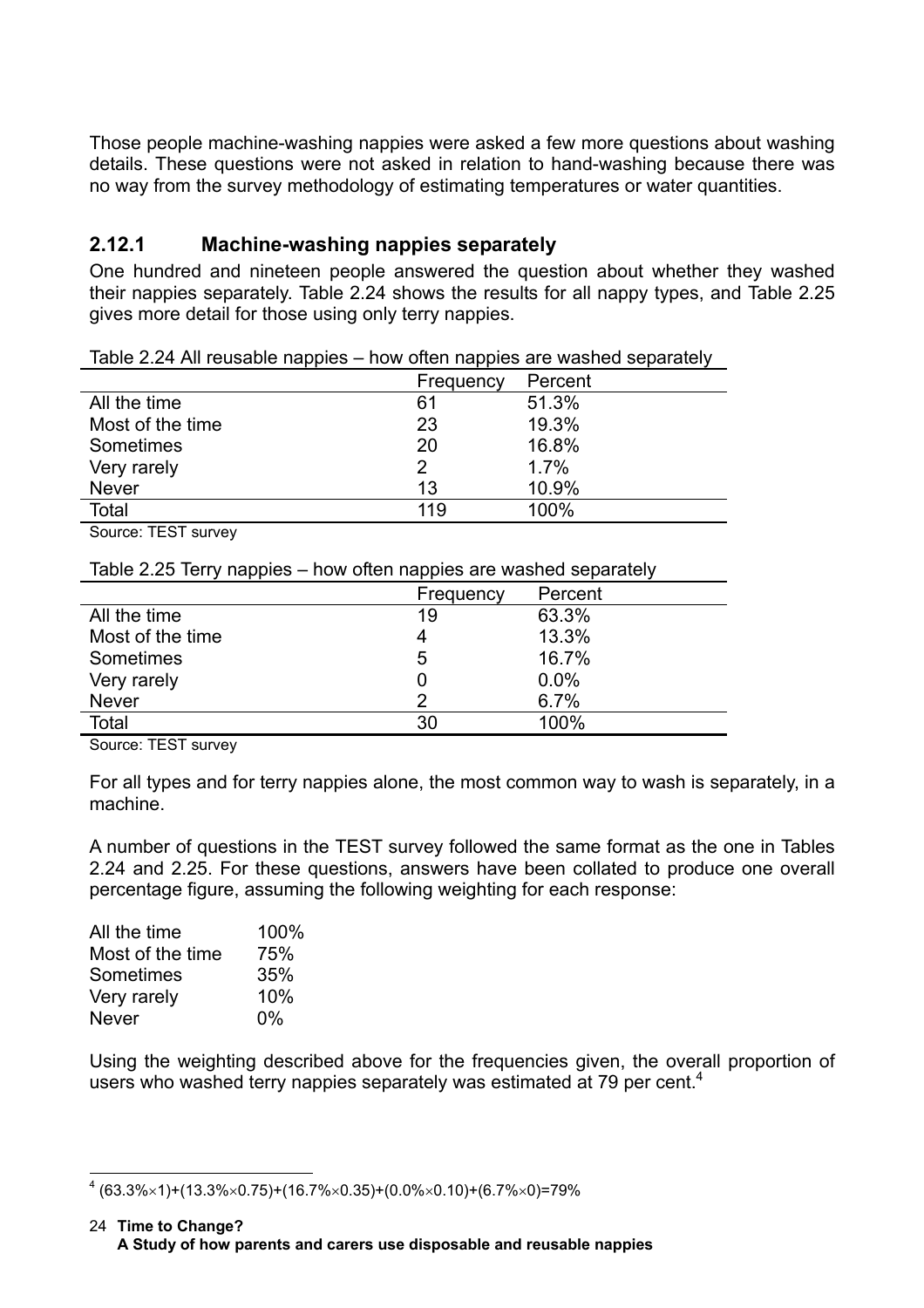## **2.12.2 Number of nappies in a load**

When asked how many nappies make up a load, 101 responses were given, ranging from five to 28. The average number of nappies making up a load was  $11.8 \pm 0.99$  (95% CI).

Washing about 12 nappies at a time is consistent with the data on changing about six nappies a day.

## **2.12.3 Washing temperature for nappies**

The number of people providing the temperature at which they wash their nappies was 117. Table 2.26 shows the responses related to all reusable nappy types, and Table 2.27 shows the responses for those using only terry nappies.

Table 2.26 All reusable nappies – washing temperature in washing machine

|                | Frequency | Percent |
|----------------|-----------|---------|
| 90/95°C        | 24        | 20.5%   |
| $80^{\circ}$ C |           | 0.9%    |
| $70^{\circ}$ C | 2         | 1.7%    |
| $60^{\circ}$ C | 64        | 54.7%   |
| $50^{\circ}$ C | 6         | 5.1%    |
| $40^{\circ}$ C | 20        | 17.1%   |
| Total          | 117       | 100%    |

Source: TEST survey

Table 2.27 Terry nappies – washing temperature in washing machine

|                | Frequency | Percent |
|----------------|-----------|---------|
| 90/95°C        | 9         | 32.1%   |
| $80^{\circ}$ C |           | 0.0%    |
| $70^{\circ}$ C | 2         | 7.1%    |
| $60^{\circ}$ C | 10        | 35.7%   |
| $50^{\circ}$ C | 2         | 7.1%    |
| $40^{\circ}$ C | 5         | 17.9%   |
| <b>Total</b>   | 28        | 100%    |

Source: TEST survey

Most people machine-wash reusable nappies at 60˚C. The difference, between the terry proportion (10/28 = 0.357) and the non-terry proportion (54/89 = 0.607) produces a Pvalue of 0.02, so the difference is statistically significant (P<0.05).

The results seem to reflect the washing temperatures more commonly available on machines (40˚C, 60˚C and 90/95˚C). They may also reflect a desire to boil-wash nappies or to use a hot cotton wash. Together, these account for two thirds of responses.

## **2.12.4 Nappy washing agents**

The 117 people above also provided information about the type of washing agent that they use for machine-washing nappies. Respondents were allowed to choose more than one answer for this question.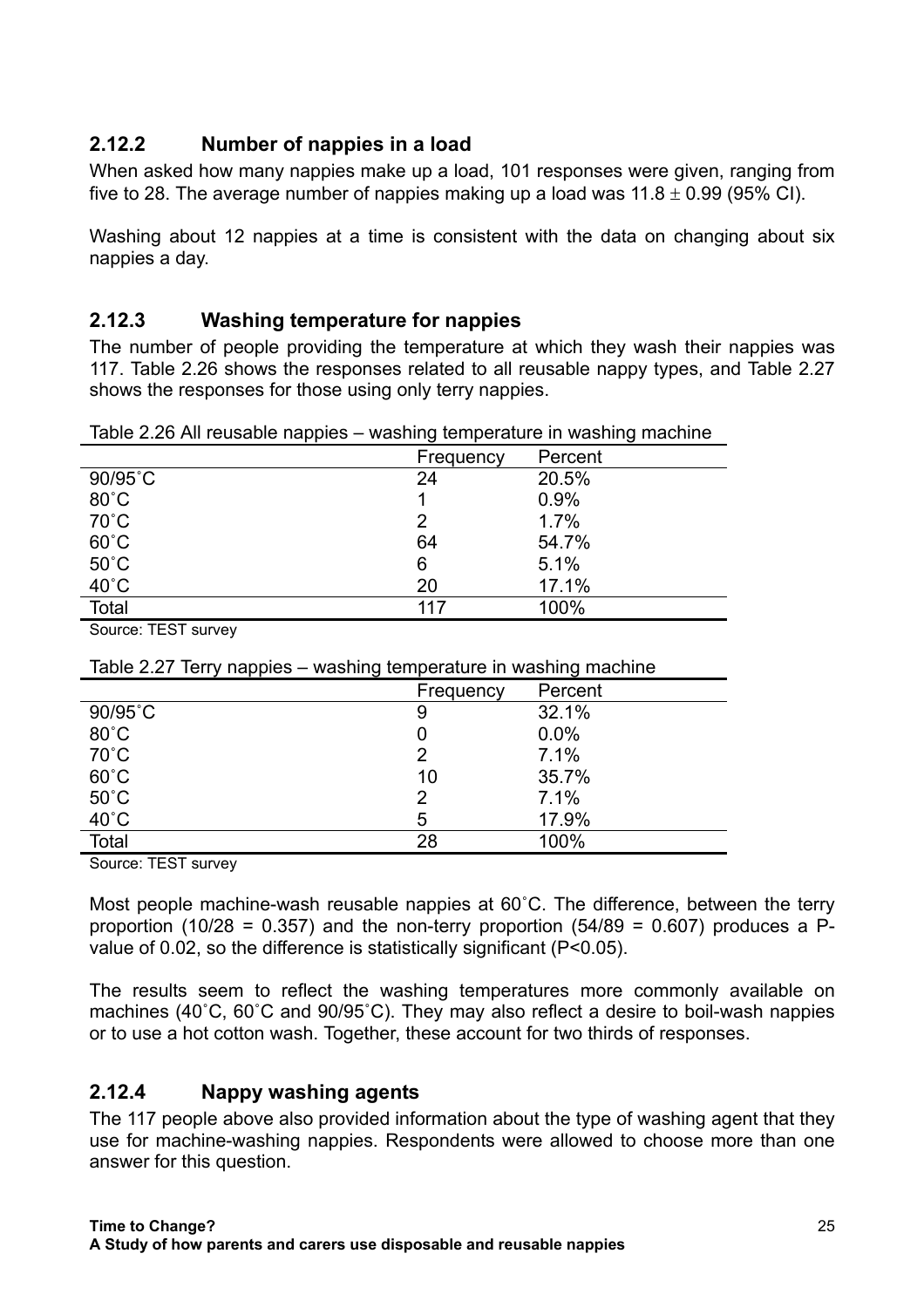| Table 2.20 Neusable Happies $-$ type of washing agent |                  |           |
|-------------------------------------------------------|------------------|-----------|
| $n=117$ all                                           | reusables<br>All | terry     |
| $n=30$ terry                                          | - frequency      | frequency |
| <b>Biological</b>                                     | 5                |           |
| Non-biological                                        | 84               | 23        |
| Eco biological                                        | 9                | 2         |
| Eco non-biological                                    | 26               |           |
| Other                                                 |                  |           |
| Total responses                                       | 125              | 32        |
|                                                       |                  |           |

### Table 2.28 Reusable nappies – type of washing agent

Source: TEST survey

### Table 2.29 Reusable nappies – type of washing agent

| $n=117$ all     | All reusables | terry     |
|-----------------|---------------|-----------|
| $n=30$ terry    | - frequency   | frequency |
| Powder          | 83            | 23        |
| <b>Tablet</b>   | 17            | 5         |
| Liquid          | 25            | 4         |
| Liquidabs       | 2             | 2         |
| Other           |               |           |
| Total responses | 128           | 34        |
|                 |               |           |

Source: TEST survey

The majority of people were using non-biological powder. This pattern was reflected among the terry nappy users.

## **2.12.5 Use of fabric softener**

Tables 2.30 and 2.31 show that almost a quarter of reusable users put fabric softener in with the nappy wash, even though it reduces the absorbency of reusable nappies.

| Table 2.30 Reusable nappies – use of fabric softener |         |
|------------------------------------------------------|---------|
| Frequency                                            | Percent |

|                | <b>Frequency</b> | Percent |
|----------------|------------------|---------|
| Yes, always    | 22               | 18.5%   |
| Yes, sometimes | 5                | 4.2%    |
| <b>Never</b>   | 92               | 77.3%   |
| Total          | 119              | 100%    |

Source: TEST survey

Use of fabric softener is even more common among terry nappy users. The difference between terry and non-terry responses is highly statistically significant (P<0.001).

| Table 2.3 F Terry Happles – use or labilic soliener |           |         |
|-----------------------------------------------------|-----------|---------|
|                                                     | Frequency | Percent |
| Yes, always                                         | 14        | 46.7%   |
| Yes, sometimes                                      | 2         | 6.7%    |
| <b>Never</b>                                        | 14        | 46.7%   |
| Total                                               | 30        | 100%    |
|                                                     |           |         |

Table 2.31 Terry nappies – use of fabric softener

Source: TEST survey

**Time to Change?** 26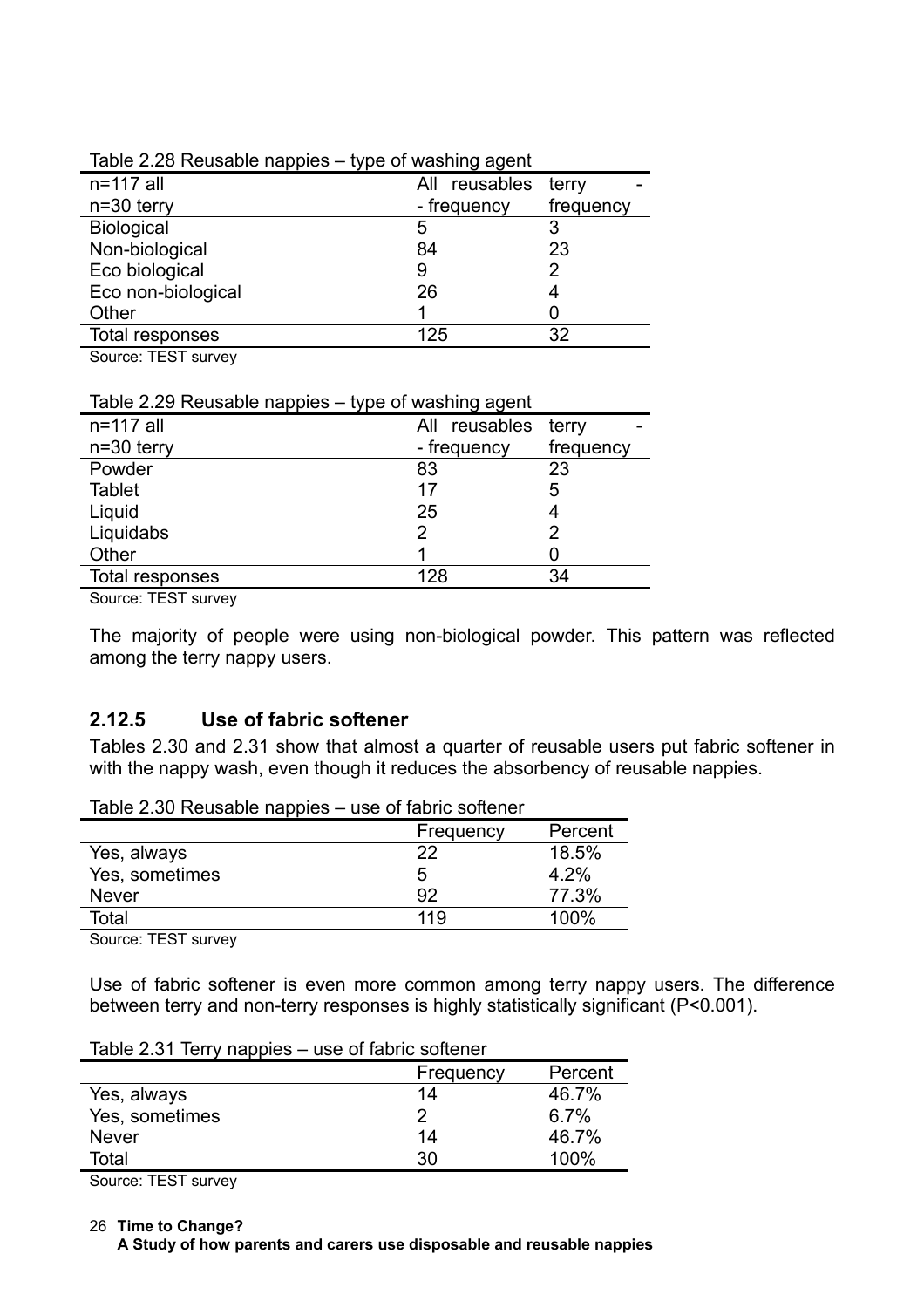Collating the terry nappy answers to produce one overall figure based on the weightings given in 2.21.2 it was estimated that 49 per cent<sup>5</sup> of terry nappy users used fabric softener.

## 2.12.6 **Soaking or pre-treating**

In total 126 people responded to the question about whether they soaked or pre-treated nappies before washing them.

|                  | Frequency | Percent |
|------------------|-----------|---------|
| All the time     | 79        | 62.7%   |
| Most of the time | 11        | 8.7%    |
| Sometimes        | 6         | 4.8%    |
| Very rarely      | 6         | 4.8%    |
| <b>Never</b>     | 24        | 19.0%   |
| Total            | 126       | 100%    |
|                  |           |         |

Table 2.32 Reusable nappies – how often nappies are soaked or pre-treated

Source: TEST survey

| Table 2.33 Terry nappies – how often nappies are soaked or pre-treated |  |
|------------------------------------------------------------------------|--|
|------------------------------------------------------------------------|--|

| <b>CONG 2.00 TOTTY HOPPICS</b> | <b>TION ORDER HAPPICS ATC SOURCH OF PIC RICHICA</b> |         |
|--------------------------------|-----------------------------------------------------|---------|
|                                | Frequency                                           | Percent |
| All the time                   | 21                                                  | 65.6%   |
| Most of the time.              | 5                                                   | 15.6%   |
| Sometimes                      |                                                     | 6.3%    |
| Very rarely                    |                                                     | 3.1%    |
| <b>Never</b>                   | 3                                                   | 9.4%    |
| Total                          | 32                                                  | 100%    |
|                                |                                                     |         |

Source: TEST survey

Using the weightings described in 2.12.1, it was estimated that soaking and pre-treating was used 80 per cent<sup>6</sup> of the time by terry nappy users.

Of the 126 people above, 102 also responded to how they soaked or pre-treated nappies. Respondents were allowed to choose more than one answer for this question.

 $^{6}$  (65.6%×1)+(15.6%×0.75)+(6.3%×0.35)+(3.1%×0.10)+(9.4%×0)=80%

 5 (46.7%×1)+(6.7%×0.35)+(46.7%×0)=49%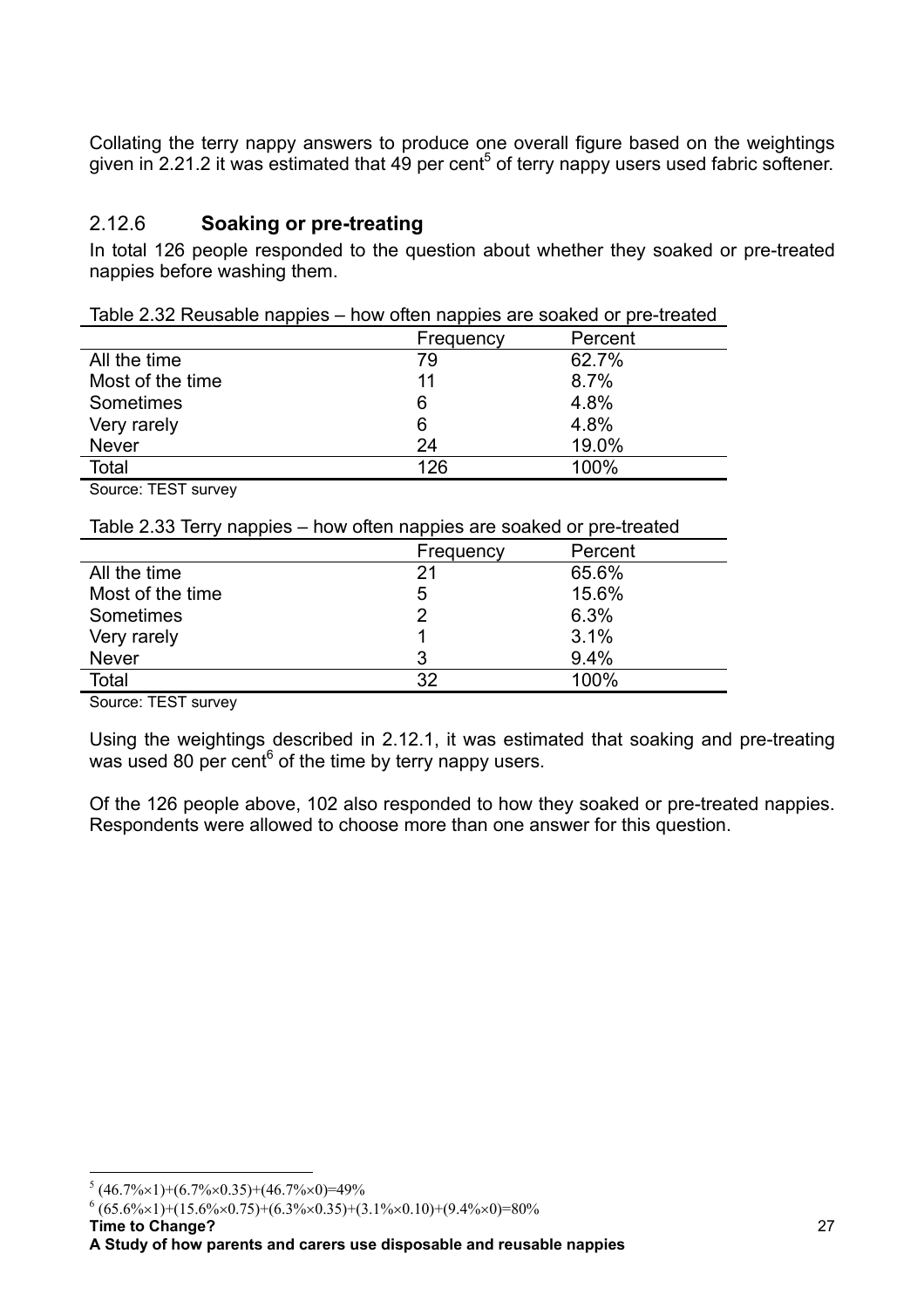| rapid E.d. I Rododbio Happido Thom Happido di o obditodi or pro trodtodi |             |                                 |
|--------------------------------------------------------------------------|-------------|---------------------------------|
| $n=102$ all                                                              |             | All reusables terry - frequency |
| $n=29$ terry                                                             | – frequency |                                 |
| In water only                                                            | 13          |                                 |
| In soap/detergent                                                        | 11          |                                 |
| In household bleach                                                      |             | 2                               |
| In ecobleach                                                             |             |                                 |
| In domestic borax                                                        |             |                                 |
| In a sanitiser                                                           | 33          | 15                              |
| In an eco sanitiser                                                      | 28          |                                 |
| In tea tree oil                                                          | 22          | 2                               |
| In sodium bicarbonate                                                    |             |                                 |
| Other                                                                    | 6           | 2                               |
| Total responses                                                          | 122         | 34                              |

| Table 2.34 Reusable nappies – how nappies are soaked or pre-treated |  |  |
|---------------------------------------------------------------------|--|--|

Source: TEST survey

These responses show differences in behaviour between terry users and other reusable users. Some 41 per cent of responses for all nappy types were for an eco-sanitiser or tea tree oil, while the most common answer, 44 per cent, for terry users was a sanitising solution.

# 2.13 Nappy drying behaviour

Everyone answered the question about drying nappies. Respondents were allowed to choose more than one answer for this question. They had to think about what they did in both the summer and winter.

| rapic 2.00 reusable happies – riow happies are urieu |                  |           |
|------------------------------------------------------|------------------|-----------|
| $n=127$ all                                          | All<br>reusables | terry     |
| $n=32$ terry                                         | frequency        | frequency |
| Spin                                                 | 22               | 5         |
| Tumble dry                                           | 73               | 14        |
| Air dry indoors on clothes line                      | 59               | 14        |
| Air dry outdoors on clothes line                     | 93               | 26        |
| Dry in airing cupboard                               | 10               | 0         |
| Dry on radiators                                     | 26               | 9         |
| Dry elsewhere in house                               | 6                | 2         |
| Dry elsewhere outside                                |                  | 3         |
| Other                                                |                  |           |
| Total responses                                      | 297              | 73        |
|                                                      |                  |           |

Table 2.35 Reusable nappies – how nappies are dried

Source: TEST survey

It was very difficult to draw any firm conclusions from this multiple response question. To gain more detail, the responses from the 73 people who tumble dried nappies were analysed to find out the other methods they were using. Table 2.36 shows the result.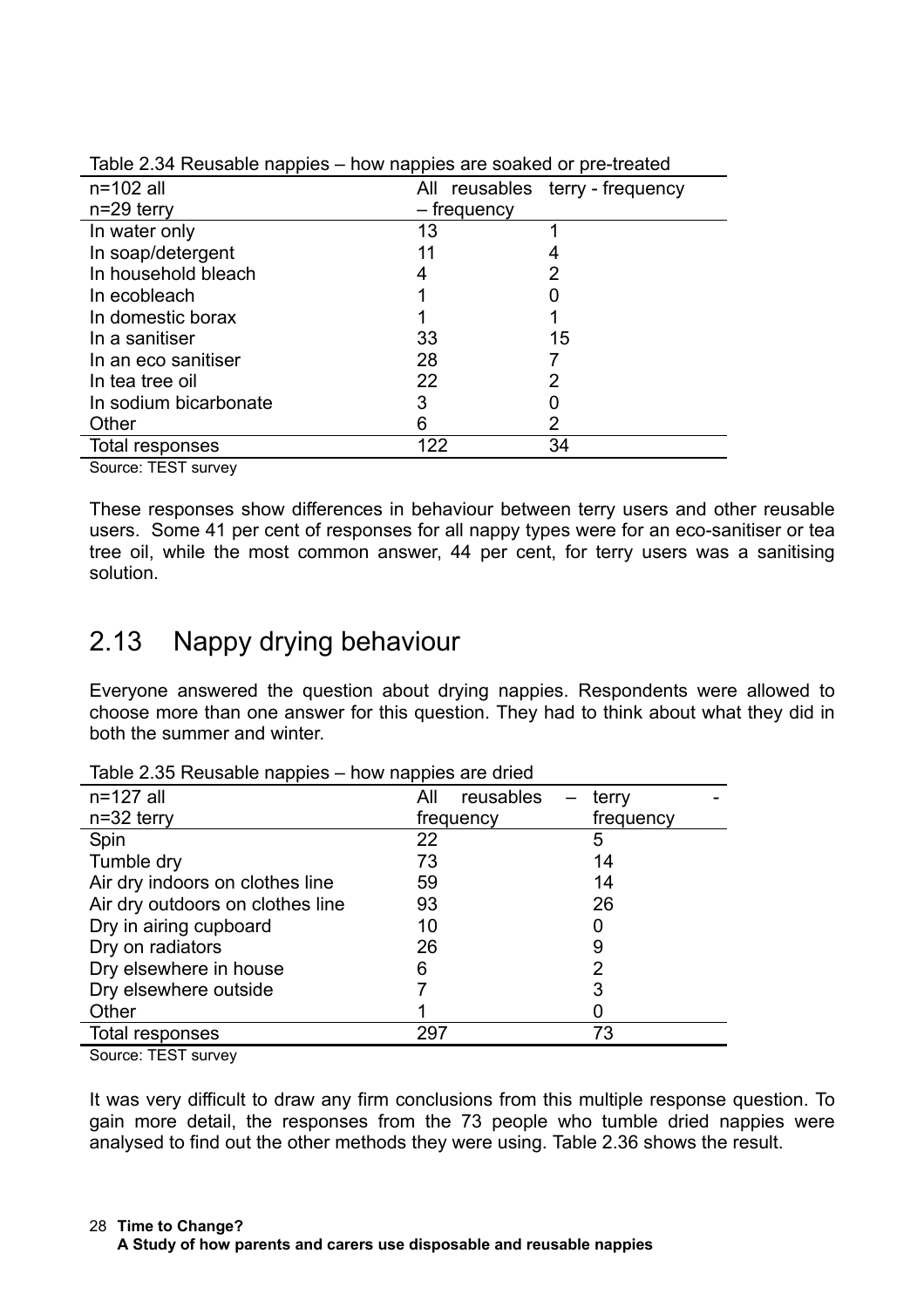| $n = 73$                         | All reusables - frequency |
|----------------------------------|---------------------------|
| Spin                             | 10                        |
| Air dry indoors on clothes line  | 23                        |
| Air dry outdoors on clothes line | 47                        |
| Dry in airing cupboard           | 8                         |
| Dry on radiators                 | 9                         |
| Dry elsewhere in house           |                           |
| Dry elsewhere outside            |                           |
| Other                            |                           |
| Total responses                  | 100                       |
|                                  |                           |

Table 2.36 Reusable nappies – how else nappies are dried if tumble dried

Source: TEST survey

Sixty-four per cent (47 out of 73) of people air dry outdoors as well as tumble dry, which suggests that the weather dictates their choice of method, though there was no way of knowing when one method was chosen in preference to another.

The survey examined only the various drying options. It did not focus on the reasons for, and frequency of, using each method. So the survey data presented here do not satisfactorily answer questions about how often people tumble-dried and how often they dried using other methods.

## **2.13.1 Ironing**

Parents were also asked whether they ironed nappies after washing and drying them. Everyone responded.

| Table 2.37 All reusable happies – are happies froned |           |         |  |  |  |  |
|------------------------------------------------------|-----------|---------|--|--|--|--|
|                                                      | Frequency | Percent |  |  |  |  |
| Yes, always                                          |           | 5.5%    |  |  |  |  |
| Yes, sometimes                                       | 5         | 3.9%    |  |  |  |  |
| <b>Never</b>                                         | 115       | 90.6%   |  |  |  |  |
| Total                                                | 127       | 100%    |  |  |  |  |
|                                                      |           |         |  |  |  |  |

Table 2.37 All reusable nappies – are nappies ironed

Source: TEST survey

| Table 2.38 Terry nappies – are nappies ironed |  |  |  |
|-----------------------------------------------|--|--|--|
|                                               |  |  |  |

|                | Frequency | Percent |
|----------------|-----------|---------|
| Yes, always    | ◠         | 6.3%    |
| Yes, sometimes | 3         | $9.4\%$ |
| <b>Never</b>   | つつ        | 84.4%   |
| Total          | າາ        | 100%    |

Source: TEST survey

Collating the terry nappy answers by weighting as before, (see 2.21.2), to estimate one overall figure, it was estimated that 10 per cent<sup>7</sup> of terry nappy users iron nappies.

**Time to Change?**

 $\overline{a}$  $7(6.3\% \times 1) + (9.4\% \times 0.35) + (84.4\% \times 0) = 9.5\%$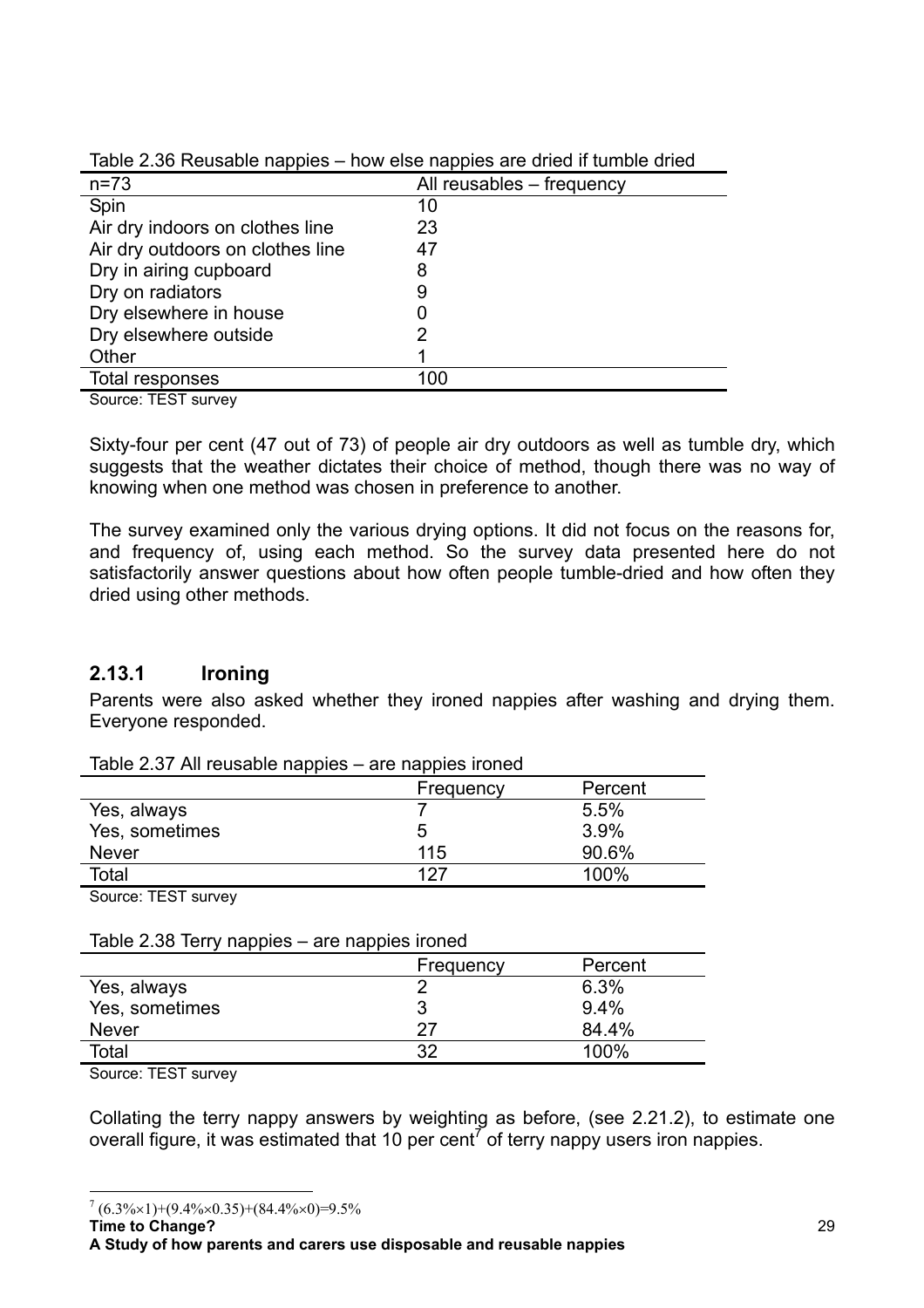# 2.14 End of life of nappies

Everyone answered the question about what they do with the nappies when their child no longer needs them. Respondents were allowed to choose more than one answer for this question.

|        | Table 2.39 All reusable nappies – what happens when nappies are no longer |  |  |  |  |
|--------|---------------------------------------------------------------------------|--|--|--|--|
| needed |                                                                           |  |  |  |  |

| $n=127$ all                                   | All reusables | terry     |
|-----------------------------------------------|---------------|-----------|
| $n=32$ terry                                  | – frequency   | frequency |
| I keep them in case I have another child      | 70            | 15        |
| I give them away                              | 35            | 9         |
| I dispose of them with other household waste  | 6             |           |
| I dispose of them separately from household 3 |               |           |
| waste                                         |               |           |
| I sell them                                   | 12            |           |
| I use them for household tasks                | 12            | 6         |
| I use them for hand towels                    | 3             |           |
| Put in cloths bank/recycle                    |               |           |
| Other                                         |               |           |
| Total responses                               | 146           | 36        |

Source: TEST survey

Hardly anyone disposed of or put their nappies out for recycling after their child was pottytrained. Forty-seven per cent of terry users and 55 per cent of all reusable users keep nappies in case they have another child.

# 2.15 Nappies used previously on another child

126 people answered the question about whether they had used their nappies previously on another child. Of these, 21 per cent said that they had used them all before, 19 per cent said that some of them had been used before, but 60 per cent had not used any of them previously on another child.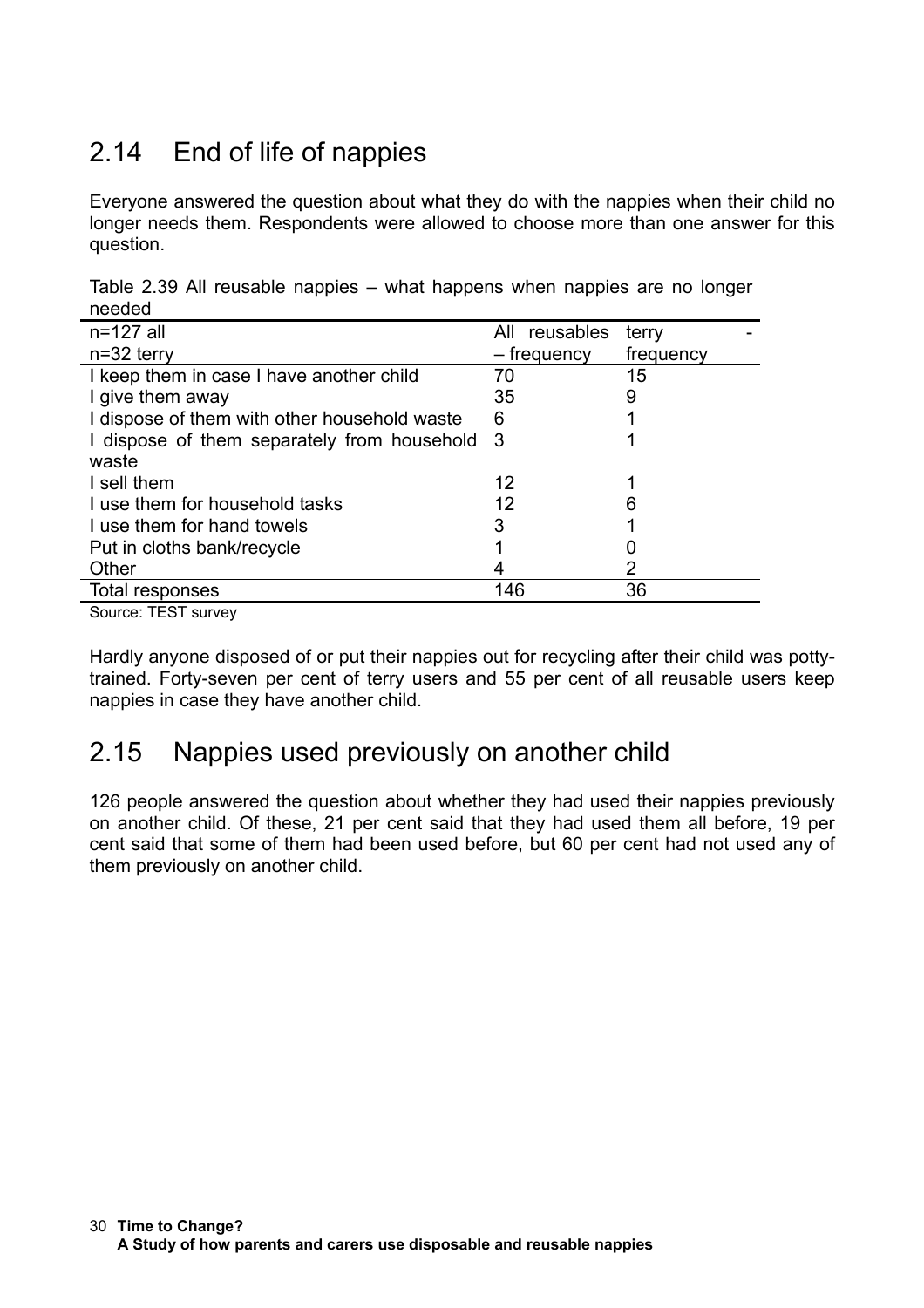# 3 Over-pants (including waterproof pants)

# 3.1 Users of over-pants

Respondents were asked when using reusable nappies, how often, if at all, they used waterproof or over-pants, which includes any pants that are worn over the nappy itself but not those that are clothes. The responses for all users of reusables are shown in Table 3.1 and those for terry nappy users are shown in Table 3.2.

| Table 3.1 All reusable nappies – how often waterproof or over-pants are used |  |  |
|------------------------------------------------------------------------------|--|--|
|                                                                              |  |  |
|                                                                              |  |  |

|                  | Frequency | Percent |
|------------------|-----------|---------|
| All the time     | 100       | 78.7%   |
| Most of the time | 11        | 8.7%    |
| Sometimes        | 4         | 3.1%    |
| Very rarely      |           | 0.8%    |
| <b>Never</b>     | 11        | 8.7%    |
| Total            | 127       | 100%    |

Source: TEST survey

Table 3.2 Terry nappies – how often waterproof or over-pants are used

|                  | Frequency | Percent |
|------------------|-----------|---------|
| All the time     | 28        | 87.5%   |
| Most of the time | 3         | 9.4%    |
| Sometimes        |           | 0.0%    |
| Very rarely      |           | 0.0%    |
| <b>Never</b>     |           | 3.1%    |
| Total            | 32        | 100%    |

Source: TEST survey

After collating these figures as before, 95 per cent<sup>8</sup> of terry nappy users used waterproof or over-pants.

# 3.2 Type of over-pant used

The question about the types of over-pants used was answered by 116 people. (The 127 respondents overall minus the 11 people who said that they never used over-pants). Respondents were allowed to choose more than one answer for this question.

**Time to Change?**

 $\overline{a}$ 

 $8 (87.5\% \times 1) + (9.4\% \times 0.75) + (0.0\% \times 0.35) + (0.0\% \times 0.10) + (3.1\% \times 0) = 94.5\%$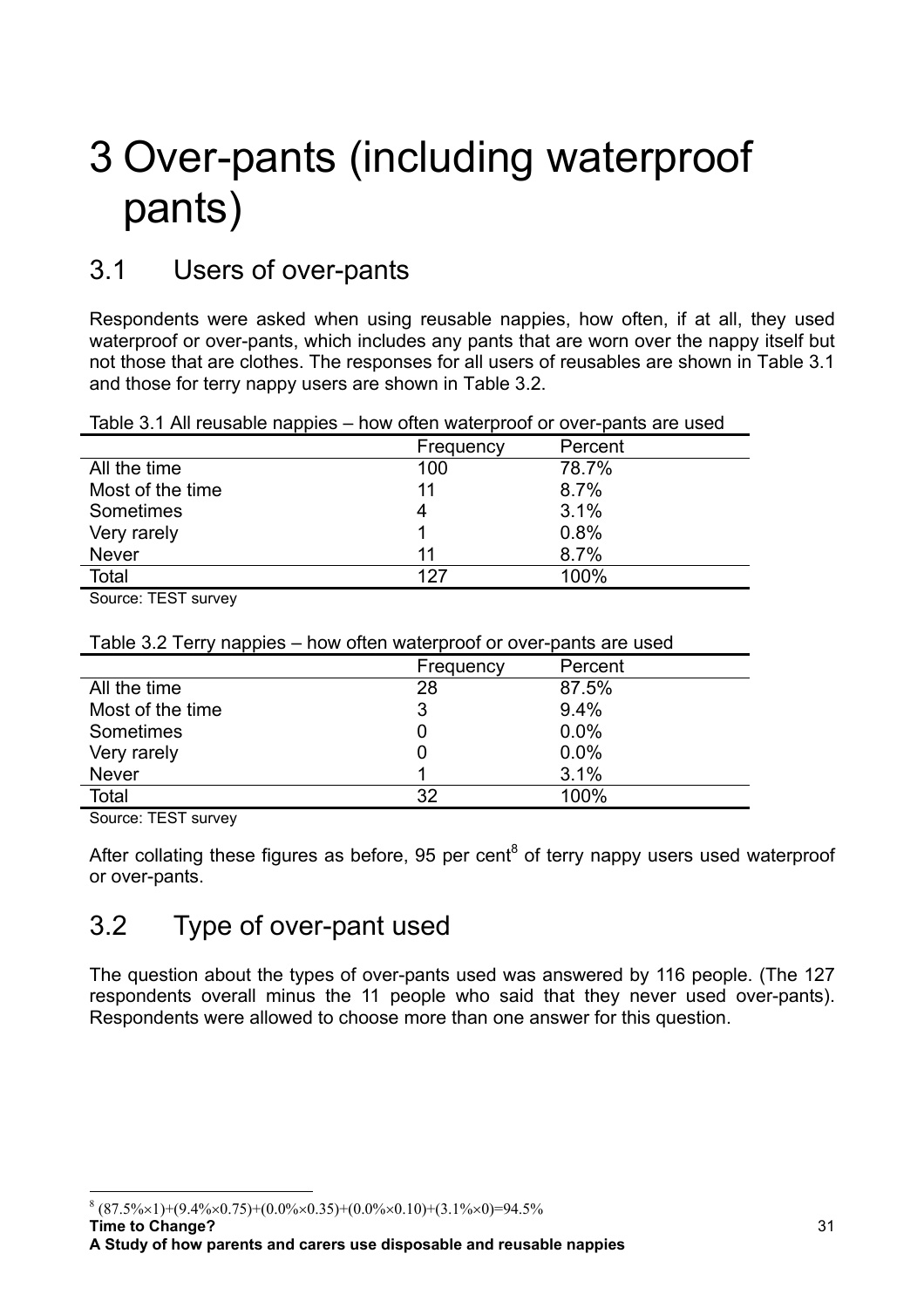| $n=116$ all                   |             | All reusables terry - frequency |
|-------------------------------|-------------|---------------------------------|
| $n=32$ terry                  | - frequency |                                 |
| Cotton/cotton mix             | 32          | 6                               |
| Wool                          | 9           | 2                               |
| Fleece                        | 5           |                                 |
| <b>Nylon</b>                  | 15          |                                 |
| Polyester                     | 44          |                                 |
| <b>PVC</b>                    | 22          | 16                              |
| Other                         | 6           |                                 |
| Don't know looks like plastic | 15          |                                 |
| Total                         | 148         | 43                              |

Table 3.3 Reusable nappies – type of waterproof or over-pant used

Source: TEST survey

Fifty per cent of terry nappy users are using PVC pants.

## 3.3 Number of over-pants owned and in use

In total, 113 people provided information on the number of waterproof or over-pants they currently owned and were using. Numbers ranged from two to 30. The overall average owned was seven wraps/pants.

Table 3.4 shows the responses grouped by age. Table 3.5 gives similar data for those using only terry nappies.

| rapic 0.47 in reasable happies |           | <b>NUMBER OF WAIGHTOOL OF OVER PARTIO OWNER</b> |           |
|--------------------------------|-----------|-------------------------------------------------|-----------|
| Age of child                   | Frequency | Mean                                            | <b>SD</b> |
| up to 6 months                 | 23        | 7.3                                             | 4.8       |
| 6 to 12 months                 | 29        | 7.1                                             | 4.7       |
| 12 to 18 months                | 24        | 8.0                                             | 6.7       |
| 18 to 24 months                | 16        | 6.3                                             | 3.4       |
| 24 to 30 months                | 11        | 6.3                                             | 3.1       |
| 30 to 36 months                | 10        | 6.2                                             | 6.8       |
| Total                          | 113       | 71                                              | 5.1       |

Table 3.4 All reusable nappies – number of waterproof or over-pants owned

Source: TEST survey

|  |  |  |  |  | Table 3.5 Terry nappies – number of waterproof or over-pants owned |
|--|--|--|--|--|--------------------------------------------------------------------|
|--|--|--|--|--|--------------------------------------------------------------------|

| Age of child    | Frequency | Mean | <b>SD</b> |
|-----------------|-----------|------|-----------|
| Up to 6 months  | 4         | 9.8  | 8.0       |
| 6 to 12 months  | 9         | 9.3  | 3.5       |
| 12 to 18 months | 10        | 10.3 | 8.4       |
| 18 to 24 months |           | 8.5  | 2.1       |
| 24 to 30 months |           | 6.5  | 3.0       |
| 30 to 36 months | 2         | 14.0 | 15.6      |
| Total           | 31        | 9.6  | 6.5       |

Source: TEST survey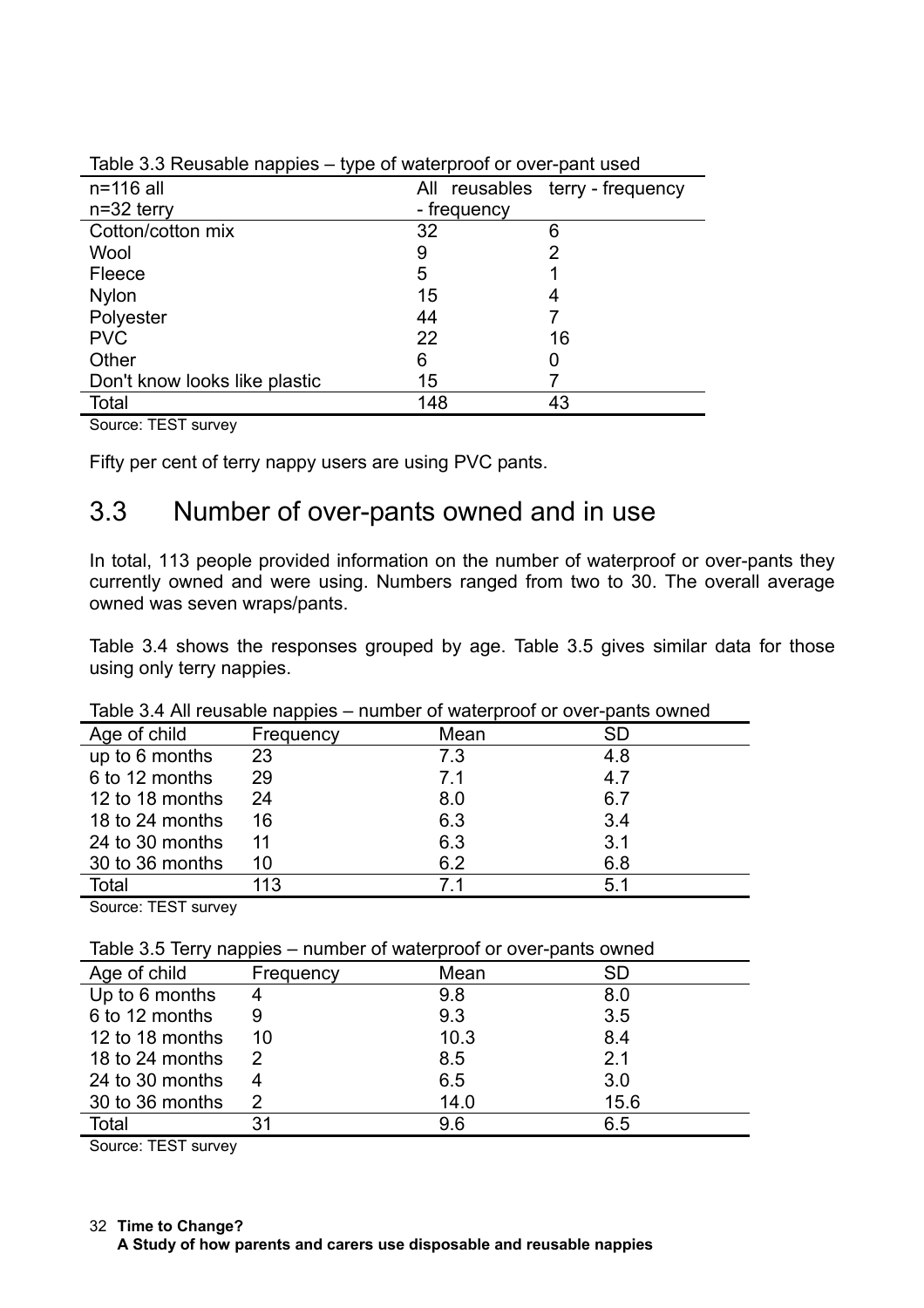The data show that terry nappy users in our sample own more waterproof or over-pants than people using other types of nappy. The difference between terry and non-terry responses is highly statistically significant at P<0.001.

# 3.4 Over-pants used previously on another child

One hundred and sixteen people said that they had previously used these same waterproof pants or over-pants on another child. Of these, 13 per cent said that they'd used them all before, 15 per cent said that some of them had been used before. But seventy-two per cent of respondents had not used any of them on another child previously.

## 3.5 How long over-pants last

In total, 103 people replied to a question about how long each pair of waterproof or overpants lasts before it is replaced. They were asked to think of replacements made when they had worn out due to use rather than when their child had grown out of them. The results are shown in Tables 3.6 and 3.7.

| <b>RESIDENT PRODUCTIONS</b>   | now long watchproof or over partie last |         |
|-------------------------------|-----------------------------------------|---------|
|                               | Frequency                               | Percent |
| Less than one week            |                                         | $0.0\%$ |
| One week to a month           | 5                                       | 4.9%    |
| Over one to six months        | 17                                      | 16.5%   |
| Over six to twelve months     | 11                                      | 10.7%   |
| Over one year to two years    | 5                                       | 4.9%    |
| Over two years to three years | 2                                       | 1.9%    |
| Never replace them            | 63                                      | 61.2%   |
| Total                         | 103                                     | 100%    |

Table 3.6 All reusable nappies – how long waterproof or over-pants last

Source: TEST survey

|                               | Frequency | Percent |
|-------------------------------|-----------|---------|
| Less than one week            |           | 0.0%    |
| One week to a month           |           | 13.8%   |
| Over one to six months        |           | 24.1%   |
| Over six to twelve months     |           | 13.8%   |
| Over one year to two years    |           | 0.0%    |
| Over two years to three years |           | 0.0%    |
| Never replace them            | 14        | 48.3%   |
| Total                         | 29        | 100%    |

Source: TEST survey

Due to the way this question was asked in timebands, it is not possible to calculate an overall average life for waterproof or over-pants. The results show that 48 per cent of terry nappy users never replaced over-pants due to wearing out. There is, though, no statistical difference between the responses for terry and non-terry users.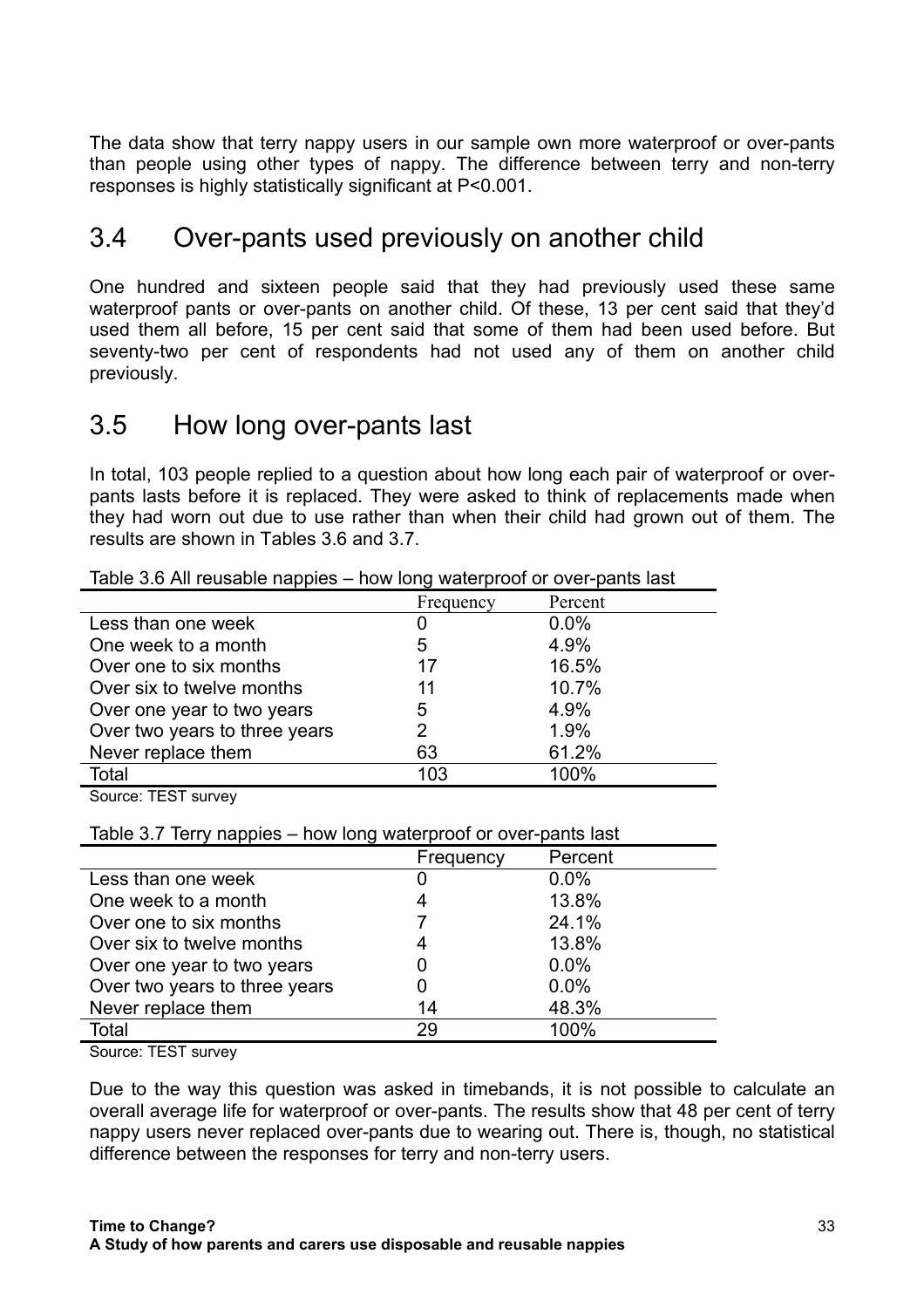# 3.6 Over-pant washing behaviour

The question about how waterproof or over-pants are washed was answered by 115 people. Respondents were allowed to choose more than one answer for this question.

| <u>iaule 3.0 Neusaule liappies – liuw waleipiuul ul ovel-pallis wasileu</u> |             |                                 |
|-----------------------------------------------------------------------------|-------------|---------------------------------|
| N=115 all                                                                   |             | All reusables Terry – frequency |
| $N=30$ terry                                                                | - frequency |                                 |
| In the washing machine with other 77                                        |             | 17                              |
| laundry                                                                     |             |                                 |
| In the washing machine on their own                                         | 17          | 6                               |
| Hand wash with water only                                                   | 10          |                                 |
| Hand wash with soap/detergent                                               | 21          | 4                               |
| Hand wash with other washing                                                | -1          |                                 |
| product                                                                     |             |                                 |
| Other                                                                       | 4           |                                 |
| Total responses                                                             | 130         | 35                              |

Table 3.8 Reusable nappies – how waterproof or over-pants washed

Source: TEST survey

More than half of terry nappy users (57 per cent) machine-washed over-pants in a mixed load, a proportion similar to that for all users (67 per cent).

## **3.6.1 Washing temperature for over-pants**

Those people using a washing machine were asked to give details about washing temperature. The 92 people who responded were allowed to choose more than one answer for this question.

| rapio 0.0 riododbio riappico | maching tomporature in maching machine |            |            |
|------------------------------|----------------------------------------|------------|------------|
| $n=92$ all                   | All reusables -                        | terry<br>- | <b>PVC</b> |
| $n=23$ terry                 | frequency                              | frequency  | frequency  |
| $n=11$ PVC                   |                                        |            |            |
| 90/95°C                      |                                        | າ          |            |
| $80^{\circ}$ C               |                                        |            |            |
| $70^{\circ}$ C               |                                        |            |            |
| $60^{\circ}$ C               | 31                                     |            | 2          |
| $50^{\circ}$ C               | 6                                      |            |            |
| $40^{\circ}$ C               | 47                                     | 10         |            |
| $30^{\circ}$ C               | 3                                      |            |            |
| Cold rinse                   |                                        |            |            |
| Total                        | 93                                     | 24         |            |

Table 3.9 Reusable nappies – washing temperature in washing machine

Source: TEST survey

The most frequent washing temperature for all these cuts of the data was 40°C.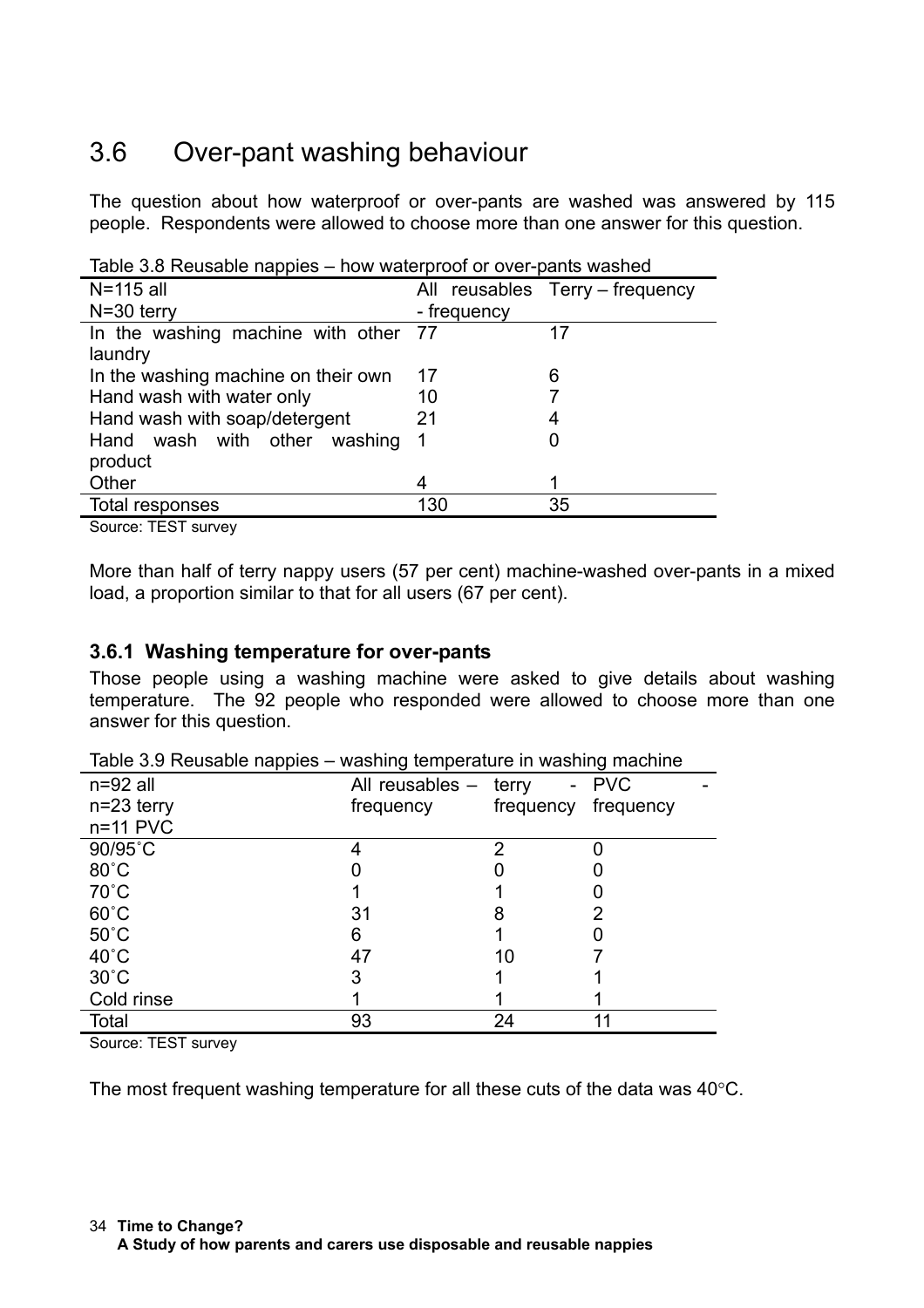## **3.6.2 Washing frequency**

Everyone using waterproof or over-pants was asked how often, on average, they washed them. One hundred and thirteen people provided details.

Table 3.10 All reusable nappies – frequency of washing waterproof or over-pants

|                 | Frequency | Percent |
|-----------------|-----------|---------|
| Every use       | 27        | 23.9%   |
| Every other use | 14        | 12.4%   |
| Every 2-3 uses  | 32        | 28.3%   |
| Every 4-5 uses  | 26        | 23.0%   |
| Every 6-10 uses | 12        | 10.6%   |
| Less often      | 1         | 0.9%    |
| <b>Never</b>    |           | 0.9%    |
| Total           | 113       | 100%    |

Source: TEST survey

Table 3.11 Terry nappies – frequency of washing waterproof or over-pants

|                 | Frequency | Percent |
|-----------------|-----------|---------|
| Every use       | 9         | 30.0%   |
| Every other use | 4         | 13.3%   |
| Every 2-3 uses  | 9         | 30.0%   |
| Every 4-5 uses  | 4         | 13.3%   |
| Every 6-10 uses | 3         | 10.0%   |
| Less often      |           | 0.0%    |
| <b>Never</b>    | ◀         | 3.3%    |
| Total           | 30        | 100%    |

Source: TEST survey

As in previous questions, terry-nappy answers were collated to produce one overall figure for the percentage or over-pant uses followed by washing. This was achieved by assuming the following frequency weighting for each response:

| Every use       | 100% |
|-----------------|------|
| Every other use | 50%  |
| Every 2-3 uses  | 33%  |
| Every 4-5 uses  | 20%  |
| Every 6-10 uses | 10%  |
| Less often      | 0%   |
| Never           | 0%   |
|                 |      |

Overall, 50 per cent $9$  of over-pant uses are followed by washing. In other words, the average number of uses between washes is two.

 9 (30.0%×1)+(13.3%×0.5)+(30.0%×0.33)+(13.3%×0.20)+(10%×0.1)+(3.3%×0)=50.2%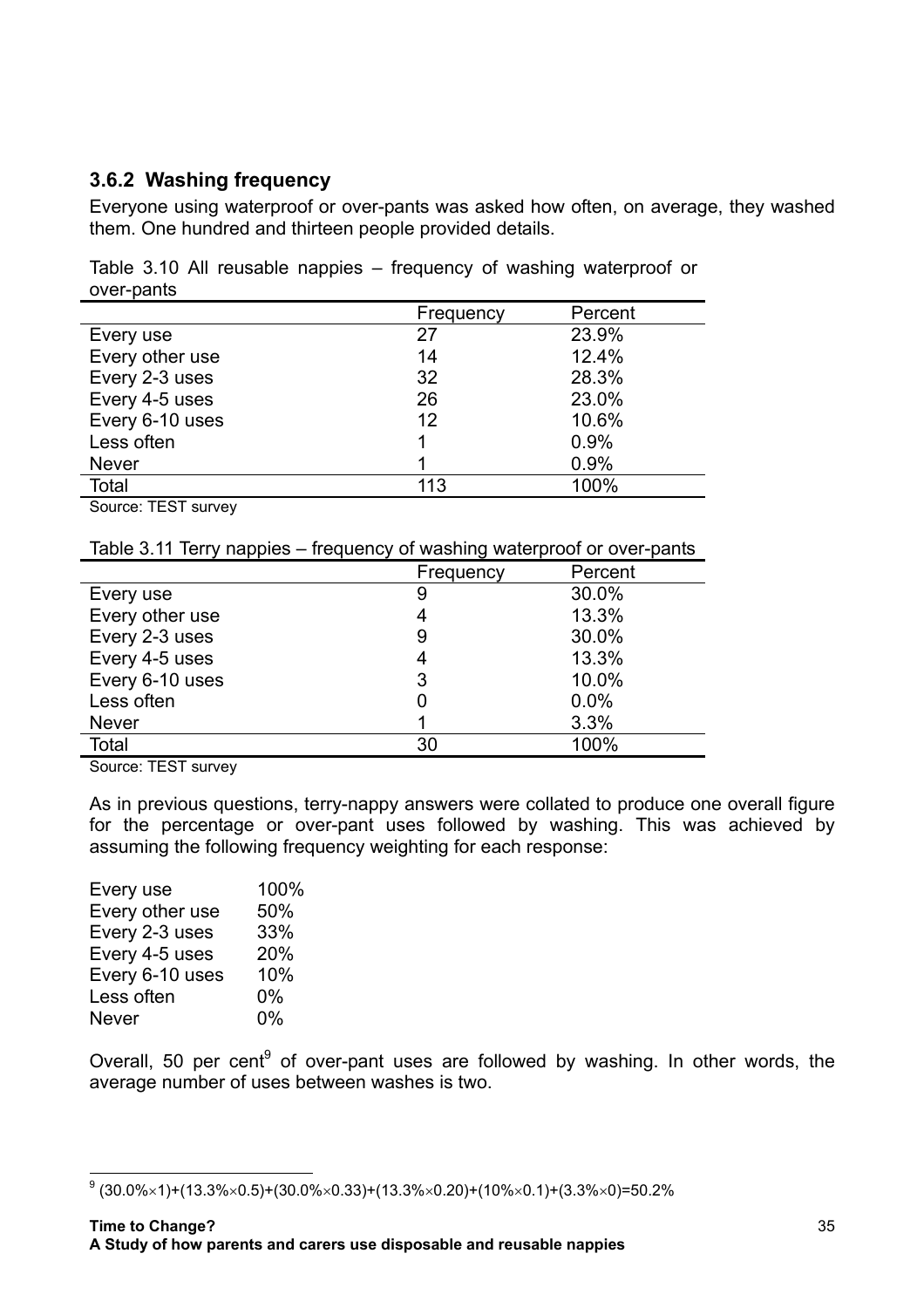# 3.7 Over-pants drying behaviour

Everyone using waterproof or over-pants answered this question about drying. Respondents were allowed to choose more than one answer for this question. They had to think about what they did in both the summer and winter.

| $n=116$ all                      |             | All reusables terry - frequency |
|----------------------------------|-------------|---------------------------------|
| $n=32$ terry                     | - frequency |                                 |
| Spin                             | 10          |                                 |
| Tumble dry                       | 19          |                                 |
| Air dry indoors on clothes line  | 63          | 14                              |
| Air dry outdoors on clothes line | 73          | 20                              |
| Dry in airing cupboard           | 11          | 3                               |
| Dry on radiators                 | 20          | 8                               |
| Dry elsewhere in house           | 11          | 3                               |
| Dry elsewhere outside            |             | 2                               |
| Other                            |             |                                 |
| Total responses                  | 215         | 54                              |

Table 3.12 Reusable nappies – how waterproof or over-pants are dried

Source: TEST survey

Even though it is difficult to draw any firm conclusions about people's preferred option from a multi-response question, the data above strongly suggest that air-drying is the most popular method for drying waterproof or over-pants.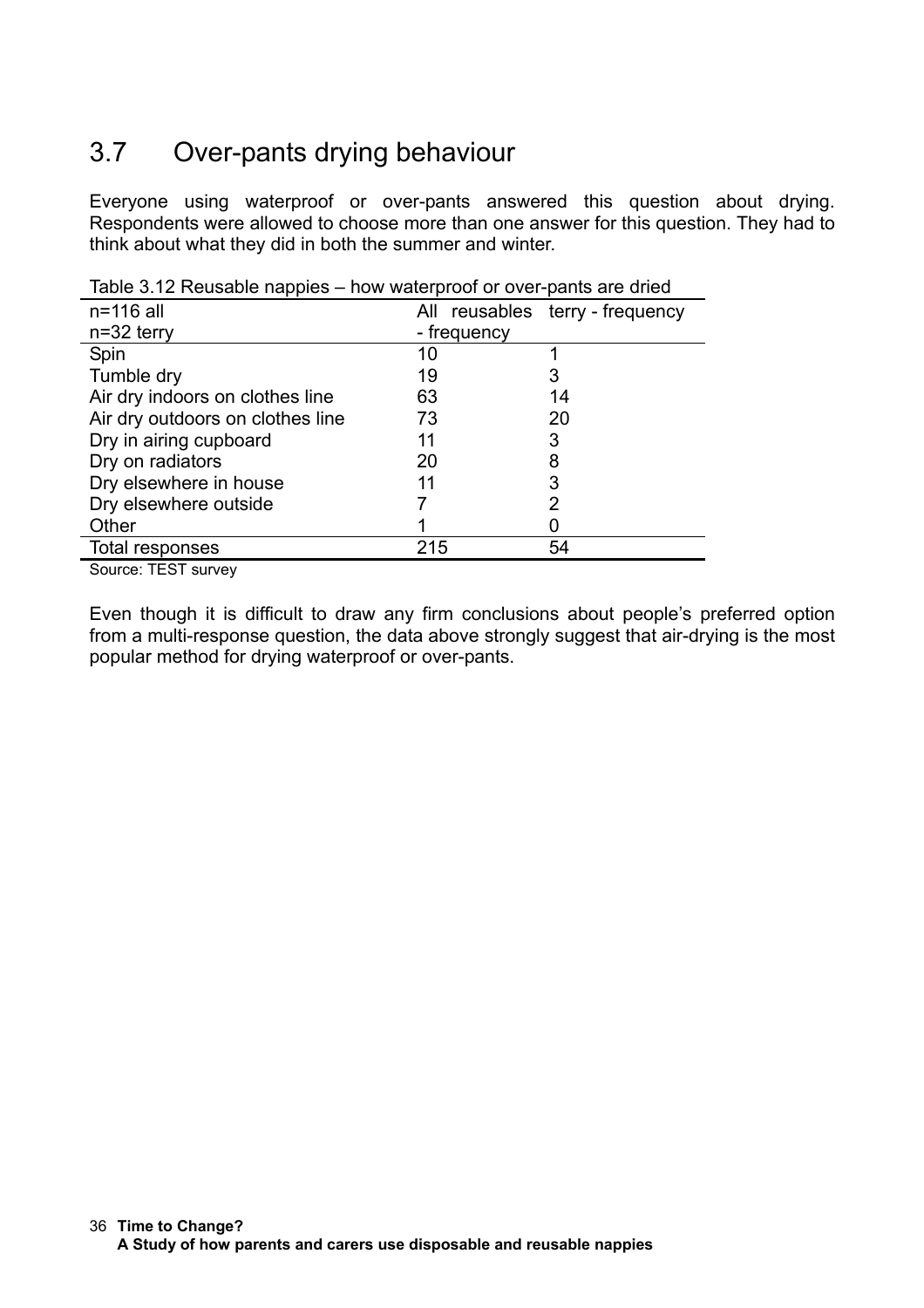# 4 Absorbent booster pads

# 4.1 Users of absorbent booster pads

Respondents were asked when using reusable nappies, how often, if at all, they used absorbent booster pads. The responses for all users of reusables are shown in Table 4.1 and those for terry nappy users are shown in Table 4.2.

|                  | Frequency | Percent |
|------------------|-----------|---------|
| All the time     | 25        | 20.0%   |
| Most of the time | 11        | 8.8%    |
| Sometimes        | 31        | 24.8%   |
| Very rarely      | 5         | 4.0%    |
| <b>Never</b>     | 53        | 42.4%   |
| Total            | 125       | 100%    |
|                  |           |         |

Table 4.1 All reusable nappies – how often absorbent booster pads are used

Source: TEST survey

### Table 4.2 Terry nappies – how often absorbent booster pads are used

|                   | Frequen Percent |       |
|-------------------|-----------------|-------|
|                   | СV              |       |
| All the time      | 4               | 12.5% |
| Most of the time. | 3               | 9.4%  |
| Sometimes         | 5               | 15.6% |
| Very rarely       | 3               | 9.4%  |
| <b>Never</b>      | 17              | 53.1% |
| Total             | 32              | 100%  |

Source: TEST survey

The answers were once again collated to produce one overall figure of 26 per cent<sup>10</sup> of terry nappy users using absorbent booster pads.

## 4.2 Type of absorbent booster pad

Overall, 70 people gave details of the types of absorbent booster pad used.

| -                 |           |         |
|-------------------|-----------|---------|
|                   | Frequency | Percent |
| <b>Disposable</b> | 6         | 8.6%    |
| Re-usable         | 60        | 85.7%   |
| <b>Both</b>       |           | 5.7%    |
| Total             |           | 100%    |
| $\sim$<br>-----   |           |         |

Source: TEST survey

 $10$  (12.5%×1)+(9.4%×0.75)+(15.6%×0.35)+(9.4%×0.10)+(53.1%×0)=25.9%

**Time to Change?**

 $\overline{a}$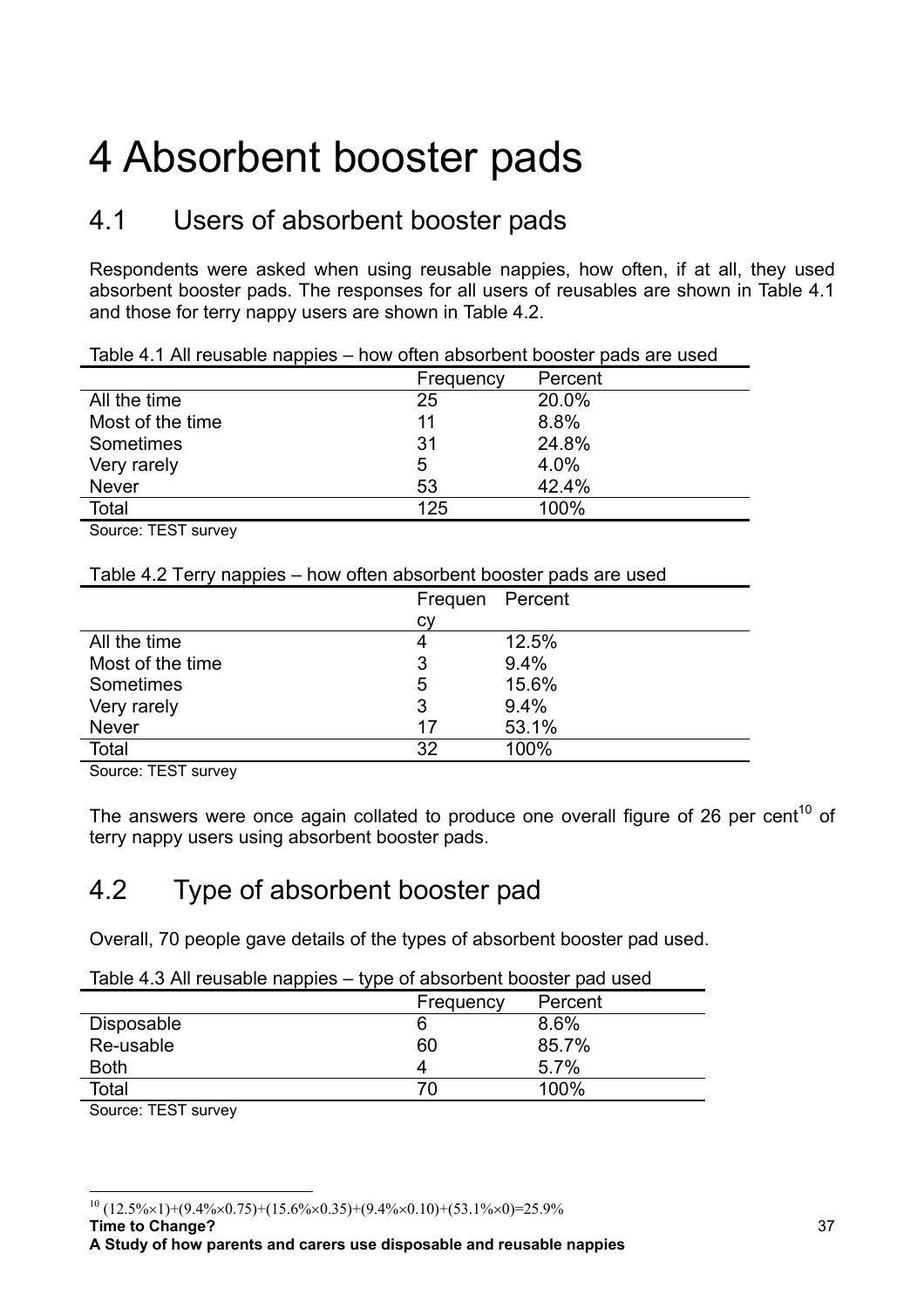|             | Frequency | Percent |  |
|-------------|-----------|---------|--|
| Disposable  |           | 26.7%   |  |
| Re-usable   | 9         | 60.0%   |  |
| <b>Both</b> | ◠         | 13.3%   |  |
| Total       | 15        | 100%    |  |
|             |           |         |  |

Table 4.4 Terry nappies – type of absorbent booster pad used

Source: TEST survey

Reusable absorbent booster pads were the most popular among those surveyed. They are actually more popular among non-terry users as the difference is highly statistically significant (P<0.001).

## 4.3 Number of absorbent booster pads owned and in use

People using reusable absorbent booster pads were also asked to think about how many they currently owned and were using. Numbers ranged from one to 30 for the 64 responses given. The overall average number of absorbent booster pads owned was 10  $\pm$ 1.68 (95%).

| rapio no minoacapio nappico |           |      |     |  |
|-----------------------------|-----------|------|-----|--|
| Age of child                | Frequency | Mean | SD  |  |
| up to 6 months              | 12        | 8.3  | 5.2 |  |
| 6 to 12 months              | 18        | 9.4  | 5.3 |  |
| 12 to 18 months             | 14        | 9.1  | 7.4 |  |
| 18 to 24 months             | 8         | 12.5 | 7.9 |  |
| 24 to 30 months             |           | 19.0 | 9.6 |  |
| 30 to 36 months             | 8         | 10.0 | 6.7 |  |
| Total                       | 64        | 10.2 | 6.8 |  |
|                             |           |      |     |  |

Table 4.5 All reusable nappies – number of absorbent booster pads owned

Source: TEST survey

| Table 4.6 Terry nappies – number of absorbent booster pads owned |
|------------------------------------------------------------------|
|------------------------------------------------------------------|

| Age of child    | Frequency | Mean | SD. |
|-----------------|-----------|------|-----|
|                 | 2         |      |     |
| up to 6 months  |           | 9.0  | 1.4 |
| 6 to 12 months  | 3         | 8.0  | 3.5 |
| 12 to 18 months |           | 10.0 | 2.0 |
| 18 to 24 months |           | 10.0 |     |
| 24 to 30 months |           |      |     |
| 30 to 36 months |           | 5.5  | 6.4 |
| Total           |           | 8.5  | 32  |

Source: TEST survey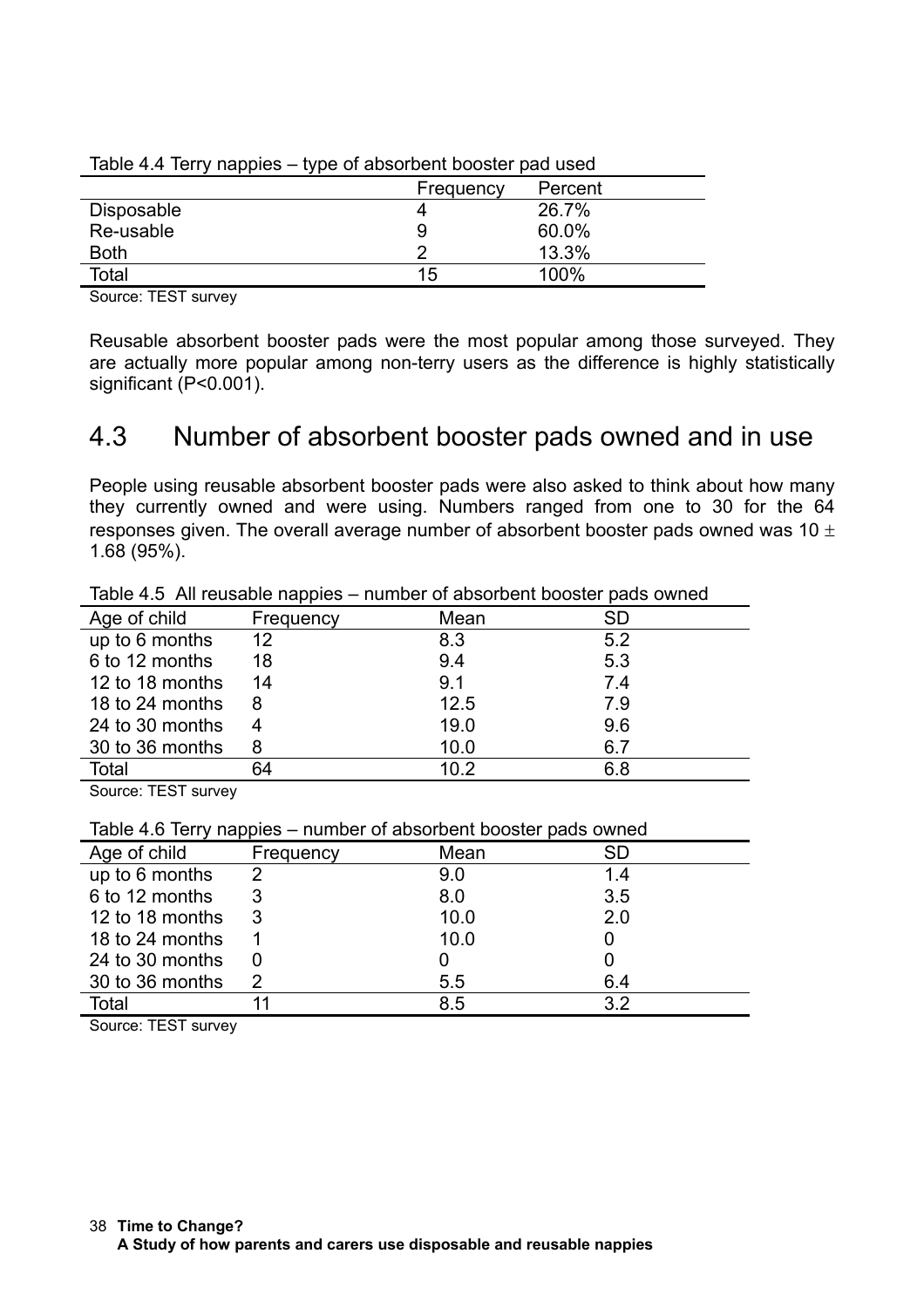# 5 Nappy liners

# 5.1 Users of nappy liners

Respondents were asked when using reusable nappies, how often, if at all, they used nappy liners. The responses for all users of reusables are shown in Table 5.1 and those for terry nappy users are shown in Table 5.2.

|                  | Frequency | Percent |  |
|------------------|-----------|---------|--|
| All the time     | 87        | 69.6%   |  |
| Most of the time | 11        | 8.8%    |  |
| Sometimes        | 9         | 7.2%    |  |
| Very rarely      |           | 3.2%    |  |
| <b>Never</b>     | 14        | 11.2%   |  |
| Total            | 125       | 100%    |  |
|                  |           |         |  |

Table 5.1 All reusable nappies – how often nappy liners are used

Source: TEST survey

Table 5.2 Terry nappies – how often nappy liners are used

|                  | Frequency | Percent |
|------------------|-----------|---------|
| All the time     | 24        | 75.0%   |
| Most of the time | 3         | 9.4%    |
| Sometimes        | 3         | 9.4%    |
| Very rarely      | 2         | 6.3%    |
| <b>Never</b>     |           | 0.0%    |
| Total            | つ         | 100%    |

Source: TEST survey

The answers were once again collated to produce one overall figure of 86 per cent<sup>11</sup> of terry nappy users using nappy liners.

# 5.2 Type of nappy liner

In total 111 people gave details of the types of nappy liner used. Respondents were allowed to choose more than one answer for this question.

**Time to Change?**

 $\overline{a}$ 

 $^{11}$  (75.0%×1)+(9.4%×0.75)+(9.4%×0.35)+(6.3%×0.10)+(0.0%×0)=85.9%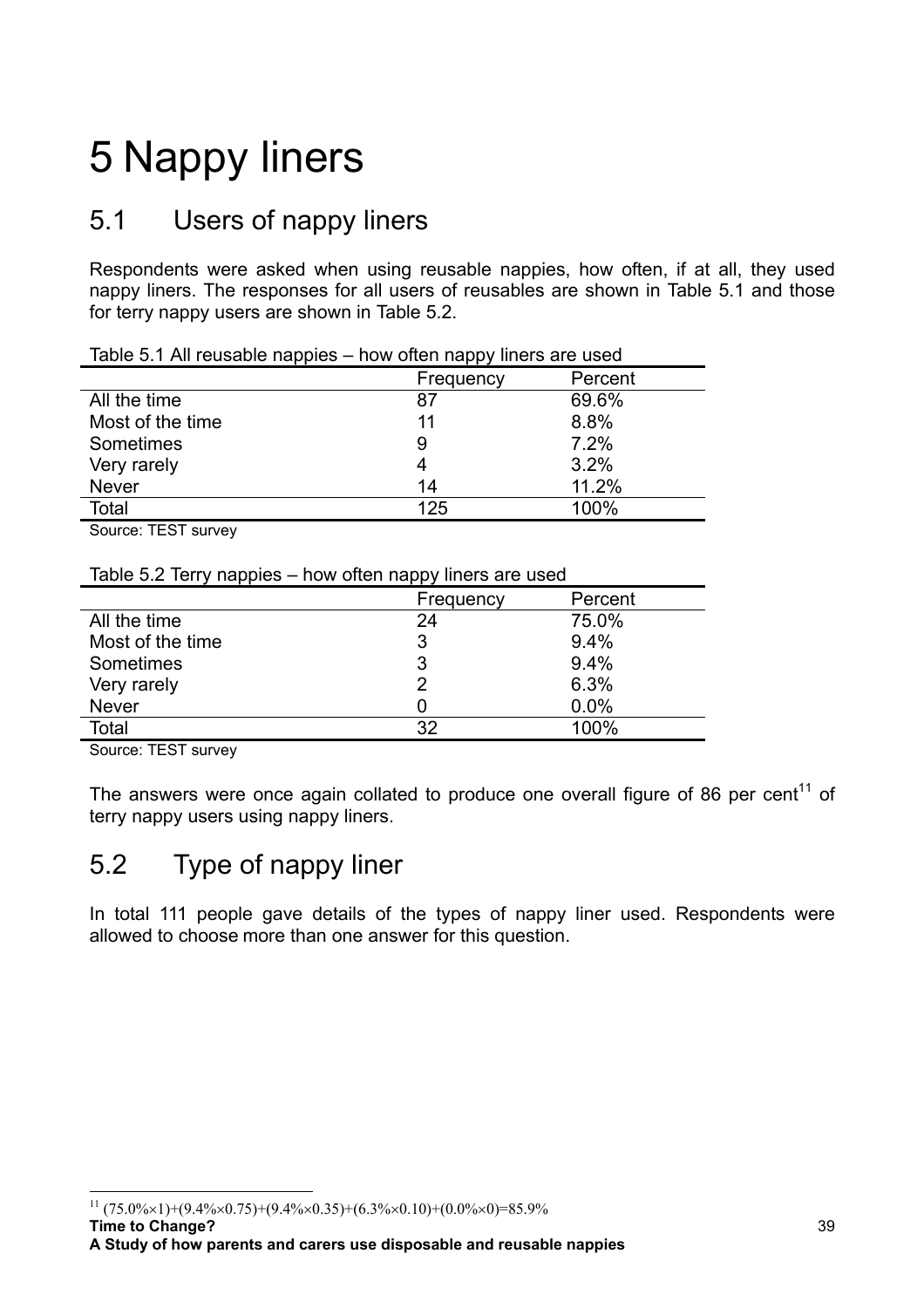| $n=111$ all              |             | All reusables terry - frequency |
|--------------------------|-------------|---------------------------------|
| $n=32$ terry             | – frequency |                                 |
| Disposable flushable     | 85          | 16                              |
| Disposable non-flushable | 19          | 14                              |
| Reusable fleece          | 15          | 3                               |
| Reusable nylon           | 4           |                                 |
| Reusable polyester       |             |                                 |
| Other                    |             |                                 |
| Total                    | 134         | 37                              |

Table 5.3 Reusable nappies – type of nappy liner used

Source: TEST survey

Fifty per cent of terry nappy users use disposable flushable liners (16/32) and 44 per cent use disposable non-flushable liners (14/32). Reusable liners are not so commonly used.

## 5.3 Number of nappy liners used in 24 hours

People using nappy liners were asked to think about how many they used in a day. Numbers ranged from one to 24 for the 108 responses given. The overall average number of nappy liners used per day was  $5.9 \pm 0.51$ (95% CI).

|                 | . .       | .    |           |
|-----------------|-----------|------|-----------|
| Age of child    | Frequency | Mean | <b>SD</b> |
| up to 6 months  | 21        | 6.7  | 1.7       |
| 6 to 12 months  | 31        | 5.5  | 2.0       |
| 12 to 18 months | 20        | 6.6  | 4.5       |
| 18 to 24 months | 16        | 5.3  | 1.9       |
| 24 to 30 months | 13        | 5.8  | 2.7       |
| 30 to 36 months |           | 4.3  | 1.7       |
| Total           | 108       | 5.9  | 27        |

Table 5.4 All reusable nappies – number of nappy liners used in 24 hours

Source: TEST survey

Table 5.5 Terry nappies – number of nappy liners used in 24 hours

| Age of child    | Frequency | Mean | <b>SD</b> |
|-----------------|-----------|------|-----------|
| up to 6 months  |           | 5.8  | 2.6       |
| 6 to 12 months  | 9         | 5.9  | 2.5       |
| 12 to 18 months | 10        | 7.2  | 6.3       |
| 18 to 24 months |           | 4.5  | 0.7       |
| 24 to 30 months | 5         | 6.4  | 1.1       |
| 30 to 36 months | 2         | 2.5  | 2.1       |
| Total           | 32        | 6.1  | 3.9       |

Source: TEST survey

Referring back to section 2.8, this data on the number of liners used per day supports the data that people change nappies about six times a day. This suggests that those using liners use one per nappy change.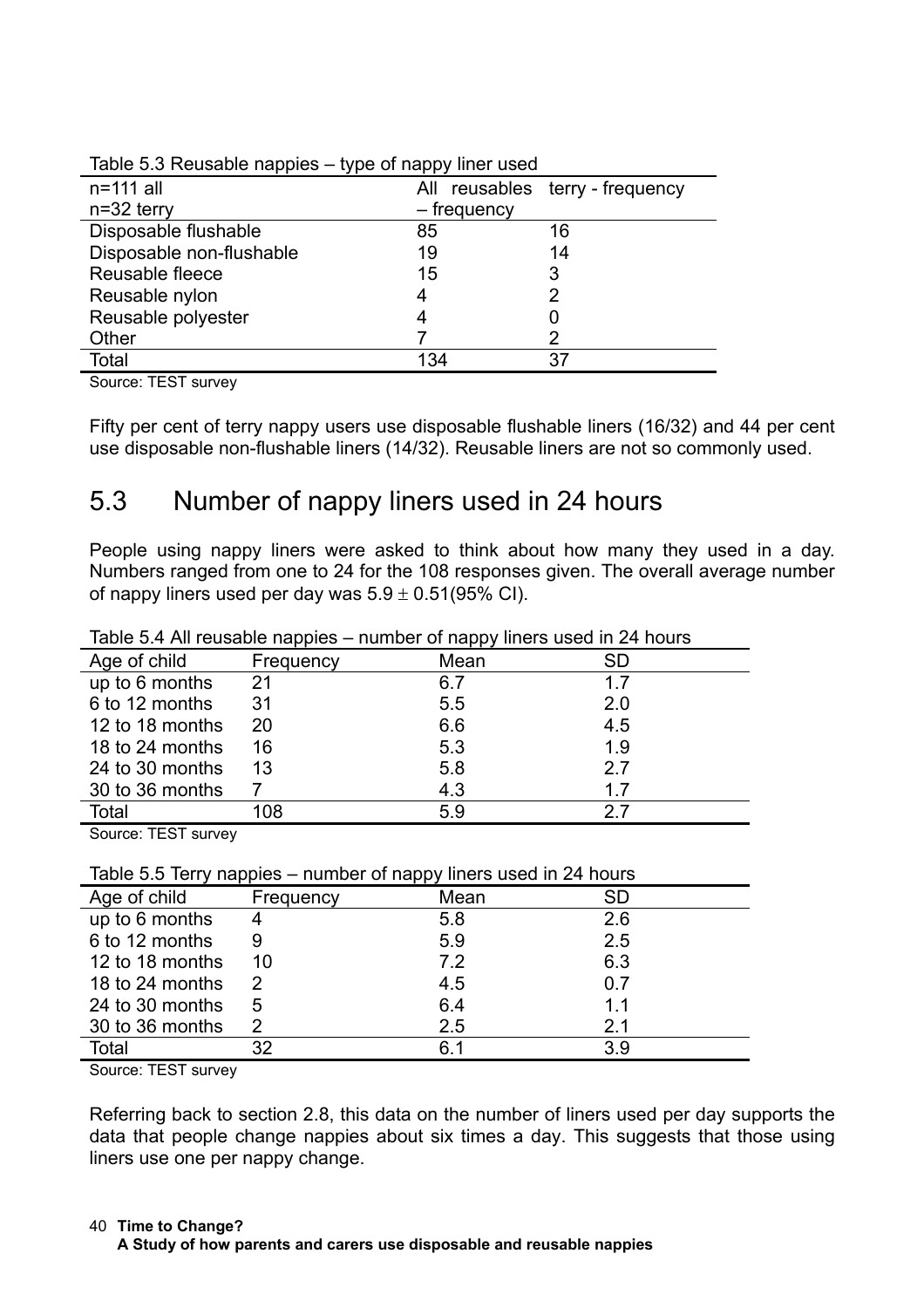# 6 Conclusions

- The **market share** for reusable nappies was calculated at four per cent for those respondents with children under three years old. This figure takes a 'reusable user' to be anyone who uses washable nappies some or all of the time.
- Overall, four per cent of respondents to the Omnibus survey used both reusables and disposables. This **mixed usage** was something that was not anticipated before carrying out the surveys. For those answering the TEST survey, 88 per cent said that they had used disposable nappies instead of reusable nappies at times.
- Both the Omnibus and TEST surveys showed that more people bought terry nappies than any other **reusable nappy type**.
- Reasons associated with the environment (including using fewer chemicals) accounted for 60 per cent of responses to **why reusable nappies are used**. Thirty-five per cent of responses related to cost.
- For disposable users, the **average number of changes per day** was estimated as 4.4. This figure compares with the 4.16 calculated using disposable sales data.
- The **average number of changes per day** for reusable nappies was 4.7.
- There is no statistically significant difference between the **average age out of nappies** for disposable and reusable nappies. The average age out of nappies is around two years and two months.
- The overall proportion of users who washed terry nappies separately was estimated at 79 per cent. The average number of nappies making up a load was 12, and more than a third of people machine-washed terry nappies at 60°c.
- The majority of people use non-biological washing powder. Forty-nine per cent of terry nappy users used fabric softener, and soaking and pre-treating was used 80 per cent of the time for terry nappies.
- It was very difficult to draw any firm conclusions for **nappy drying behaviour**, as the question did not focus on the reasoning and frequency of using each drying method.
- Ten per cent of terry nappy users **iron** nappies.
- Overall, 31 per cent of terry users used **more than one nappy at once** at least some of the time.
- Twenty-six per cent of terry nappy users use **absorbent booster pads**. Reusable ones were the most popular.
- Eighty-six per cent of terry nappy users use **nappy liners**. Disposable liners were the most commonly used. On average six nappy liners are used per day.

**Time to Change? A Study of how parents and carers use disposable and reusable nappies**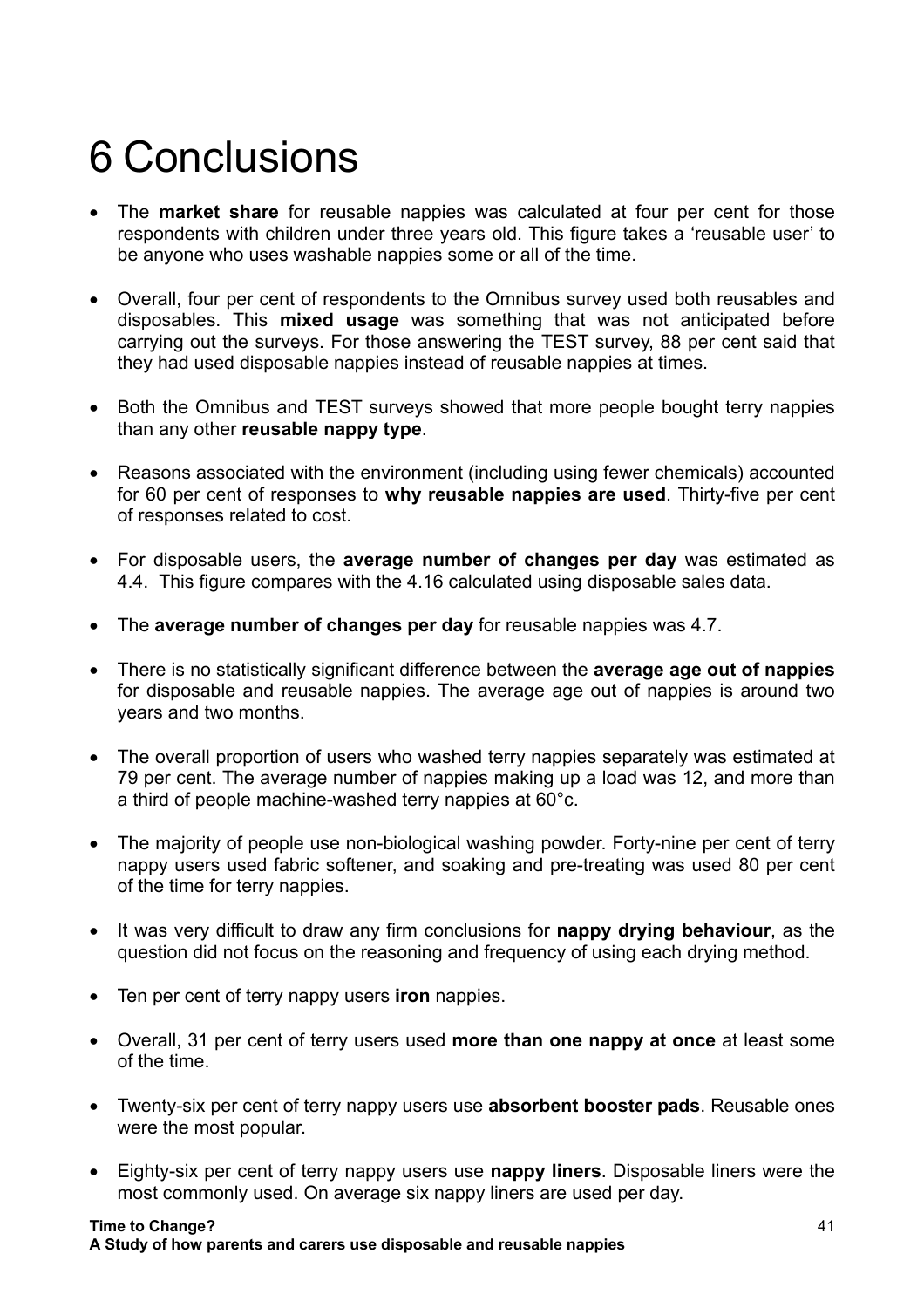# 7 Recommendations for further work

# 7.1 Questionnaire design

It would now be possible to prioritise the questions used to reduce the overall length of the questionnaire and the complexity of some of the responses.

From the survey results, it is apparent that a percentage of respondents used both reusables and disposables, something that was not anticipated. On reflection, it would have helped to carry out a pilot study first and then to review the questionnaire based on initial responses.

The question relating to drying nappies did not work effectively. To obtain the information required, this question needs to be less complex. There was also no clear way of knowing from the responses whether people who answered 'spin' meant that they were using an extra spin cycle or whether they were just thinking about spinning at the end of a normal machine washing cycle. Improved wording on drying behaviour is needed for any future studies, including splitting responses for summer and winter behaviour.

The TEST survey asked, "In total, how many washable cloth nappies do you own that are currently in use for this child?" This question was not best phrased to obtain the information on how many nappies were owned in total over the child's lifetime in nappies, or in other words, what was the total number of reusable nappies purchased for that child.

Further work could be carried out to determine the total nappy supply parents purchase when using reusable nappies for their child, and it would also be interesting to look at by type of reusable nappy.

# 7.2 Sample size of nappy types

Most users in the surveys were using terry nappies. This enabled some sub-analysis to be carried out of terry nappy usage, but the sample numbers for other reusable nappy types were too small to do any similar analysis. Any diversity that might exist in the use of nappies by type could therefore not be studied fully.

Though both surveys included responses from reusable users, the analysis that could be carried out in relation to them was limited by the number of people surveyed and specifically by the number of responses to each question. The precision of and the confidence levels associated with the estimates also depend on the sample size and the variability of the responses given by those being sampled.

A larger sample with a higher number of responses to key questions would have made a more in-depth analysis possible. Further work to increase the sample sizes of reusable nappy users would be very valuable. The number of responses was restricted by the market share of reusables being less than 10 per cent. Finding current or recent users of reusable nappies was severely restricted by this combined with time and budget constraints.

### **Time to Change?** 42 **A Study of how parents and carers use disposable and reusable nappies**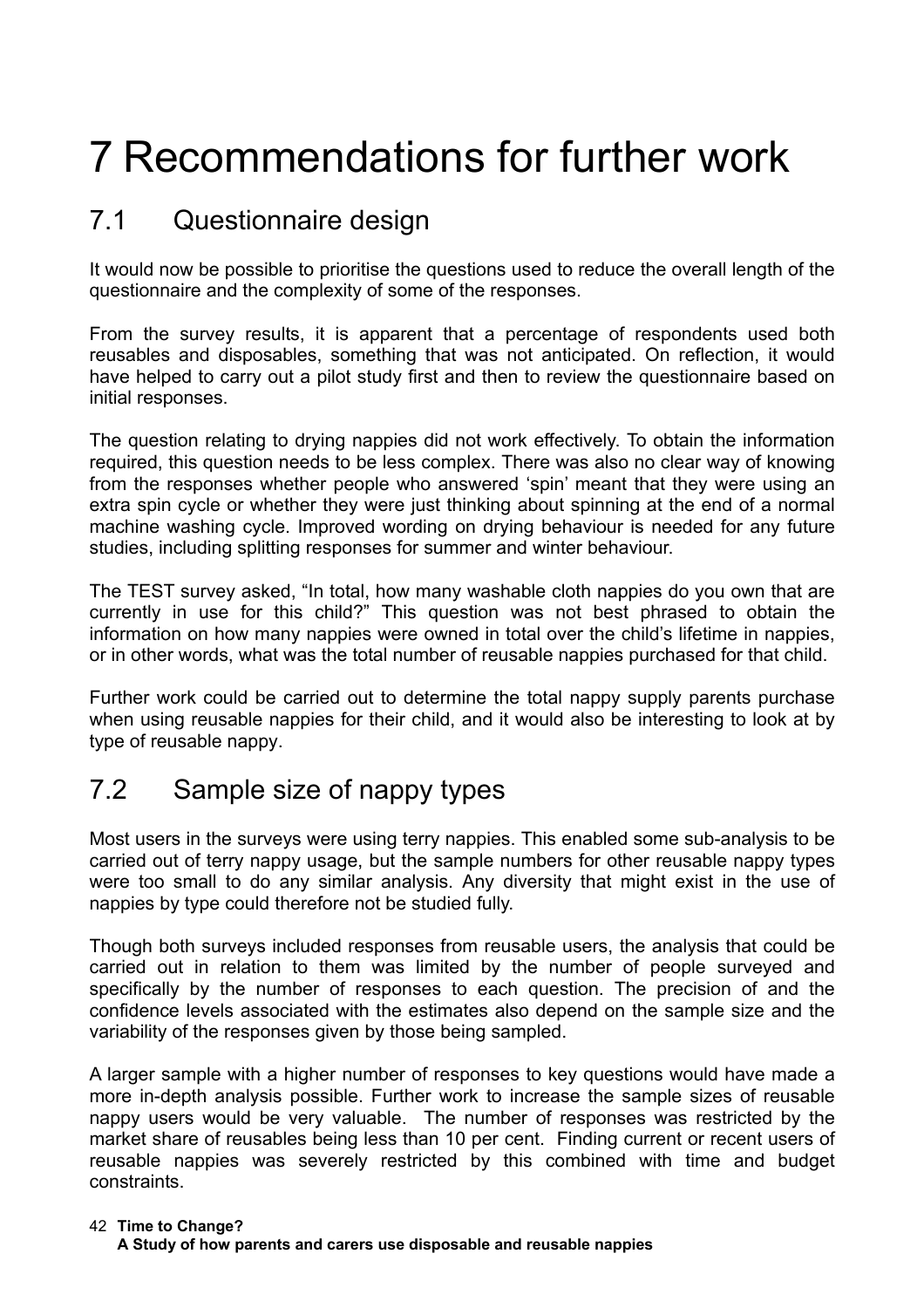These surveys were used to estimate the market share of reusable nappies based on user responses from the sample. Repeating the survey regularly would allow any changes in market share, for example, due to new nappy types, to be estimated.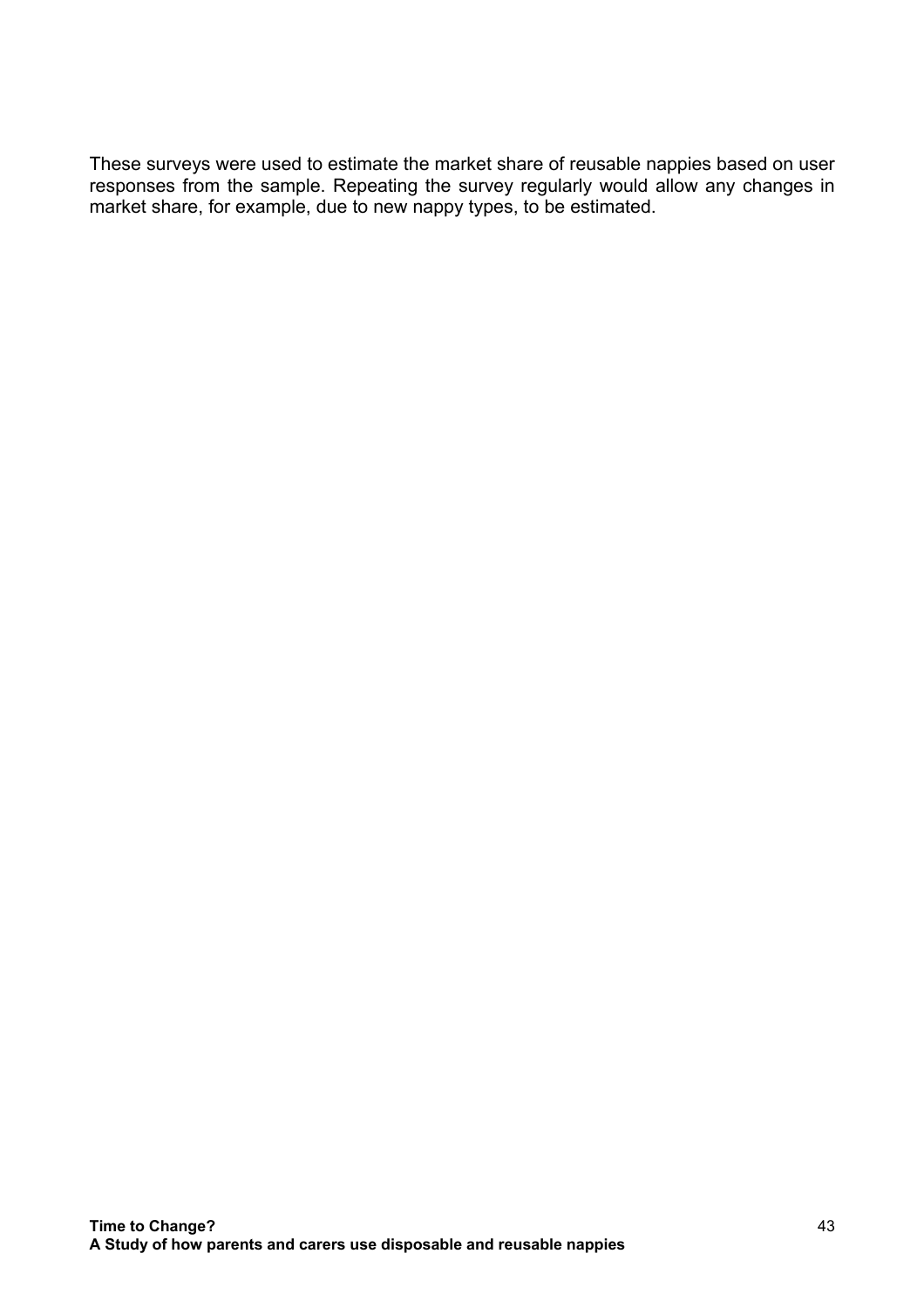# Annex A: Omnibus questionnaire

### **Module 316 Disposable/Reusable Nappies for the Environment Agency**

**ASK IF:** QRelResp.Parent1 = Yes

### **M316\_Intro**

The next set of questions is about the types of nappies you use (have used in the past) for your child(ren).

(1) PRESS <1> TO CONTINUE

**ASK IF:** QRelResp.Parent1 = Yes

### **M316\_1**

ASK OR RECORD

May I just check, how many children aged under 10 in the household are you the parent/guardian of?

0..10

#### **Next set of questions asked as an array**

**ASK IF:** QRelResp.Parent1 = Yes

### **M316\_2**

ASK OR RECORD

How old is your (youngest/next youngest) child?

 INTERVIEWER: RECORD IN YEARS AND MONTHS TO NEAREST WHOLE MONTH. 3 YEARS 8 MONTHS SHOULD BE CODED AS 03.08

0.00..9.11

**ASK IF:** QRelResp.Parent1 = Yes **AND:** M316\_2 < 5

### **M316\_3**

May I just check, are you still using nappies on your child during the day?

### DO NOT INCLUDE TRAINING PANTS/PULL-UPS

- (1) Yes
- (2) No
- (3) Don't know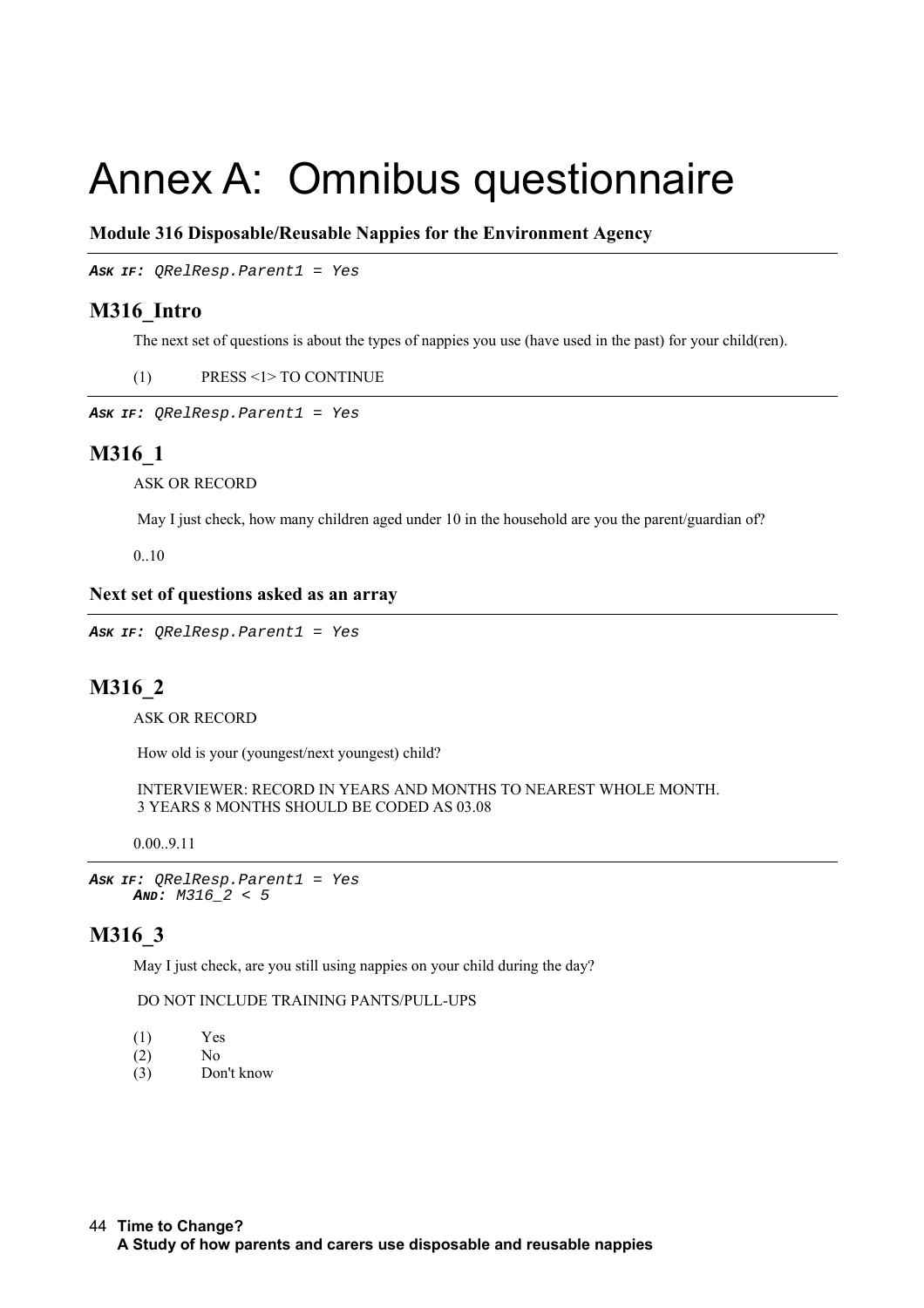```
ASK IF: QRelResp.Parent1 = Yes
 AND: M316_3 <> DontK
AND: (M316 2 > 4.11) OR (M316 3 = No)
```
### **M316\_4**

At what age did your (this) child stop using nappies during the day?

 INTERVIEWER: RECORD IN YEARS AND MONTHS TO NEAREST WHOLE MONTH. 3 YEARS 8 MONTHS SHOULD BE CODED 03.08.

PULL-UPS/TRAINING PANTS ARE NOT INCLUDED AS NAPPIES

AN ESTIMATE IS ACCEPTABLE

0.00..4.11

**ASK IF:** QRelResp.Parent1 = Yes **AND:** M316\_3 <> DontK

### **M316\_5**

Thinking back to the time when your child was still in nappies, did/do you use disposable nappies, reusable nappies or both disposable and reusable nappies?

INTERVIEWER: DO NOT INCLUDE PULL-UPS

- (1) Disposable only
- (2) Reusable only
- (3) Both disposable and reusable
- (4) Don't know/ Can't remember

```
ASK IF: QRelResp.Parent1 = Yes
 AND: M316_3 <> DontK
 AND: M316_5 <> DontK
AND: (M316_5 = ReuseOnly) OR (M316_5 = Both)
```
### **M316\_6M**

SHOWCARD C316\_6M

What type or types of reusable nappy did/do you use? Please use this card as a guide.

CODE ALL THAT APPLY

SET [6] OF

- (1) All in one reusable nappies home laundered
- (2) Shaped reusable nappies with wrap commercially laundered
- (3) Shaped reusable nappies with wrap home laundered
- (4) Flat terry reusable nappies commercially laundered
- (5) Flat terry reusable nappies home laundered
- (6) Other (please specify)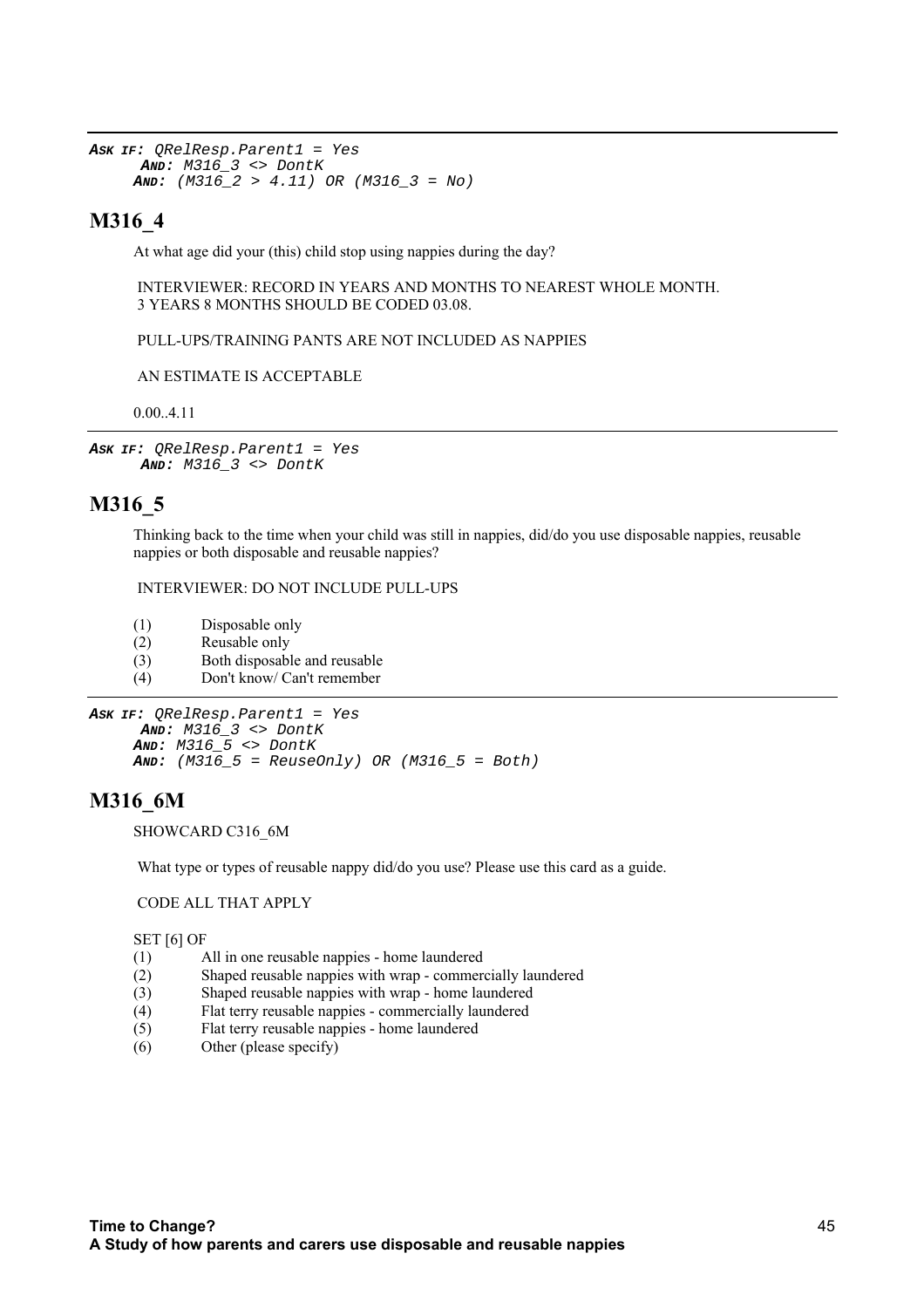```
ASK IF: QRelResp.Parent1 = Yes
 AND: M316_3 <> DontK
AND: M316_5 <> DontK
AND: (M3165 = ReuseOnly) OR (M316 5 = Both)
AND: Other IN M316_6M
```
### **Spec1**

INTERVIEWER: RECORD OTHER TYPE OF NAPPY USED

STRING[255]

```
ASK IF: QRelResp.Parent1 = Yes
 AND: M316_3 <> DontK
 AND: M316_5 <> DontK
AND: M316_5 = Both
```
### **M316\_7**

SHOWCARD C316\_6M

What type of nappy did/do you mainly use?

- (1) All in one reusable nappies home laundered
- (2) Shaped reusable nappies with wrap commercially laundered
- (3) Shaped reusable nappies with wrap home laundered
- (4) Flat terry reusable nappies commercially laundered
- (5) Flat terry reusable nappies home laundered
- (6) Other (please specify)

```
ASK IF: QRelResp.Parent1 = Yes
         AND: M316_3 <> DontK
        AND: M316_5 <> DontK
        \textbf{A} \textbf{N} \textbf{D}: \ \ \textbf{M} \textbf{3} \textbf{1} \textbf{6} \ \ \ \textbf{8} = \textbf{O} \textbf{t} \textbf{h} \textbf{e} \textbf{r}
```
### **Spec2**

INTERVIEWER: RECORD OTHER TYPE OF NAPPY MAINLY USED

STRING[255]

```
ASK IF: QRelResp.Parent1 = Yes
 AND: M316_3 <> DontK
 AND: M316_5 <> DontK
 AND: M316_3 = Yes
```
### **M316\_8**

What type of nappy did/do you mainly use? Disposable or reusable?

(1) Disposable

(2) Reusable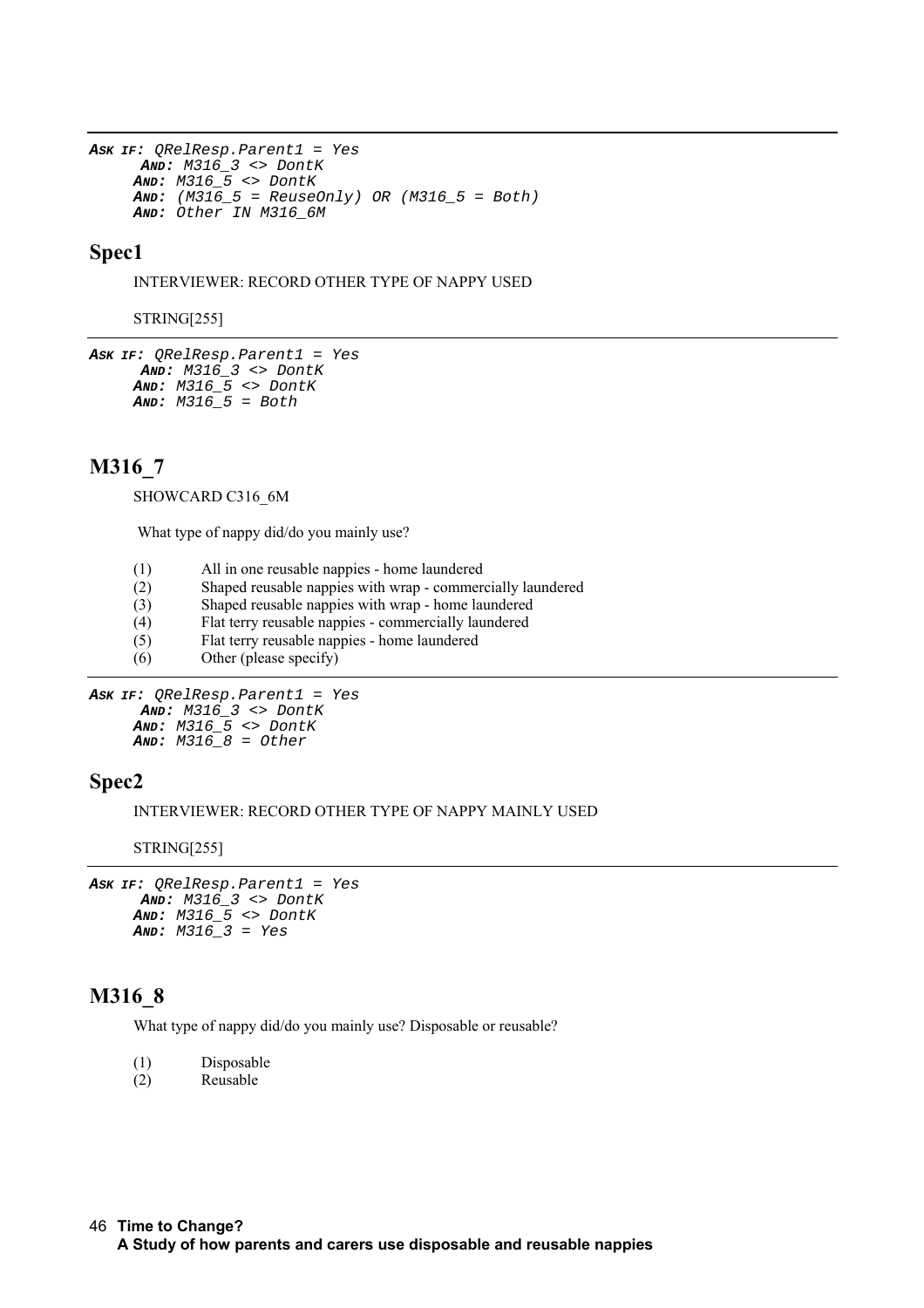```
ASK IF: QRelResp.Parent1 = Yes
 AND: M316_3 <> DontK
AND: M316_5 <> DontK
AND: (M316 6M.CARDINAL > 1) OR (M316 7 = Reusable)
```
## **M316\_9**

On average, how many nappy changes does your child need, in a 24 hour period?

1..97

```
DISPLAY IF: QRelResp.Parent1 = Yes
 AND: M316_3 <> DontK
 AND: M316_5 <> DontK
```
### **DVM316**

DV to show type of nappy mainly used

- (1) Disposable
- (2) Reusable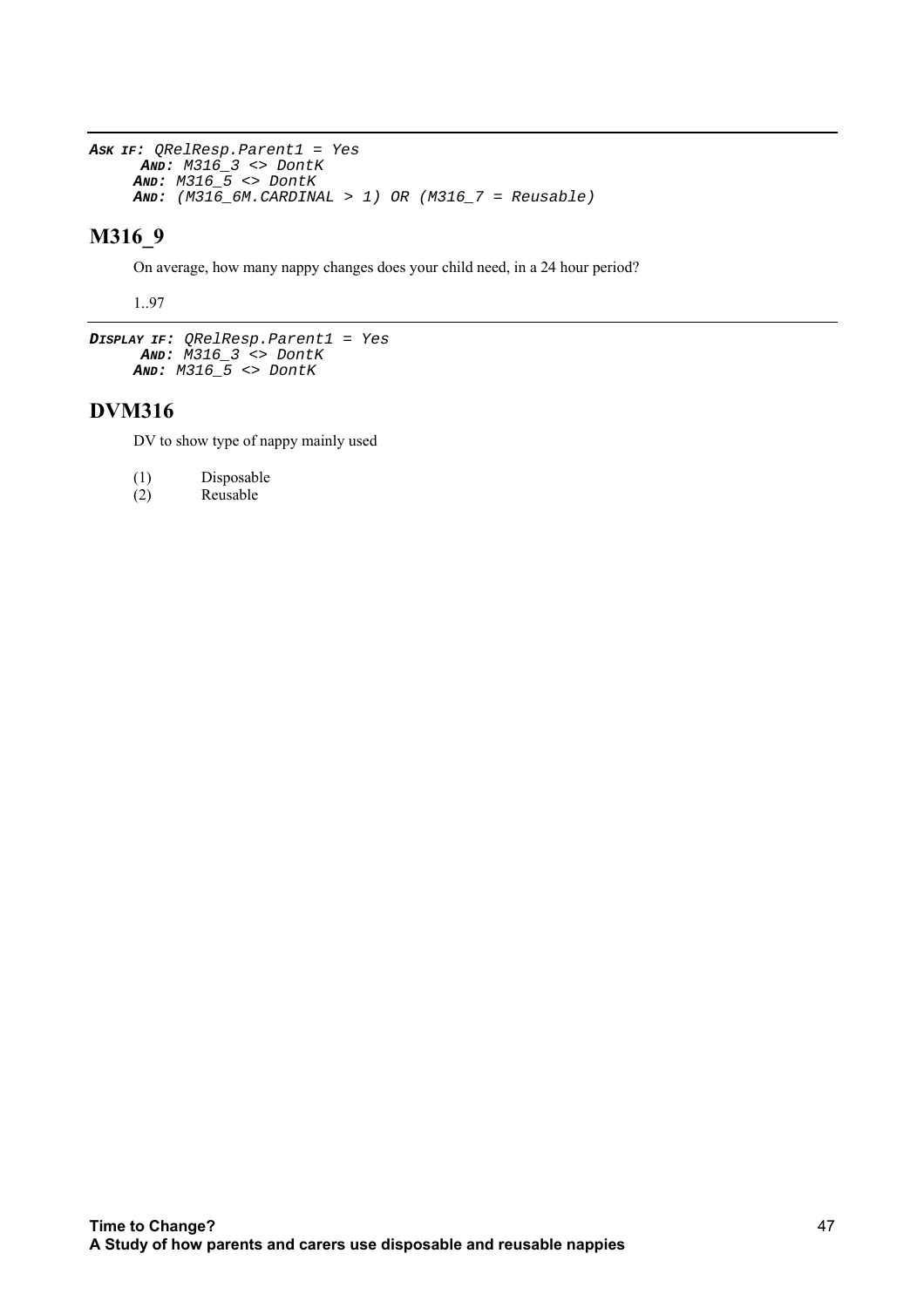# Annex B: TEST questionnaire

TEST/J1410 (MORI/JN19023)  $(1-4)$ 

**Serial No............. OUO (5-8)** 

## Project Nappy (Final 5 Mar 2003)

-------------------------

#### Sampling point name:

write in

### Sampling point number:



| Sex | (12) |
|-----|------|
|     |      |
|     |      |
|     |      |

| Age                               | (13) |
|-----------------------------------|------|
| under16 not eligible              |      |
|                                   |      |
|                                   |      |
|                                   |      |
|                                   |      |
| Over 50 [ <i>maximumumumumu</i> 5 |      |

#### **Occupation of Chief Income Earner**

 $(WRITE IN)$ Position/rank/grade

Industry

Qual/degrees/apprents.

No of staff responsible for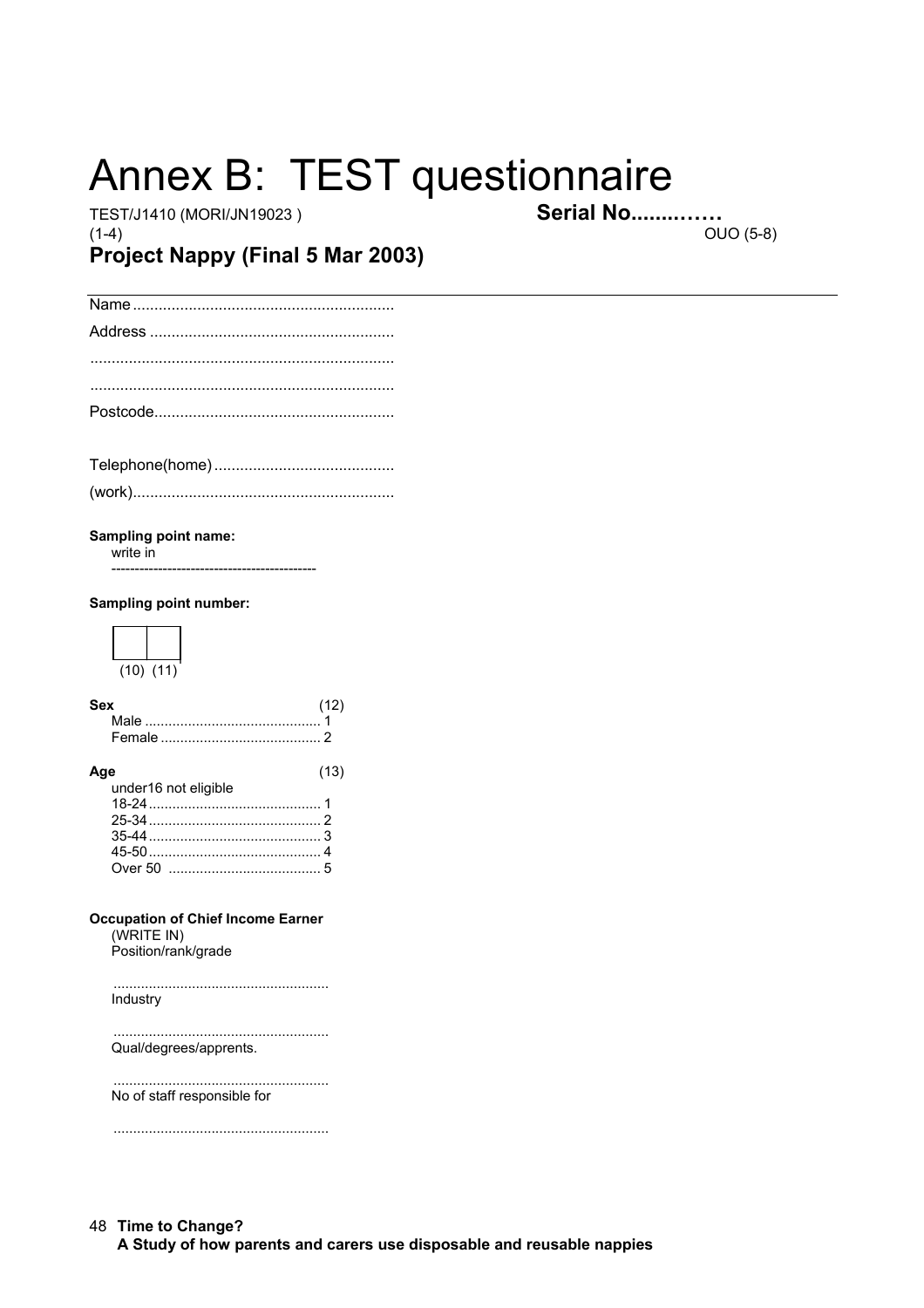| Class (CODE) |  |
|--------------|--|
|              |  |
|              |  |
|              |  |
|              |  |

#### **Currently on maternity leave?**

| Yes. |  |
|------|--|
|      |  |

| Work Status                      | (16) |
|----------------------------------|------|
| Working full time (30+ h/wk)1    |      |
| Working part time $(8-29h/wk)$ 2 |      |
|                                  |      |

#### **Interviewer Declaration**

I confirm that I have conducted this interview face-to face with the above named person at the location marked on this page and that I asked all relevant questions fully, and recorded the answers in full conformance with the survey specifications and in accordance with the MRS code of conduct.

| Interviewer signature:                        |                                                                                                                                                                                            |      |     |      |
|-----------------------------------------------|--------------------------------------------------------------------------------------------------------------------------------------------------------------------------------------------|------|-----|------|
|                                               |                                                                                                                                                                                            |      |     |      |
| Length of interview                           | minutes<br>(18)<br>(17)                                                                                                                                                                    | 2003 |     |      |
| Interviewer name:                             |                                                                                                                                                                                            |      |     |      |
| Interviewer No:<br>Date of interview          | $(19)$ $(20)$ $(21)$ $(22)$<br>(24)(25)(26)(27)                                                                                                                                            | (23) |     |      |
| Time of start of Interview<br>(24hr<br>clock) |                                                                                                                                                                                            |      | hrs | mins |
| area, would you be willing to help?           | Good morning/afternoon. My name is  and I'm working on behalf of Test Research, part of the<br>MORI research organisation. We are conducting a survey amongst people with children in this |      |     |      |

### **A. Are you a parent or guardian of any children aged under 36 months?**

| Yes     |  |
|---------|--|
| $N_{0}$ |  |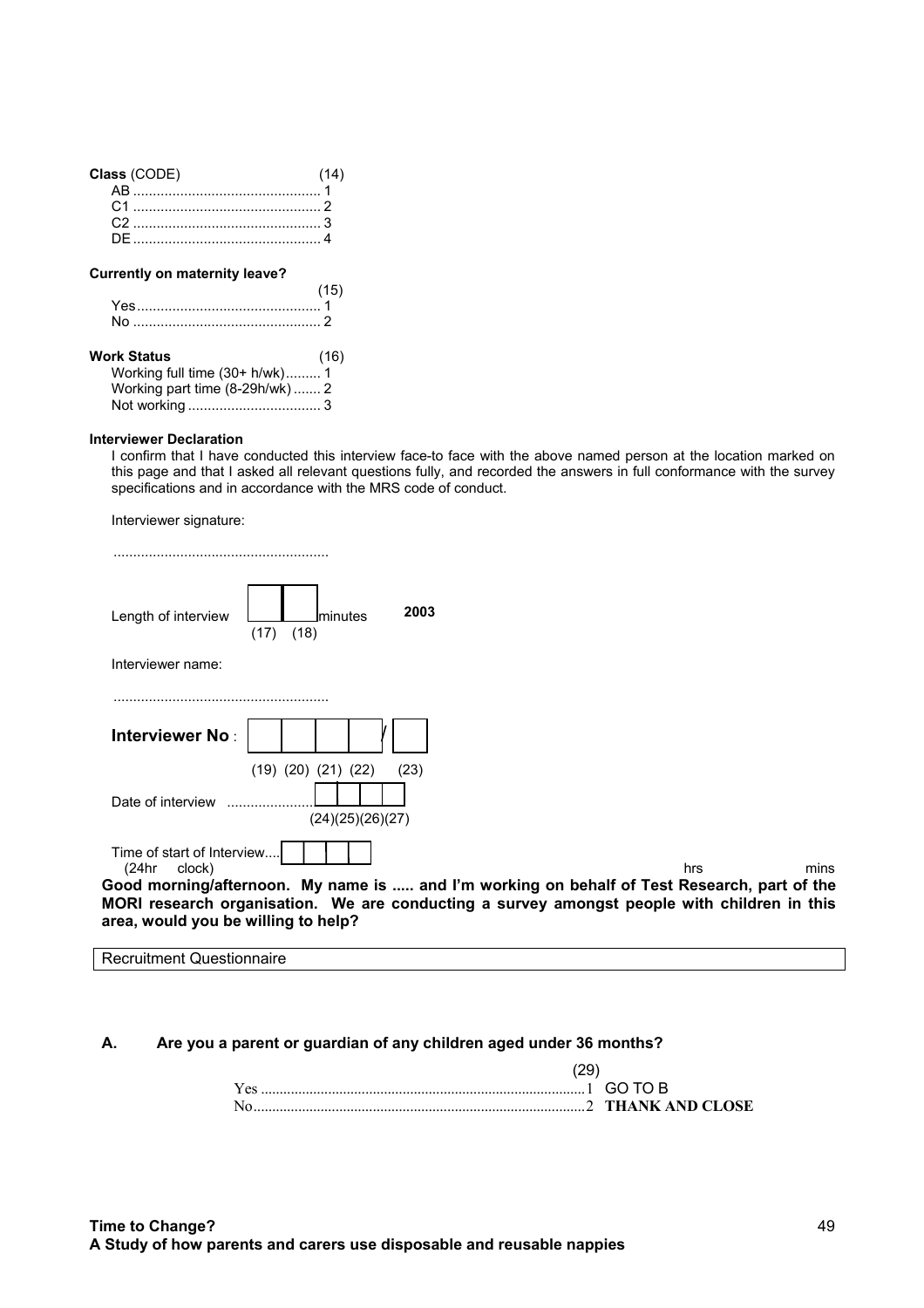### **B. How many children aged under 36 months do you have in your household who** *currently* **use washable cloth nappies?**

| Four $\frac{4}{3}$ |  |
|--------------------|--|
|                    |  |
|                    |  |

### **C How many children aged under 36 months do you have in your household who have used washable cloth nappies** *in the past***?**

### **GO TO D IF RESPONDENT SAYS TWO OR MORE CHILDREN AT B OR C**

#### **D**

**YOU SAID YOU HAVE MORE THAN ONE CHILD WHO CURRENTLY USES / HAS EVER USED (READ OUT AS APPROPRIATE) WASHABLE CLOTH NAPPIES. PLEASE ONLY THINK ABOUT THE YOUNGEST CHILD WHO IS CURRENTLY USING / HAS EVER USED THESE NAPPIES WHEN ANSWERING ALL THE FOLLOWING QUESTIONS.**

**CAN I JUST CHECK, IS THIS CHILD ONE OF TWINS, TRIPLETS, QUADRUPLETS OR FROM A LARGER GROUP? (32)**

| 1J41 |
|------|
|      |
|      |

### **E**

### **WHEN ANSWERING ALL THE FOLLOWING QUESTIONS, PLEASE THINK ABOUT THE YOUNGEST CHILD ONLY, BY THAT I MEAN THE CHILD WHO WAS DELIVERED LAST.**

### **NOW GO TO F**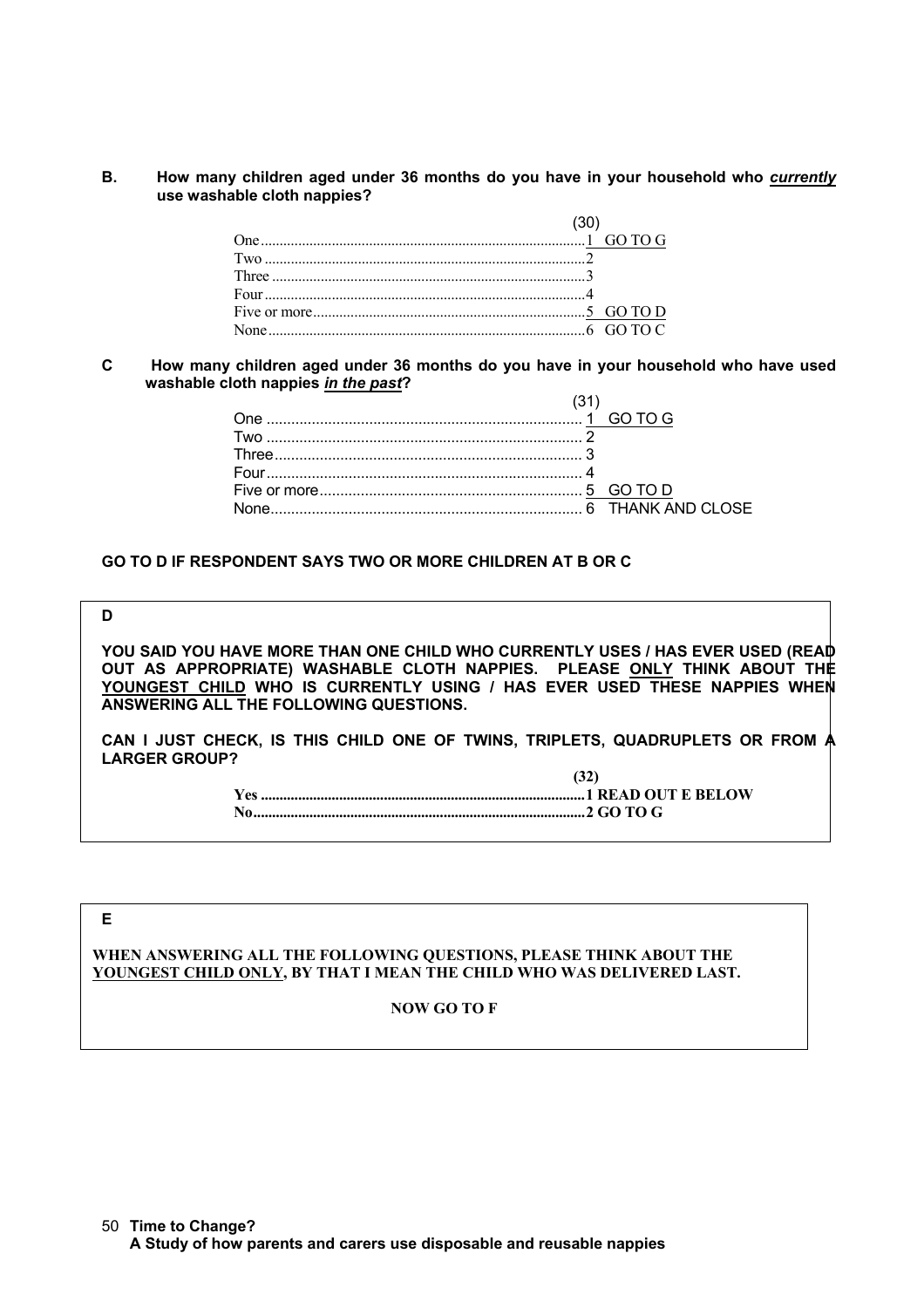**ASK F IF CHILD IS A TWIN, TRIPLET, QUADRUPLET OR FROM A LARGER GROUP ('YES' AT D) OTHERS GO TO G**

**F. Is this child a twin, triplet, quadruplet or from a larger group?**

| (33) |
|------|
|      |
|      |
|      |
|      |
|      |

### **ASK ALL**

**G. What is the sex of your youngest child who currently uses / has ever used READ OUT AS APPROPRIATE washable cloth nappies?**

### **H. And what is the age of this child in months?**

| 35 |                        |
|----|------------------------|
|    |                        |
|    |                        |
|    | GO TO MAIN             |
|    | CINTERVIEW             |
|    |                        |
|    |                        |
|    | <b>THANK AND CLOSE</b> |
|    |                        |

**Type and usage of washable cloth nappies**

**INTERVIEWER READ OUT: I AM NOW GOING TO ASK YOU SOME QUESTIONS ABOUT THE TYPES OF WASHABLE CLOTH NAPPIES YOU USE / USED ON YOUR CHILD**

IF MORE THAN ONE CHILD IN HOUSEHOLD ALSO SAY: PLEASE THINK ABOUT YOUR YOUNGEST CHILD WHO USES / USED THESE NAPPIES WHEN ANSWERING

#### **Q 1. SHOWCARD A What type or types of washable cloth nappy have / did you regularly used / use on this child? CODE ALL THAT APPLY**

| (36) |
|------|
|      |
|      |
|      |
|      |
|      |
|      |
|      |

### **IF MORE THAN ONE MENTIONED AT Q1 GO TO Q2, OTHERWISE GO TO Q3**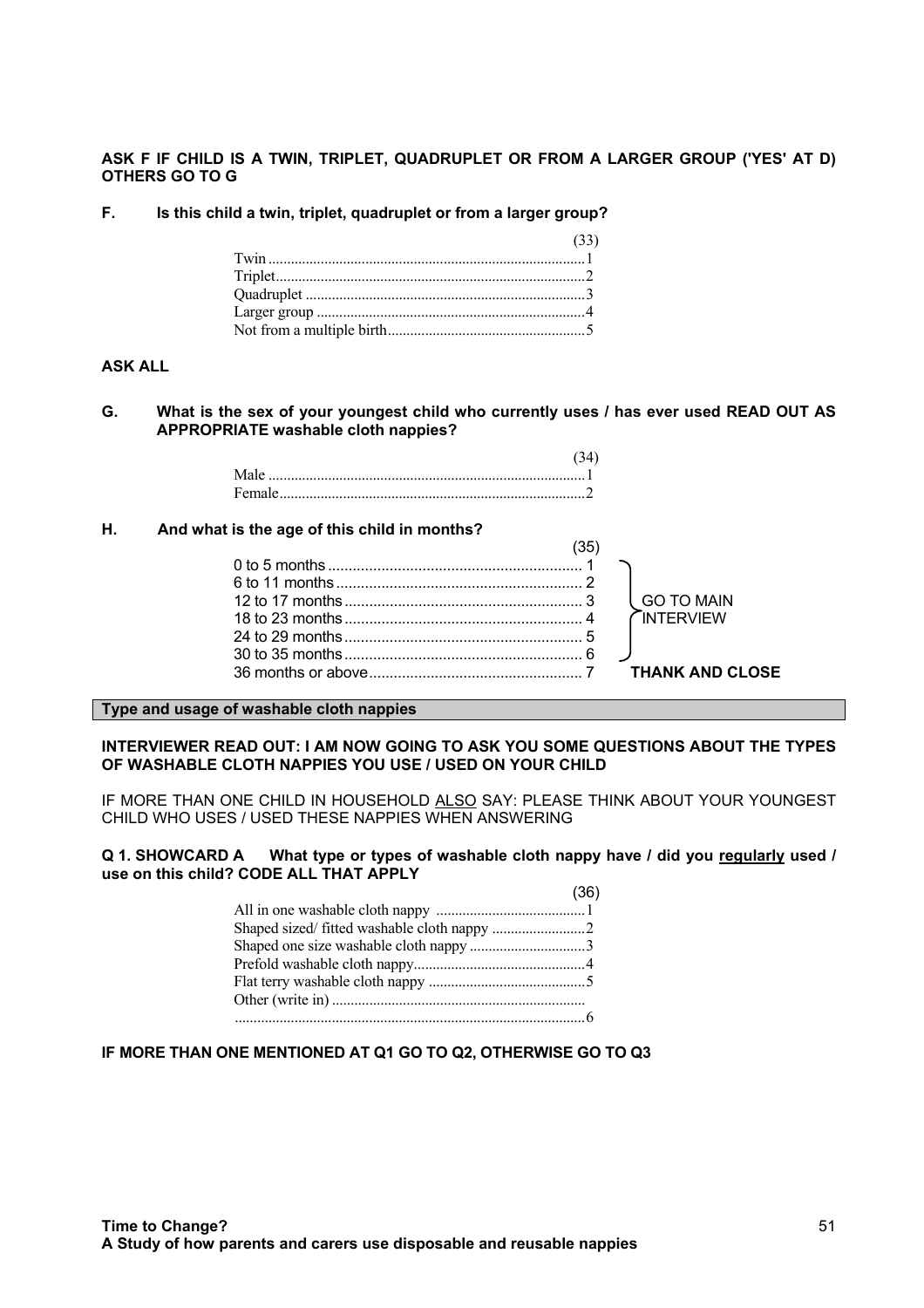**Q 2. SHOWCARD A And what one of these do / did you most often use? SINGLE CODE ONLY**

### **ASK ALL**

### **Q.3. Can you tell me why you use / used washable cloth nappies? CODE ALL REASONS MENTIONED. DO NOT PROMPT**

|                                          | (38) |
|------------------------------------------|------|
|                                          |      |
|                                          |      |
|                                          |      |
|                                          |      |
|                                          |      |
|                                          |      |
|                                          |      |
|                                          |      |
|                                          |      |
|                                          |      |
|                                          | (39) |
| I was given them by someone else who had |      |
|                                          |      |
|                                          |      |
|                                          |      |

### **IMPORTANT INTERVIEWER NOTE!**

IF RESPONDENT DOES NOT CURRENTLY USE WASHABLE CLOTH NAPPIES BUT USED THEM IN THE PAST (QC CODES 1-5) READ OUT THE FOLLOWING:

**'I m now going to ask you some questions about your usage of washable cloth nappies. As this child no longer wears washable cloth nappies please think of the last six months when your child was wearing them both during the day and at night when answering the following questions'.**

**IF USED WASHABLE CLOTH NAPPIES IN THE PAST QC (CODES 1-5) ASK Q4A OTHERS GO TO Q5**

**4a. At what age did this child last wear washable cloth nappies both during the day and at night?**  $(40)$ 

**IF CURRENTLY USE WASHABLE CLOTH NAPPIES QB (CODED 1-5) ASK Q4B OTHERS GO TO Q5**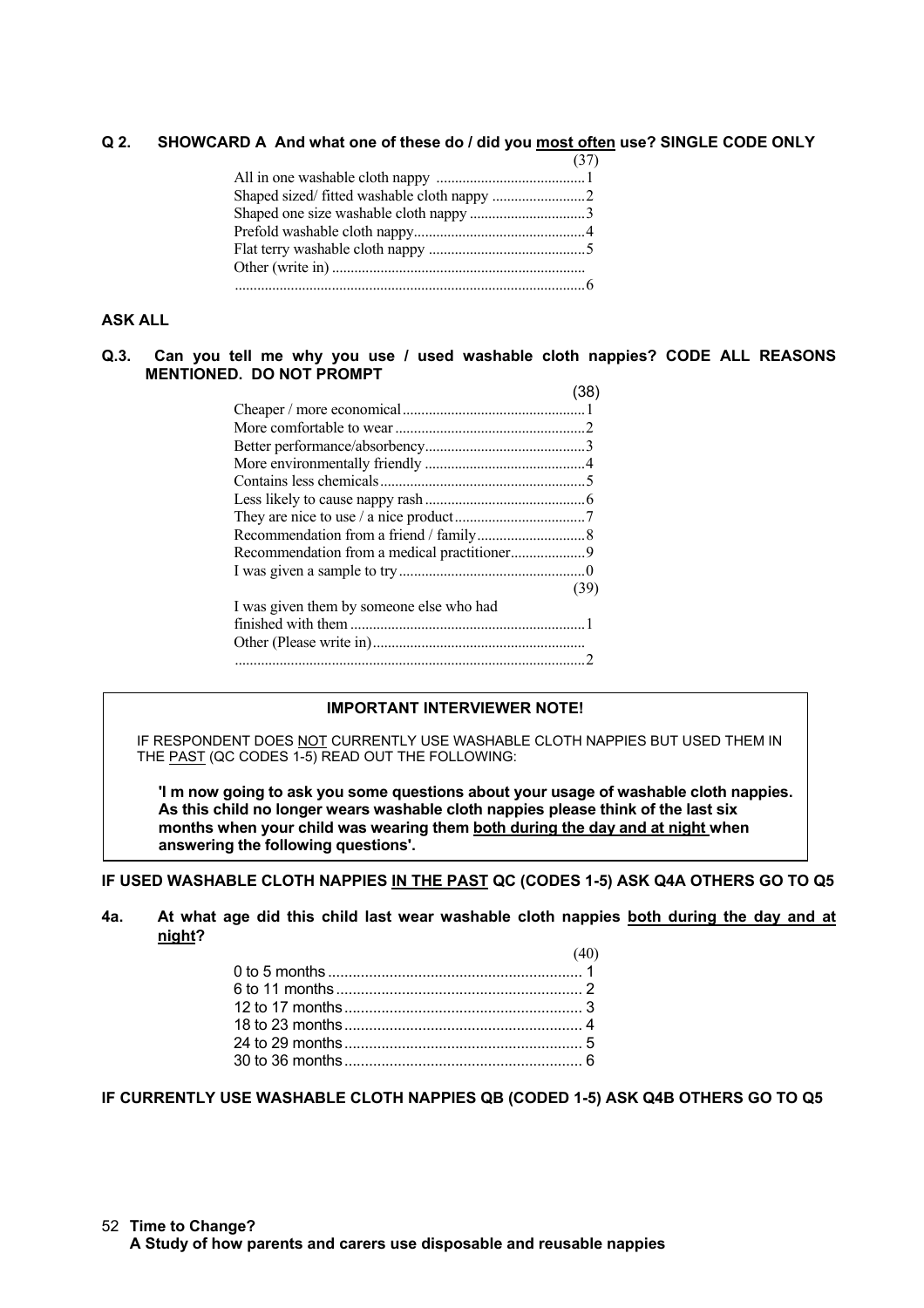**4b. Is your child currently wearing washable cloth nappies all the time? IF NO SAY: Does your child only wear them during the night or only during the day?**

| (41) |
|------|
|      |
|      |
|      |
|      |

### **ASK ALL**

**Q.5 IF CURRENTLY USE In total, how many washable cloth nappies do you own that are currently in use for this child?**

 **IF USED IN PAST: In total, how many washable cloth nappies did you own in the last six months when this child was wearing nappies both during the day and at night?**

WRITE IN NUMBER. USE LEADING ZEROS. IF UNSURE ASK TO ESTIMATE IF DON'T KNOW CODE XXX

|  | $(42)$ $(43)$ $(44)$ |  |
|--|----------------------|--|
|  | $\Box$ $\Box$ $\Box$ |  |

**Q6 Have / had these washable cloth nappies been used previously on an other child? IF YES: SAY 'Is that all or some of them'?**  $\lambda$ <sub>5</sub> $\pm$ 

**Q 7. On average, how many times do / did you change your child's washable cloth nappy over a 24 hour period?**

**IF USED IN PAST SAY: 'Please think of the last six months when your child was wearing these nappies both during the day and at night '.**

IF RESPONDENT SAYS IT VARIES, PLEASE ASK THEM FOR THE AVERAGE

WRITE IN NUMBER. USE LEADING ZEROS. IF UNSURE ASK TO ESTIMATE IF DON'T KNOW CODE XXX

| $(46)$ $(47)$ $(48)$ |
|----------------------|
|                      |

**Q.8. On average, over a 24 hour period, how many times when you change / changed a nappy has / did your child had / have a bowel movement?**

**IF USED IN PAST SAY: 'Again, please think of the last six months when your child was wearing these nappies both during the day and at night** '.

WRITE IN NUMBER. USE LEADING ZEROS. IF UNSURE ASK TO ESTIMATE IF DON'T KNOW CODE XXX

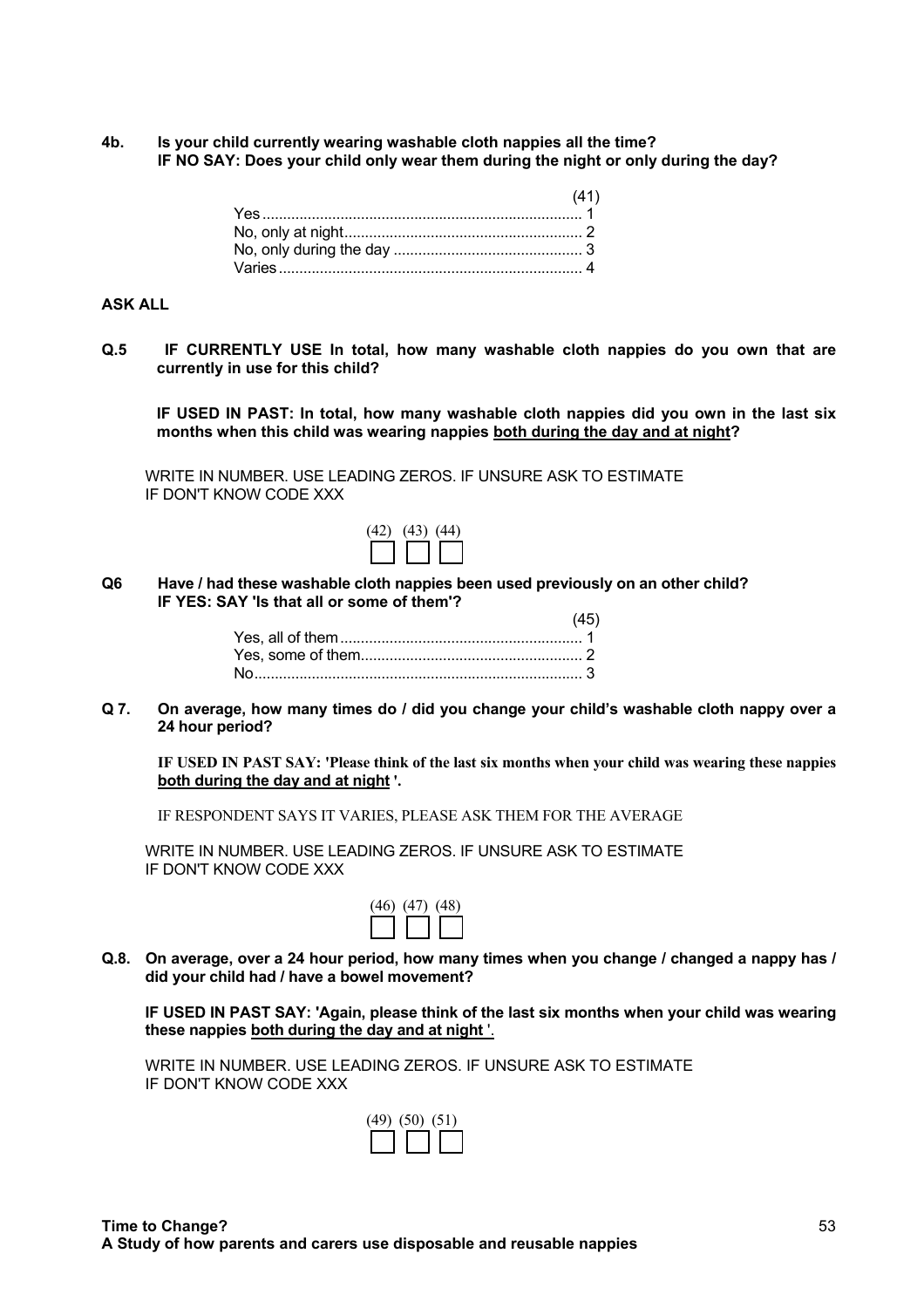**Q.9. How do / did you dispose of these contents (bowel movements) from the nappy?**

| (52)                                                    |
|---------------------------------------------------------|
| I dispose of them via the waste/ waste bin / dustbin. 1 |
|                                                         |
|                                                         |

#### **Q.10. Do / did you ever double up nappies, by that I mean use more than one nappy at a time? IF YES: SAY Is that always or sometimes?**

| (53) |
|------|
|      |
|      |
|      |

**Q 11. Do / did you ever use disposable nappies** *instead of* **washable cloth nappies for your child?**

| Yes |  |
|-----|--|
|     |  |

#### **Q.12. On what occasions would you use disposable nappies rather than washable cloth nappies for this child? DO NOT PROMPT**  $(EF)$

|                                                      | ເວບ) |
|------------------------------------------------------|------|
|                                                      |      |
|                                                      |      |
| When I am on holiday/ away from home  3              |      |
| When the child is at nursery/ with a child minder  4 |      |
|                                                      |      |
|                                                      |      |
|                                                      |      |

**Questions about usage and type of waterproof / over pants and booster pads**

### **INTERVIEWER READ OUT: I AM NOW GOING TO ASK YOU SOME QUESTIONS ABOUT WATERPROOF PANTS, OVERPANTS AND BOOSTER PADS.**

IF MORE THAN ONE CHILD IN THE HOUSEHOLD SAY: AGAIN THINKING ABOUT YOUR YOUNGEST CHILD WHO USES / USED THESE NAPPIES WHEN ANSWERING

### **ASK ALL**

**Q.13. SHOWCARD B When using washable cloth nappies, how often, if at all, do / did you use waterproof or over pants? This includes any pants that are worn over the nappy itself but not those that are clothes.**  $(56)$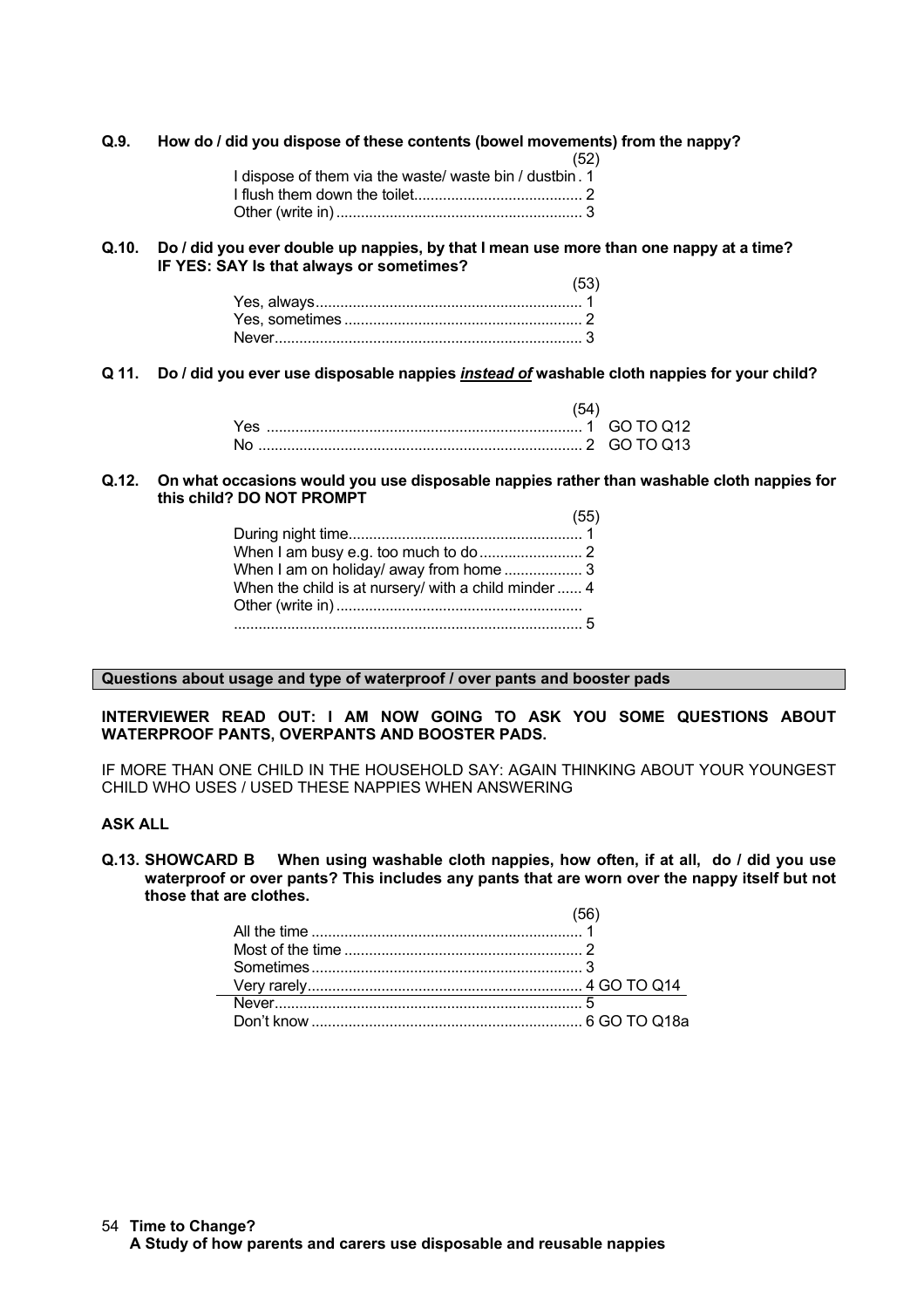### **Q.14.SHOWCARD C Which type or types of waterproof or over pants do / did you use? CODE ALL THAT APPLY**

| (57) |
|------|
|      |
|      |
|      |
|      |
|      |
|      |
|      |
|      |
|      |
|      |

**Q.15. IF CURRENTLY USE: In total, how many waterproof or over pants do you own that are currently in use for this child?**

**IF USED IN PAST: In total, how many waterproof or over pants did you have in use in the last six months when your child was wearing nappies both during the day and at night?**

WRITE IN NUMBER. USE LEADING ZEROS. IF UNSURE ASK TO ESTIMATE IF DON'T KNOW CODE XXX

| $(58)$ $(59)$ $(60)$          |
|-------------------------------|
| $\square$ $\square$ $\square$ |

**Q.16. Have / had these waterproof or over pants been used previously on another child? IF YES: SAY 'Is that all or some of them'?**

| (61) |
|------|
|      |
|      |
|      |

**Q 17 How long does / did each pair of waterproof or over pants last before it is / was replaced? Please think of replacements made when they have worn out due to use rather than when your child has / had grown out of them.**

 $(62)$ 

| 10Z I |
|-------|
|       |
|       |
|       |
|       |
|       |
|       |
|       |
|       |
|       |

**INTERVIEWER READ OUT: I AM NOW GOING TO ASK YOU A FEW QUESTIONS ABOUT ABSORBENT BOOSTER PADS AND NAPPY LINERS**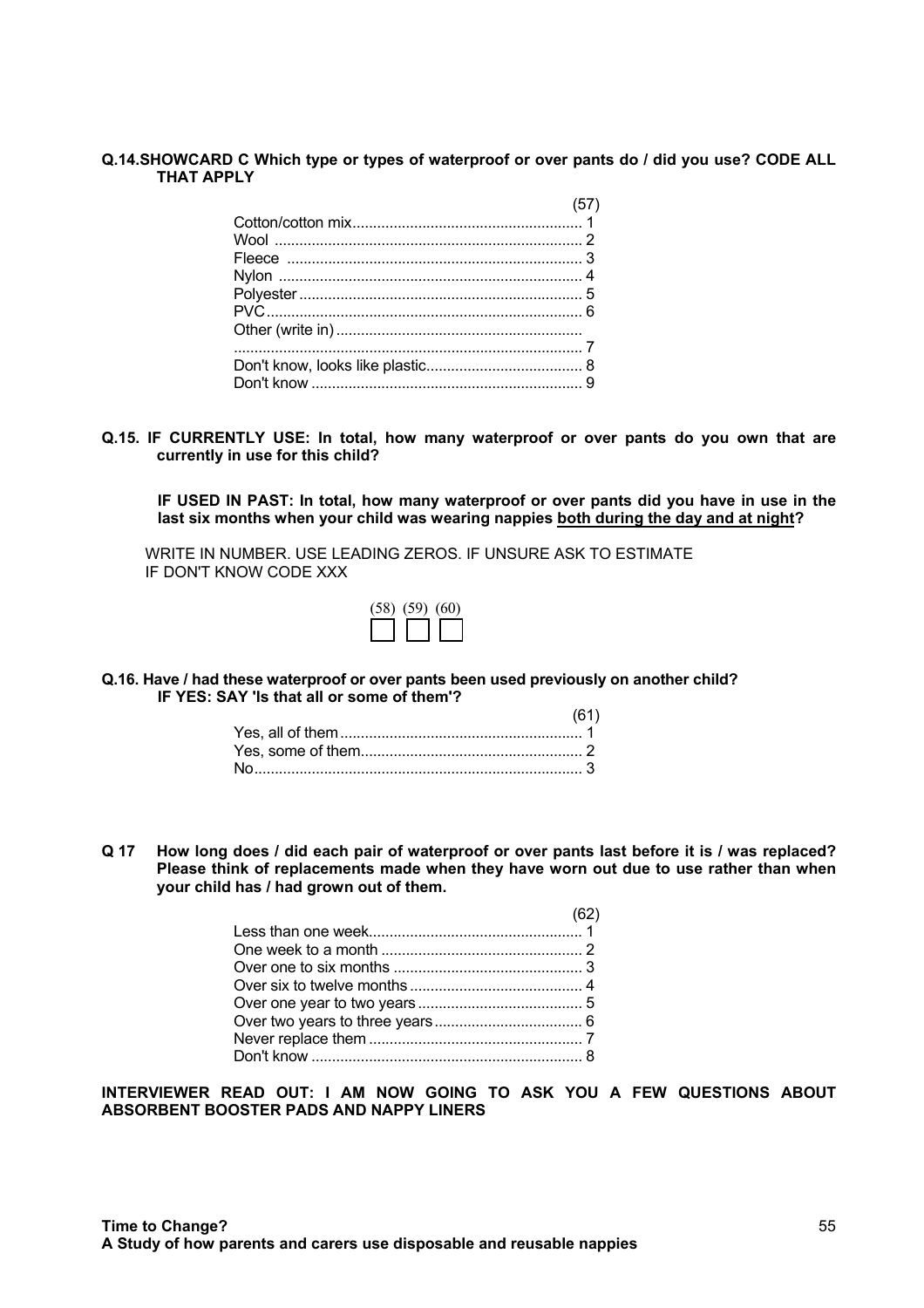**ASK ALL**

### **Q.18a. SHOWCARD B Which of the following best describes, how often, if at all, you use / used absorbent booster pads with the washable cloth nappies?**

**Q.18b. Are / were the absorbent booster pads that you use / used disposable, re-usable or both?**

| (64) |
|------|
|      |
|      |
|      |
|      |

**Q.19. IF CURRENTLY USE: Thinking of the re-usable absorbent booster pads that you use. How many of these pads do you own that are currently in use?**

**IF USED IN PAST: Thinking of the re-usable absorbent booster pads that you used in the last six months when your child was wearing nappies both during the day and at night? How many of these pads did you have in use?**

WRITE IN NUMBER. USE LEADING ZEROS. IF UNSURE ASK TO ESTIMATE IF DON'T KNOW CODE XXX

# (65) (66) (67)

### **ASK ALL**

**Q.20. SHOWCARD B Which of the following best describes, how often, if at all, you use / used nappy liners with the washable cloth nappies?**  $(68)$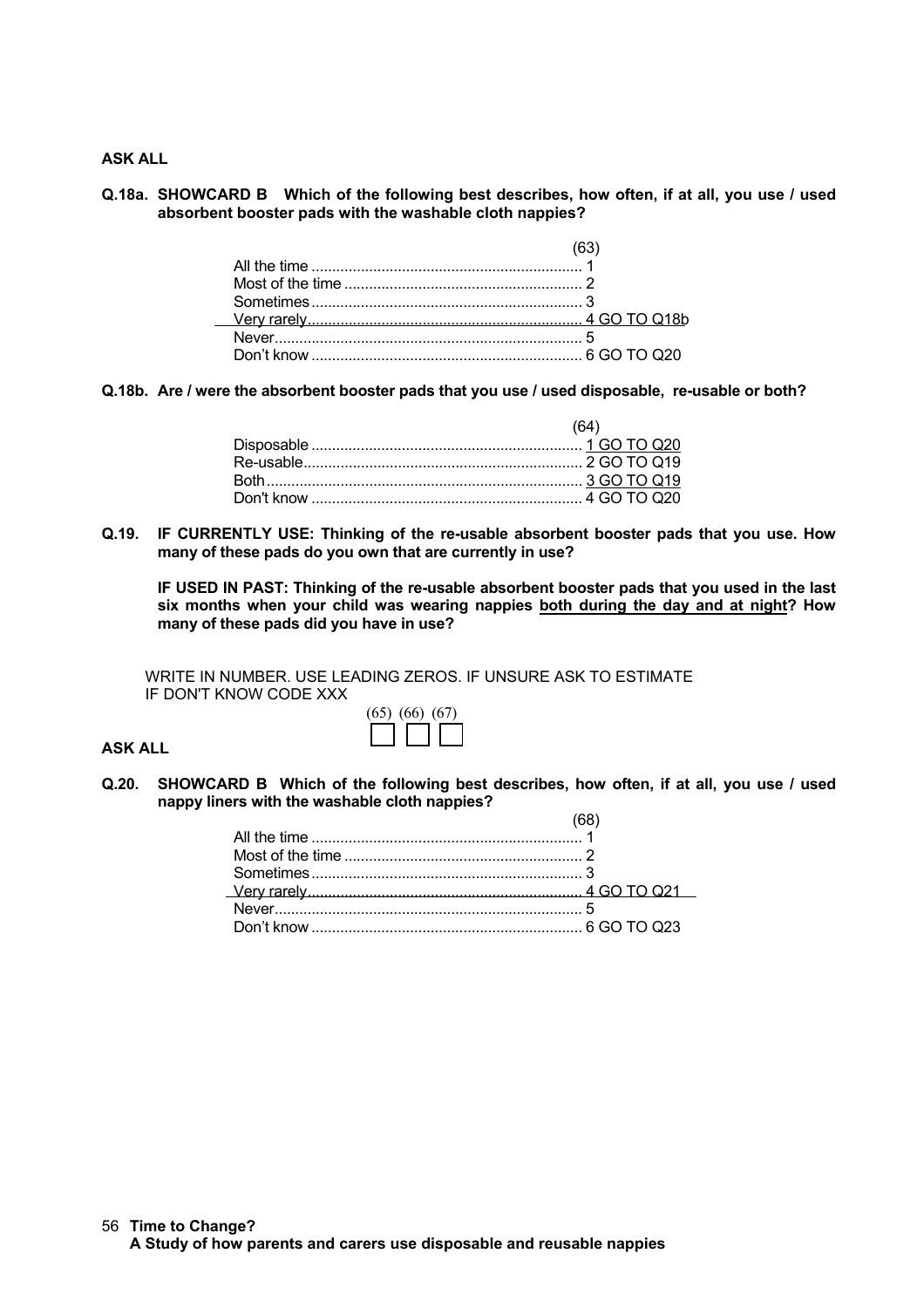#### **Q.21. SHOWCARD D And what type or types of nappy liners do / did you use? CODE ALL THAT APPLY**  $\sqrt{2}$

| (69) |
|------|
|      |
|      |
|      |
|      |
|      |
|      |
|      |
|      |
|      |

### **Q.22. On average how many nappy liners do / did you use in a 24 hour period?**

WRITE IN NUMBER. USE LEADING ZEROS. IF UNSURE ASK TO ESTIMATE IF DON'T KNOW CODE XXX

|  | $(70)$ $(71)$ $(72)$<br>$\Box$ $\Box$ $\Box$ |
|--|----------------------------------------------|

**Washing nappies and waterproof / overpants**

### **INTERVIEWER READ OUT: I AM NOW GOING TO ASK YOU A FEW QUESTIONS ABOUT WASHING YOUR NAPPIES AND WATERPROOF OR OVERPANTS**

### **ASK ALL**

**Q.23. SHOWCARD E Which of the following best describe how you wash / washed the cloth nappies? CODE ALL THAT APPLY**  $(72)$ 

|                                                 | ,,,, |
|-------------------------------------------------|------|
| I wash nappies at home in the washing machine 1 |      |
|                                                 |      |
|                                                 |      |
| A nappy laundry service takes them away  4      |      |
|                                                 |      |
|                                                 |      |

### **ASK Q24 IF NAPPIES WASHED IN WASHING MACHINE OR TAKEN TO LAUNDERETTE (Q23 CODES 1 OR 2) IF WASHED BY HAND (Q23 CODE 3) GO TO Q29 OTHERS GO TO Q33**

**Q.24. SHOWCARD B Do / did you wash nappies separately from other laundry in the washing machine?**  $(74)$ 

**ASK Q25 IF NAPPIES EVER WASHED SEPARATELY (Q24 CODES 1-4) OTHERS GO TO Q26**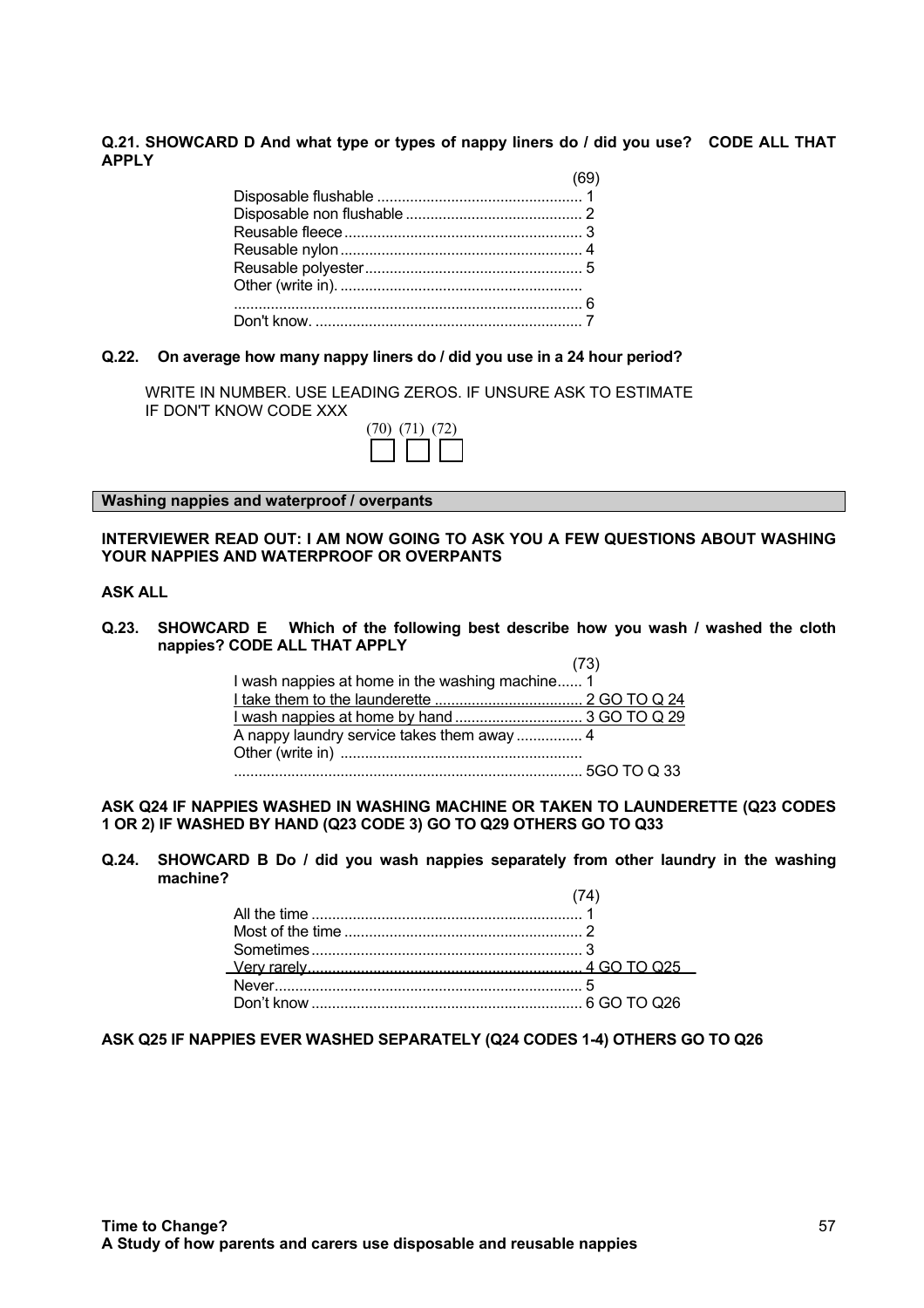### **Q.25. When you wash / washed nappies separately from other laundry, on average, how many nappies would make up a load?**

WRITE IN NUMBER. USE LEADING ZEROS. IF UNSURE ASK TO ESTIMATE IF DON'T KNOW CODE XXX

| $(75)$ $(76)$ $(77)$ |  |
|----------------------|--|
| $\square$            |  |

NOW GO TO Q26

#### **Q.26. At what wash temperature do / did you normally wash nappies in the washing machine? SINGLE CODE PREFERRED**

| $70^{\circ}$ |  |
|--------------|--|
|              |  |
|              |  |
| $40^{\circ}$ |  |
|              |  |
|              |  |
|              |  |

### **CARD 2**

**Q.27. SHOWCARD F Which of these type of washing agent do / did you use for washing the nappies in the washing machine? CODE ALL THAT APPLY**

| (7)                                              |   |
|--------------------------------------------------|---|
| <b>POWDER</b>                                    |   |
|                                                  |   |
|                                                  |   |
|                                                  |   |
|                                                  |   |
| <b>TABLET</b>                                    |   |
|                                                  |   |
|                                                  |   |
|                                                  |   |
|                                                  |   |
|                                                  |   |
| (8)<br><b>LIQUID</b>                             |   |
|                                                  |   |
|                                                  |   |
|                                                  |   |
|                                                  |   |
|                                                  |   |
| <b>LIQUIDABS/ LIQUIDSACHETS/ LIQUID CAPSULES</b> |   |
|                                                  |   |
|                                                  |   |
|                                                  |   |
|                                                  |   |
| (9)                                              |   |
| <b>OTHER</b>                                     |   |
|                                                  |   |
|                                                  | 3 |
|                                                  |   |

CARD 2

**Q.28. Do / did you add fabric softener to the nappy wash in the washing machine? IF YES: SAY Is that always or sometimes?**

(10)

### **Time to Change?** 58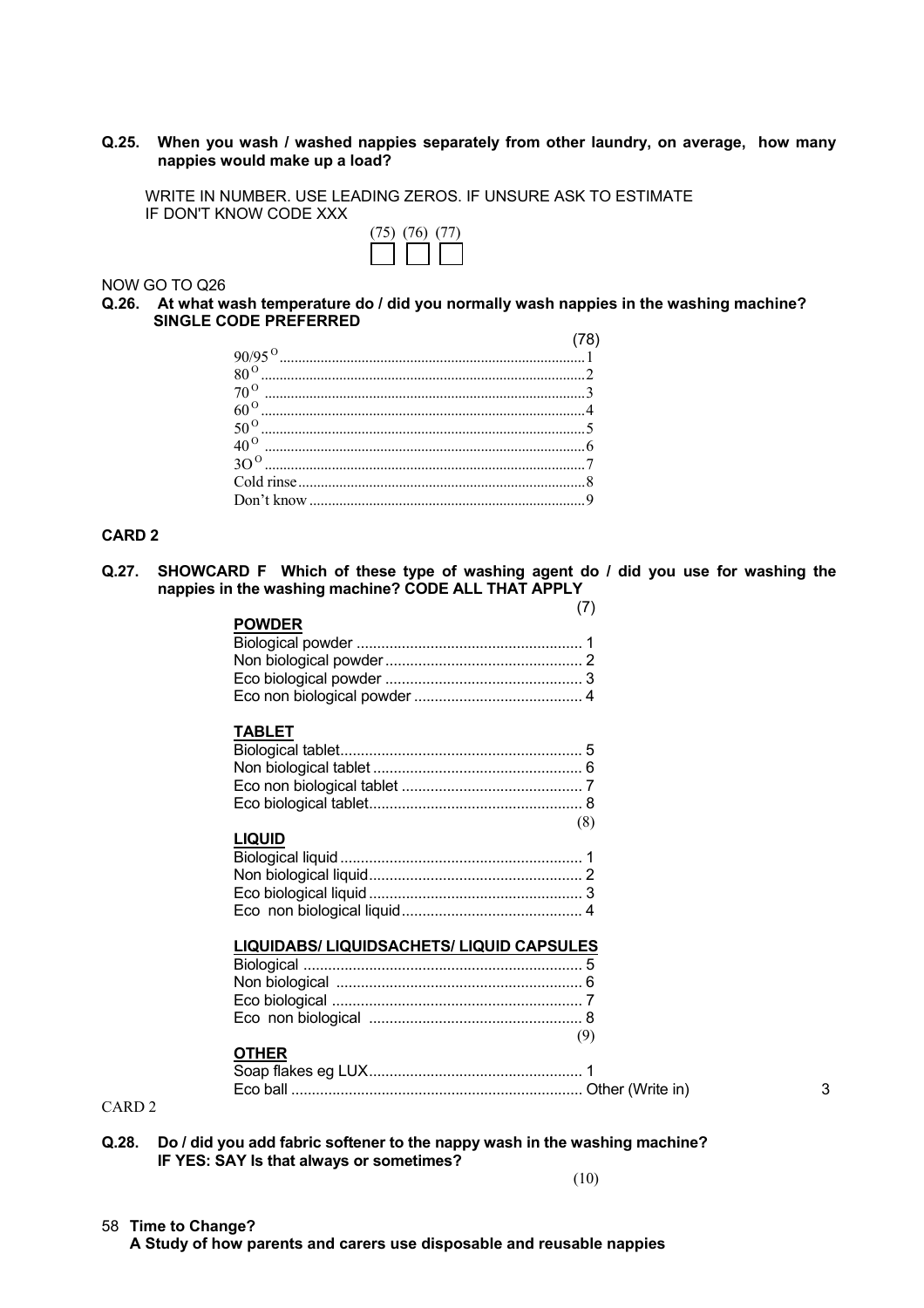### **ASK ALL WHO WASH / WASHED NAPPIES AT HOME IN THE WASHING MACHINE / BY HAND OR AT THE LAUNDERETTE Q 23 (CODES 1 OR 2 OR 3) OTHERS GO TO Q33**

**Q.29. SHOWCARD B Before you wash / washed the nappies do you soak or pre-treat them?**

### **ASK Q30 IF SOAK OR PRE-TREAT NAPPIES (Q29 CODES 1-4) OTHERS GO TO Q31**

#### **Q30. SHOWCARD G In which of the following ways do/ did you soak or pre-treat them? CODE ALL THAT APPLY**  $(10)$

| In an eco sanitiser eg nappy bright/nappy fresh |  |
|-------------------------------------------------|--|
|                                                 |  |
|                                                 |  |
|                                                 |  |
|                                                 |  |
|                                                 |  |
|                                                 |  |

### **Q.31. SHOWCARD H After washing the nappies, how do/ did you dry them? Please think about what you do in both the summer and winter. CODE ALL THAT APPLY**

### **Q.32. Do / did you iron your nappies after they've been washed and dried? IF YES: SAY Is that always or sometimes?**

| (14) |
|------|
|      |
|      |
|      |

**ASK Q33-Q36 IF USE / USED WATERPROOF OR OVER PANTS AT Q13 CODES 1-4**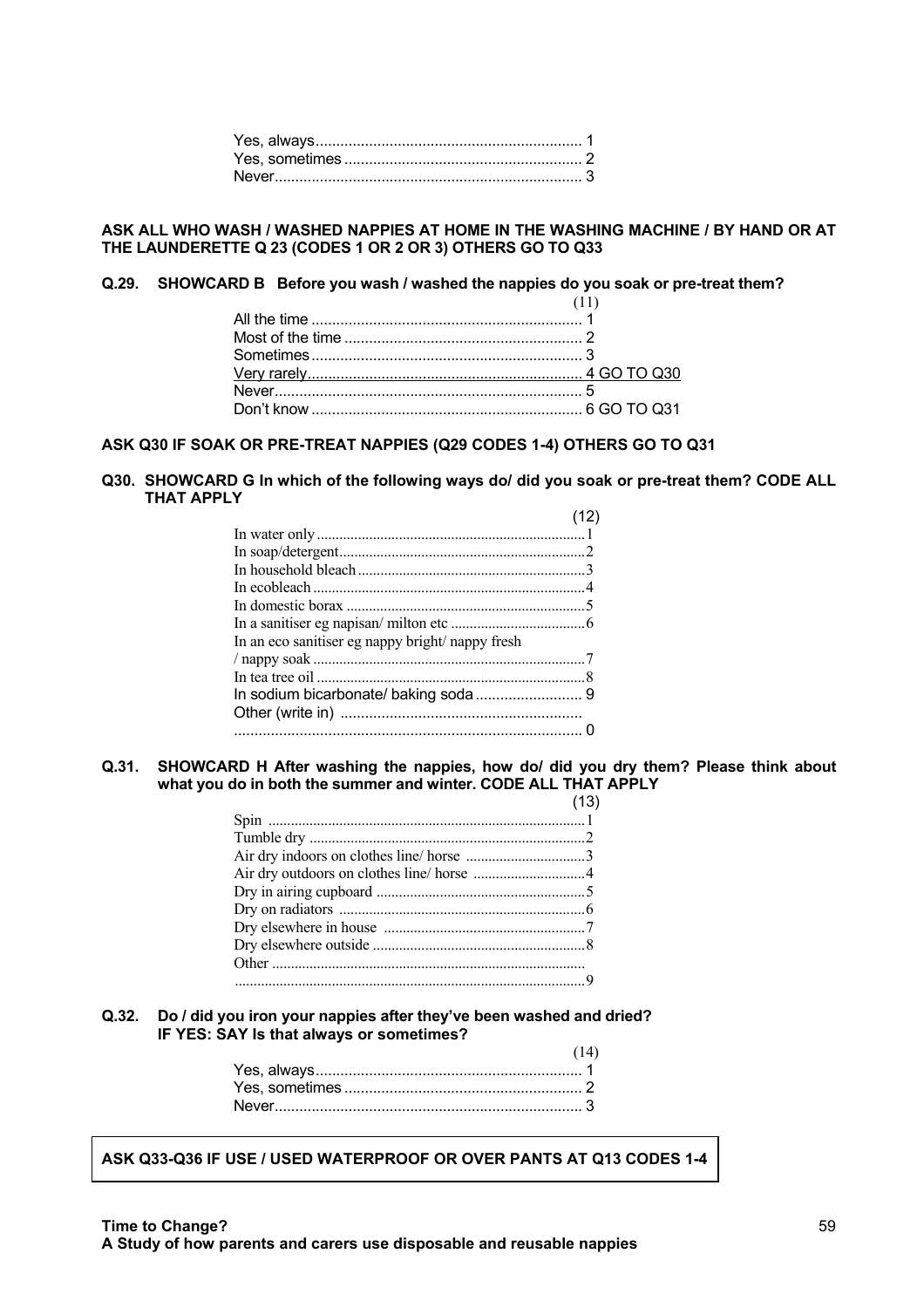**INTERVIEWER READ OUT : I WOULD NOW LIKE YOU TO THINK ABOUT WHEN YOU WASH / WASHED THE WATERPROOF OR OVERPANTS**

 $(15)$ 

**Q.33. SHOWCARD I How often, on average, do / did you wash these waterproof or over pants?**

| (15) |  |
|------|--|
|      |  |
|      |  |
|      |  |
|      |  |
|      |  |
|      |  |
|      |  |
|      |  |
|      |  |

### **Q.34. SHOWCARD J And which of the following best describes how you wash / washed these waterproof or overpants? CODE ALL THAT APPLY**

| .16 <sup>1</sup> |
|------------------|
|                  |
|                  |
|                  |
|                  |
|                  |
|                  |
|                  |

**ASK Q35 IF WATERPROOF PANTS WASHED IN WASHING MACHINE (Q34 CODES 1 OR 2). IF WASHED BY HAND OR OTHER GO TO Q36**

**Q.35 At what wash temperature do / did you wash the waterproof or over pants in the washing machine? SINGLE CODE PREFERRED**  $(17)$ 

**ASK ALL USE / USED WATERPROOF OR OVER PANTS**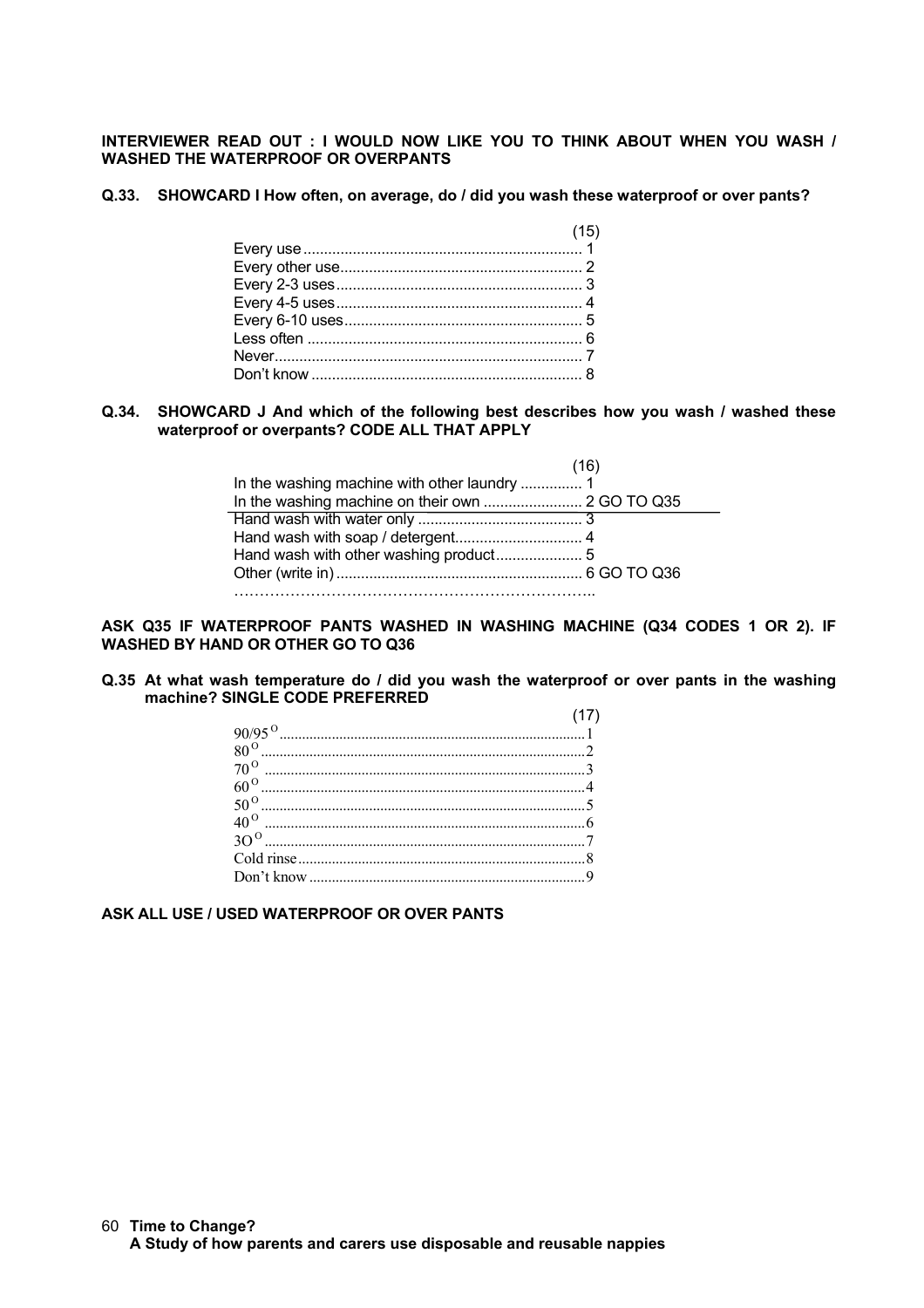**Q.36. SHOWCARD H How do / did you dry the waterproof or overpants? Please think about what you do in both the summer and winter. CODE ALL THAT APPLY**

| Air dry indoors on clothes line/ horse  3  |  |
|--------------------------------------------|--|
| Air dry outdoors on clothes line/ horse  4 |  |
|                                            |  |
|                                            |  |
|                                            |  |
|                                            |  |
|                                            |  |
|                                            |  |

### **ASK ALL**

**Q.37. Finally, what do/ did you do with the nappies after your child doesn't / didn't need them anymore? DO NOT PROMPT**

|                                                      | (19) |
|------------------------------------------------------|------|
|                                                      |      |
|                                                      |      |
| I dispose of them with other household waste  3      |      |
| I dispose of them separately from household waste. 4 |      |
|                                                      |      |
|                                                      |      |
|                                                      |      |
|                                                      |      |
|                                                      |      |
|                                                      |      |

## **THANK AND CLOSE**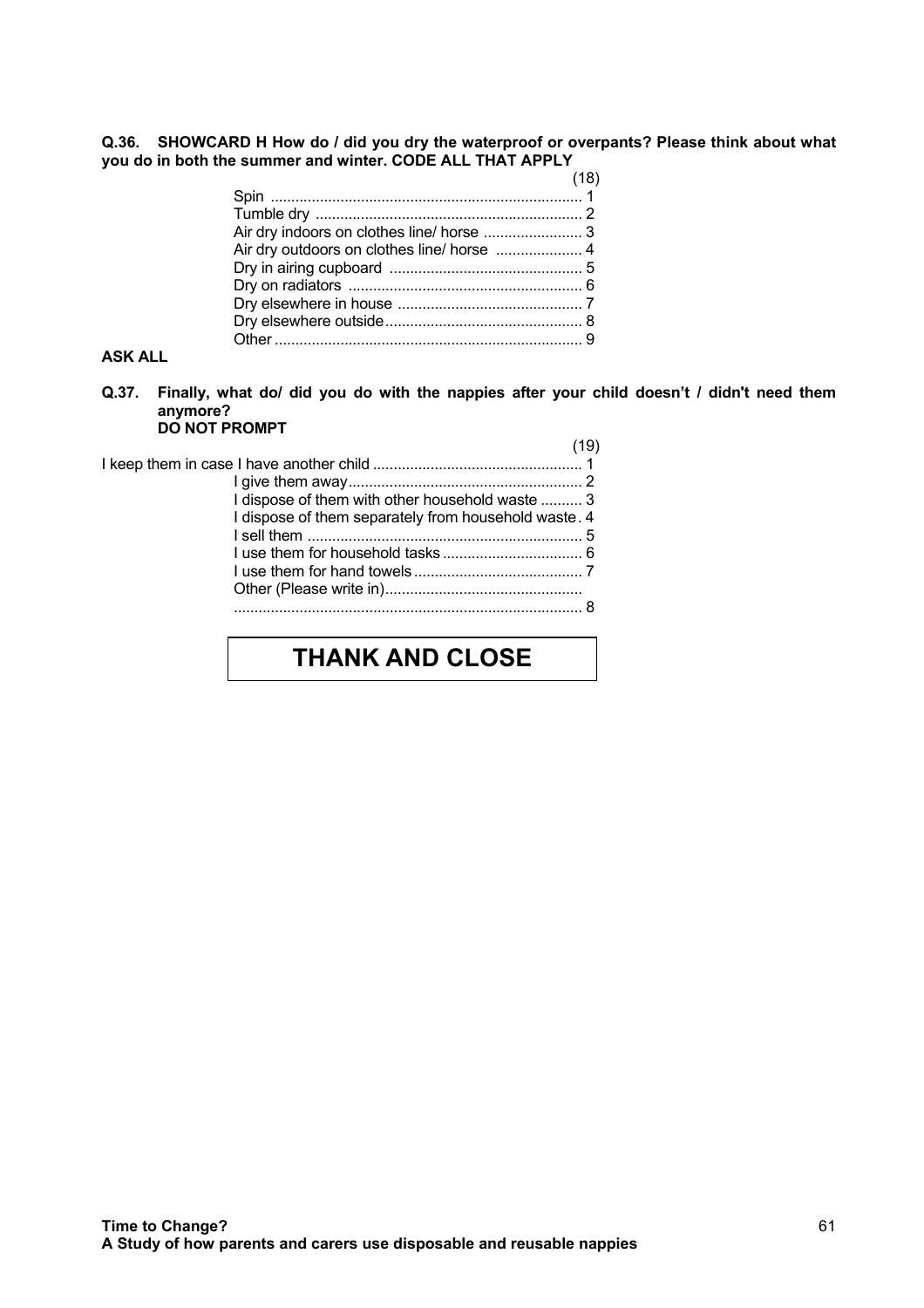# Annex C: National Statistics Omnibus Survey

The National Statistics Omnibus is a multi-purpose survey carried out by Social and Vital Statistics Division (formerly the Social Survey Division) on behalf of a range of government departments and other public and non-profit-making bodies. Interviews are carried out in respondents' homes by interviewers who have been trained to carry out a range of ONS surveys. The survey is a fast, effective and reliable way of obtaining information about the general population or about particular groups of people. The survey has a response rate of around 65 per cent in Great Britain, which is higher than other Omnibus surveys, and achieves around 1,850 interviews per month.

The National Statistics Omnibus survey is the only national Omnibus that uses random probability sampling at all stages of sample selection. As probability sampling is used, sampling errors can be calculated which allow the precision of survey results to be assessed. In particular, confidence intervals can be estimated to show whether differences from the previous survey are, or are not, within the bounds of sampling error.

The Omnibus interview is in two parts. The first part consists of a set of core classificatory questions (around 50) about respondents that remains unchanged from survey to survey. The second, larger, part consists of a series of unrelated modules on varying topics that are included in the survey at the request of customers.

## **The Omnibus sample design**

The National Statistics Omnibus covers the whole of Great Britain. It has a multi-stage random sample. At the first stage 100 postal sectors throughout Great Britain are selected from the 'small user' Postcode Address File (PAF). In order to increase the representativeness of the sample, the file is stratified by Government Office Region (GOR), tenure (the proportion of heads of household renting from local authorities) and SEG (proportion of heads of household classed as 1 to 5 or 13) using 1991 Census data. This stratification ensures that the English part of the sample is representative of England and the Welsh part of the sample is representative of Wales and so on. At the second stage 30 addresses are randomly selected within each postal sector. At the final stage one adult aged 16 years or over is selected randomly for interview at each eligible address.

Thus ONS interviewers have no control over who is interviewed - they must interview at the pre-selected address and select one adult for interview according to a pre-set method.

As a random sample survey, the National Statistics Omnibus avoids or is less affected by the problems inherent in quota sampling - those of non-response bias and unmeasurable sampling error. Other Omnibus surveys randomly select areas; however quota sampling is used to select the survey respondents. As long as each interviewer's sample matches the profile (quotas) specified by their management they can select any respondents they wish. Thus the sample is biased towards the respondents who are most easily found when the interviewer is looking and most easily persuaded to take part in the survey.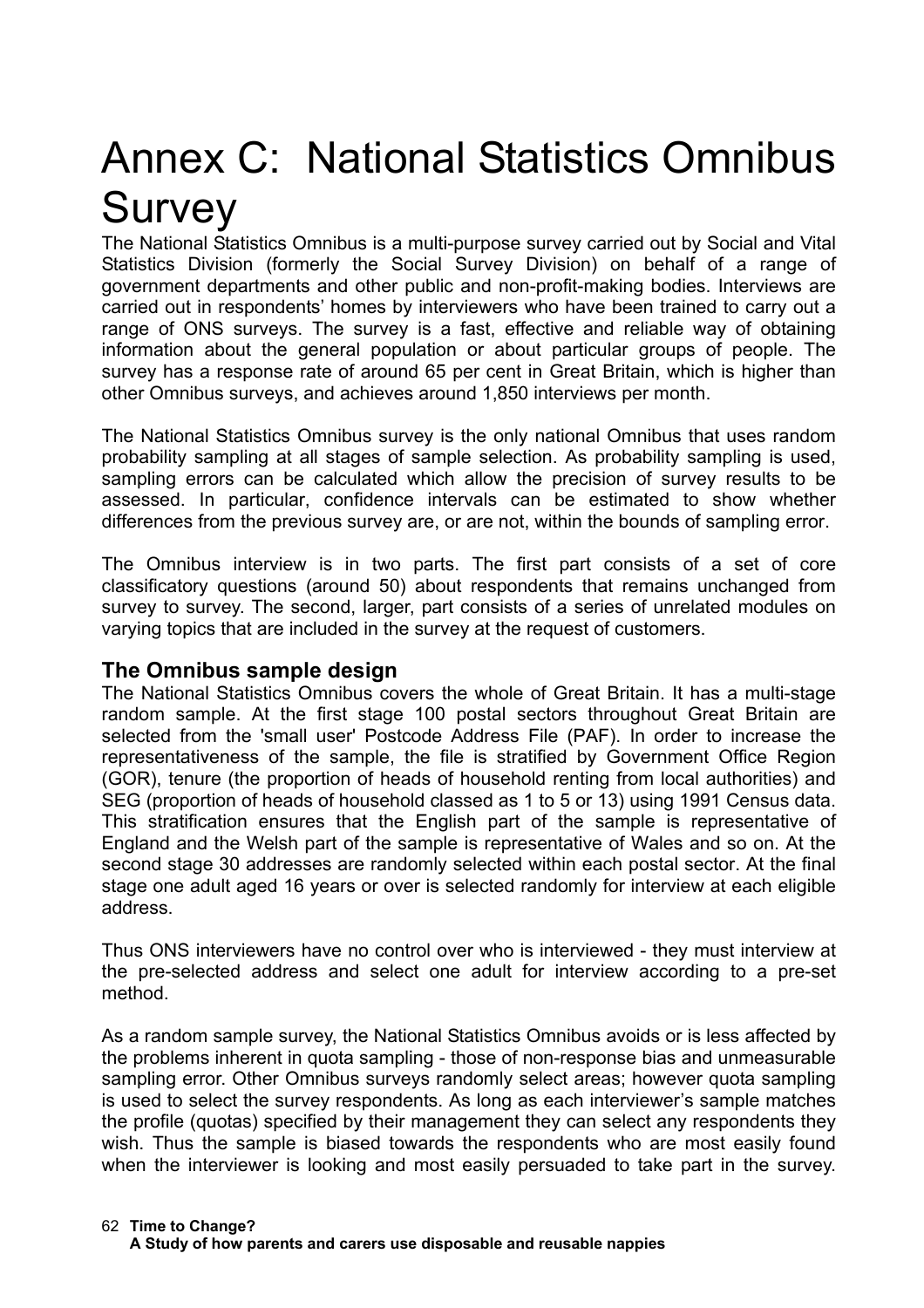Furthermore, the sample may not be a good representation at the area level since it is impossible to get up-to-date quotas for the precise area covered by each interviewer.

*'Official Statistics should not tolerate any uncontrollable bias in its products. It should carry out sample surveys using probabilistic methods.'<sup>12</sup>* Only random probability sampling ensures that the method for selecting respondents is not biased and that the degree of precision can be measured scientifically (through the calculation of sampling errors). This technical rigour together with a higher response rate than any other Omnibus survey will help clients to defend the basis of the survey if critics should question the results. In this respect, the National Statistics Omnibus is unique.

### **Computer assisted interviewing**

Social and Vital Statistics Division (SVS) pioneered the use of Computer Assisted Interviewing (CAI), using Blaise software developed by Statistics Netherlands. Nearly all interviews in households and institutions carried out by SVS use Blaise. The Omnibus survey uses the latest, Windows-based, version of Blaise - Blaise 4.

Over the 10 years of using Blaise vast expertise in programming questionnaires has been built up that fully meet customers' requirements and all interviewers are experienced in conducting interviews using Blaise.

Using Blaise improves data quality as the Blaise program controls the routing through the questionnaire and sets the range of codes allowed at each question. Consistency checks can be programmed into the questionnaire, so that any inconsistencies in the data can be resolved during the interview, by the interviewer and respondent, rather than during a post-fieldwork editing stage.

j

<sup>12</sup> *Jean-Claude Deville* – ' A Theory of Quota Surveys', Survey Methodology, December 1991. Vol. 17, No. 2 pp. 163-181. Statistics Canada.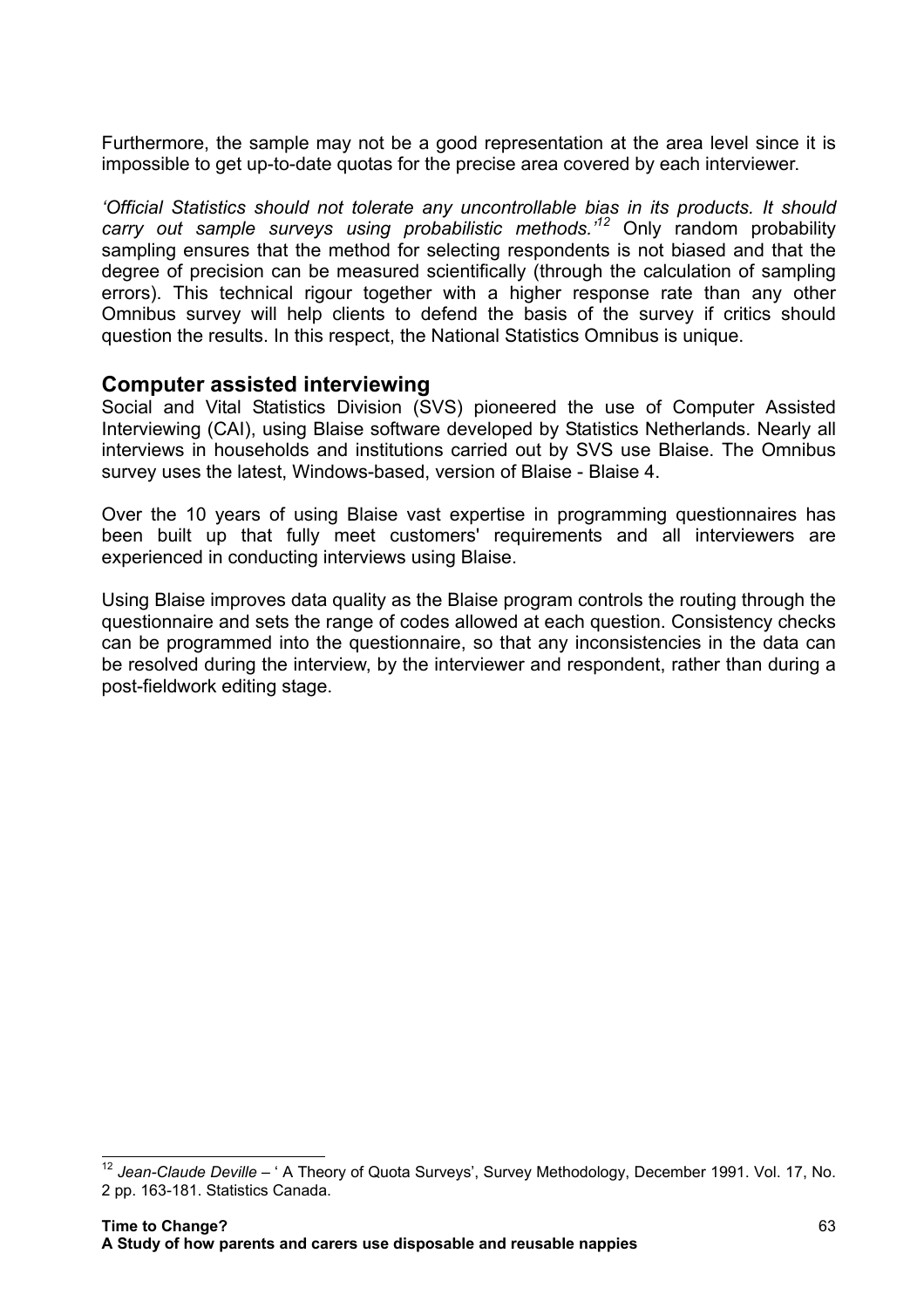# Annex D: TEST Research

A research study conducted among parents or guardians of children under the age of 36 months who currently use or have used washable cloth nappies in the past. The purpose of this study was to contribute to the Environment Agency's ability to establish the usage of washable cloth nappies and other related nappy products, and to carry out a life cycle assessment of reusable and disposable nappies.

## **Methodology**

In total, 183 parents/guardians were interviewed face to face in locations within randomly selected constituencies across Britain. Of the 183 respondents, 135 had a child currently using washable cloth nappies. The remaining 48 had used cloth nappies on their child in the past. (Past users were asked to think about the last six months when their child was using cloth nappies when answering all questions.) Respondents who had more than one child under the age of 36 months in their household were asked to think about the youngest child only when answering all the questions. In the case of twins, triplets etc, respondents were also asked to think of the youngest child in terms of the time they were delivered.

Fieldwork was conducted between 10 March 2003 and 4 April 2003. Due to very low penetration, fieldwork was suspended from 21 March 2003 to 26 March 2003 in order to adopt different methodologies to maximise the number of interviews achieved. Interviewing was subsequently revised to include the following options:

- Recruitment of respondents and conduction of main interview in-street as well as inhome.
- 'Snowballing' Asking respondents if they know anyone else who currently use/have used cloth nappies on their child.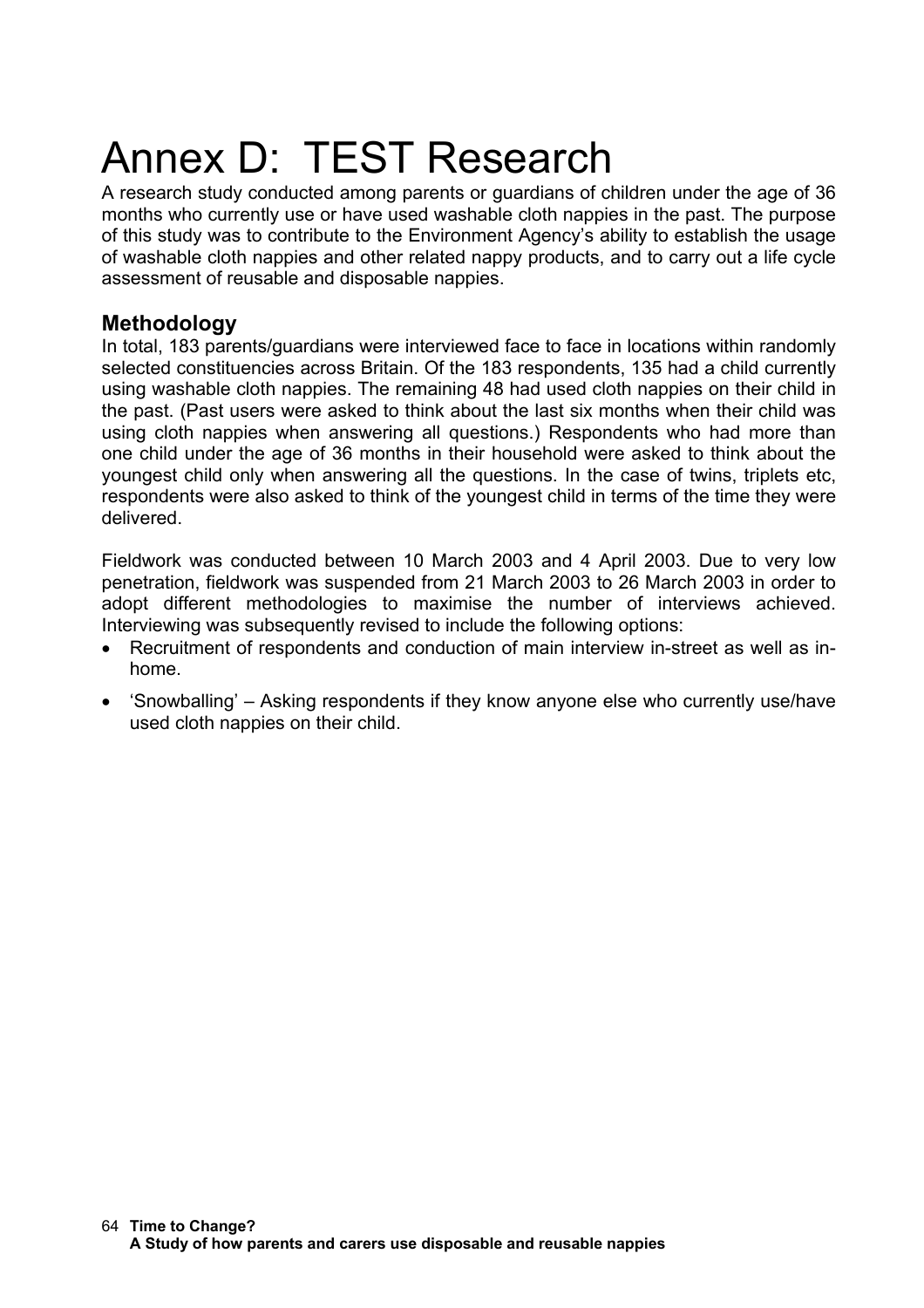# Annex E: Omnibus - Data issues and corrections

## **Overall comments on data**

This dataset consisted of four separate datafiles collected via the Omnibus survey. They were renamed 1 to 4 as follows:

Omnibus 1 February 2003 data Omnibus 2 June 2002 data Omnibus 3 July 2002 data Omnibus 4 November 2002 data

Two of these datafiles (2 and 3) had detailed codes for regions while the other two just had main regions coded. When combining datafiles the main region was assigned to all records.

The four datafiles had a different number of variables in each one so the four datafiles were amalgamated into one dataset with a consistent number of variables. To obtain this the number of variables were reduced by removing many which were not relevant to the analysis required for this report. There were 40 variables left in the dataset used for this analysis.

## **Modification for nappy analysis**

As much of the information collected as possible was to be used for analysis. Each record was split down to produce a new record for each child in the family under 10 rather than just looking at information for the youngest child. A new serial number was assigned to each new record but the original serial number kept too for reference and mapping back to the same family if required. A new variable recording whether the response was for the youngest child or not was created. No respondent had specified any other type of nappy being used than those given on the questionnaire.

## **Population of respondents**

Though there were around 2,000 records within each omnibus datafile, this reduced dramatically in number when looking at records which had answered questions about nappies. The tables below summarise what data were collected in terms of nappy usage. These tables are based on the responses given to question M316\_5 "Thinking back to the time when your child was still in nappies, did/do you use disposable nappies, reusable nappies or both disposable and reusable nappies?"

OMNIBUS 1

| $n=501$ all             | - disposable - reusable |   | Nappy type Nappy type Nappy type Nappy type<br>both- -<br>$\sim$ $-$ | both- |
|-------------------------|-------------------------|---|----------------------------------------------------------------------|-------|
|                         |                         |   |                                                                      |       |
|                         |                         |   | disposable reusable                                                  |       |
| Total                   | 479                     | ĥ | 11                                                                   |       |
| $\sim$ $\sim$<br>$\sim$ |                         |   |                                                                      |       |

Source: Omnibus survey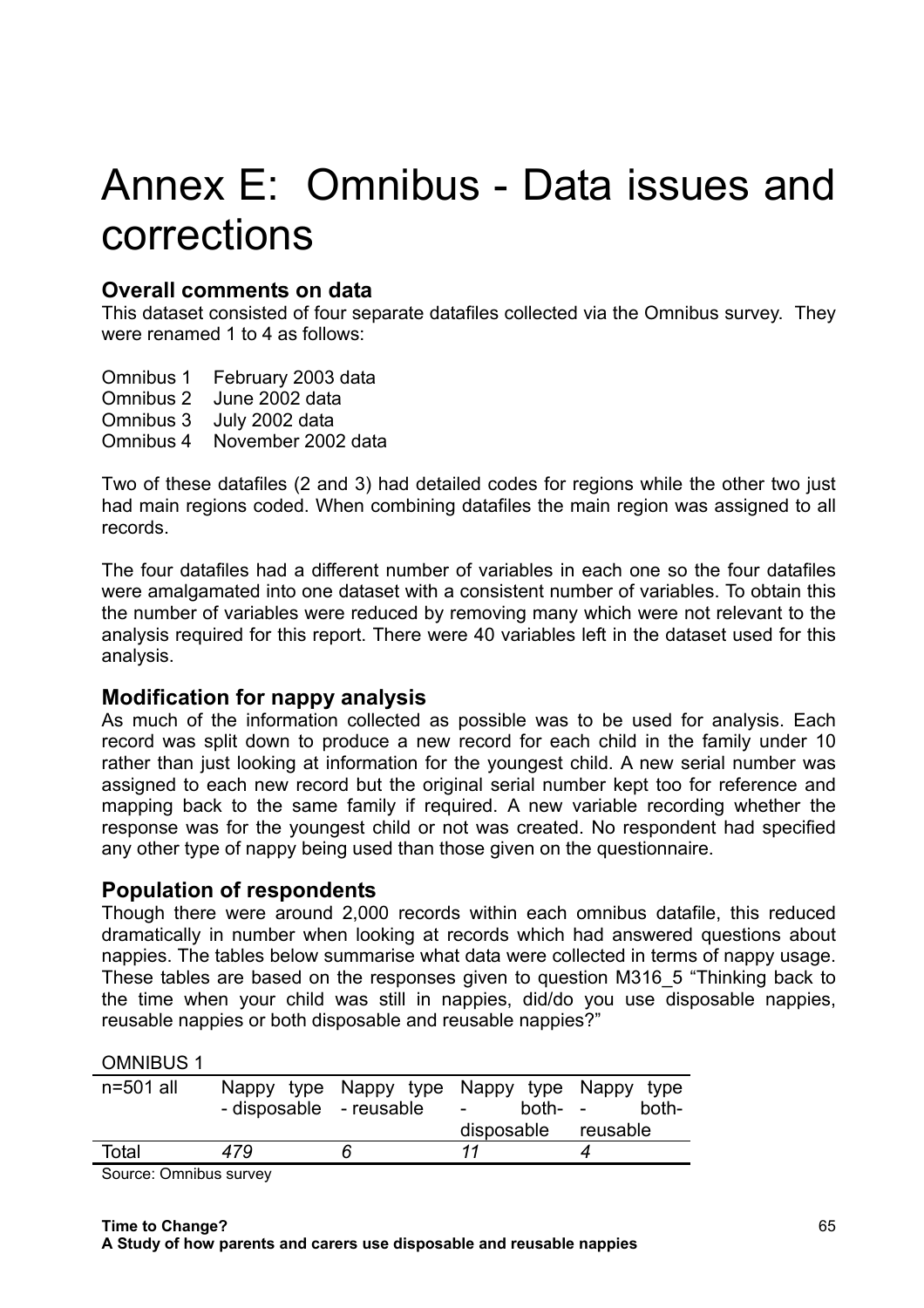| <b>OMNIBUS 2</b>                           |                            |                                     |                                   |                                 |  |  |  |
|--------------------------------------------|----------------------------|-------------------------------------|-----------------------------------|---------------------------------|--|--|--|
| n=539 all                                  | Nappy type<br>- disposable | Nappy type<br>- reusable            | Nappy type<br>both-<br>disposable | Nappy type<br>both-<br>reusable |  |  |  |
| Total                                      | 499                        | 12                                  | 13                                | 12                              |  |  |  |
| Source: Omnibus survey                     |                            |                                     |                                   |                                 |  |  |  |
| <b>OMNIBUS 3</b>                           |                            |                                     |                                   |                                 |  |  |  |
| n=553 all                                  | Nappy type<br>- disposable | Nappy type<br>- reusable            | Nappy type<br>both-<br>disposable | Nappy type<br>both-<br>reusable |  |  |  |
| Total                                      | 517                        | $\overline{4}$                      | 14                                | 17                              |  |  |  |
| Source: Omnibus survey<br><b>OMNIBUS 4</b> |                            |                                     |                                   |                                 |  |  |  |
| n=508 all                                  | - disposable               | Nappy type Nappy type<br>- reusable | Nappy type<br>both-<br>disposable | Nappy type<br>both-<br>reusable |  |  |  |
| Total                                      | 478                        | 9                                   | 12                                | 9                               |  |  |  |
| Source: Omnibus survey                     |                            |                                     |                                   |                                 |  |  |  |
| <b>OVERALL DATASET</b>                     |                            |                                     |                                   |                                 |  |  |  |
| n=2101 all                                 | Nappy type<br>- disposable | Nappy type<br>- reusable            | Nappy type<br>both-<br>disposable | Nappy type<br>both-<br>reusable |  |  |  |
| Total                                      | 1973                       | 31                                  | 50                                | 42                              |  |  |  |
| Source: Omnibus survey                     |                            |                                     |                                   |                                 |  |  |  |

Source: Omnibus survey

The final dataset contained 2,112 records. Eleven of these records had blank or don't know responses to question M316 5, which explains why the total in the table above is only 2101.

## **Data issues**

Some older children in the same household had an age recorded as being younger than the youngest child. The ages were assumed to be correct but the records given in the wrong order. These records have been kept in.

Some children in the same household were the same age in many families. This meant that either a lot of families with twins/triplets had been identified or the accuracy to which the age of the child was given was not detailed enough to distinguish between different children. This was ignored in the analysis and the records were kept in.

Thirty-three records in the original dataset had the child's age recorded as 0. These records were checked and it was found that a few of these were actually very young babies under a month old. The remaining records were recoded to include the exact age of the child in months that had been written on the survey form.

The age out of nappies was recorded as 0 for some cases too. This did not make sense so again data were queried and amended from the original dataset.

### **Time to Change?** 66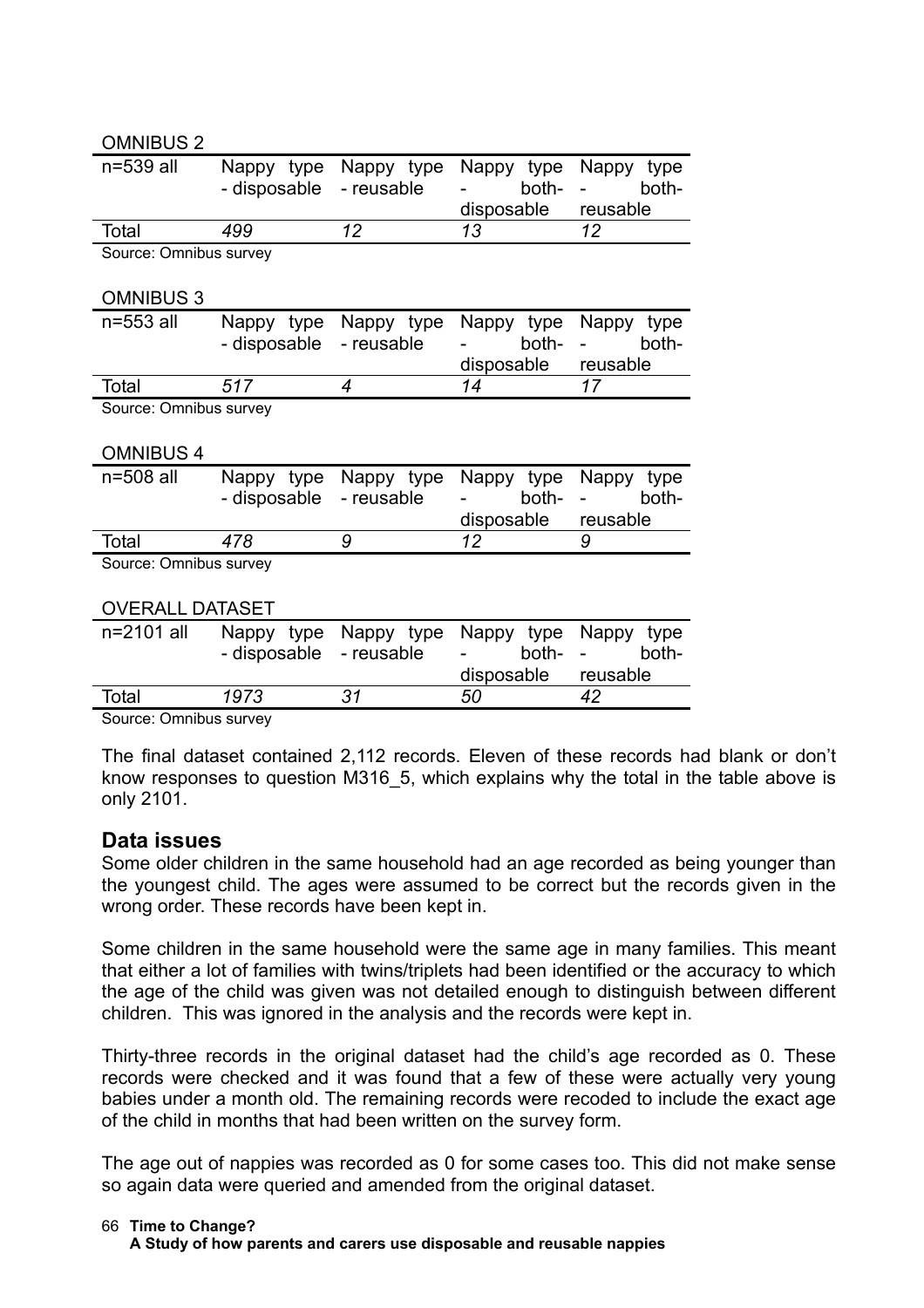Another issue was that for a few records the age given for coming out of nappies was older than the children were themselves. This again was queried and data corrected as necessary.

Some ages of children were found to be over 10, when queried so some data points were lost in the analysis because of this.

Most of the problems highlighted here were concerned with the age coding of records. Since they were not always coded in months, some seemed rounded to the nearest year, care should be taken when looking at any analysis based on the child's age.

A data cleaning exercise at the start of analysis was also carried out since the coding of some ages was outside the system used where 0.0 to 0.11 was used to code 0 to 11 months. These records were recoded from the original dataset.

Question M316 7 asked about the main type of nappy used, but there were only 10 responses to this question since only 10 people listed more than one type of nappy used in question M316 6M. These two questions were combined to produce a new variable called mainused, which had 122 responses in it. One record was removed where the answer to M316\_7 was inconsistent with the answer to M316\_6M.

Since some of the requested analysis was to look at both 'reusable only' respondents as well as 'reusable only' and 'both - mainly reusable' respondents there was a need to introduce another new variable. A variable called typenapp was created using M316\_5 and DVM316 responses. The codes 1 to 4 are as follows:

- 1 disposable only
- 2 reusable only
- 3 both mainly disposable
- 4 both mainly reusable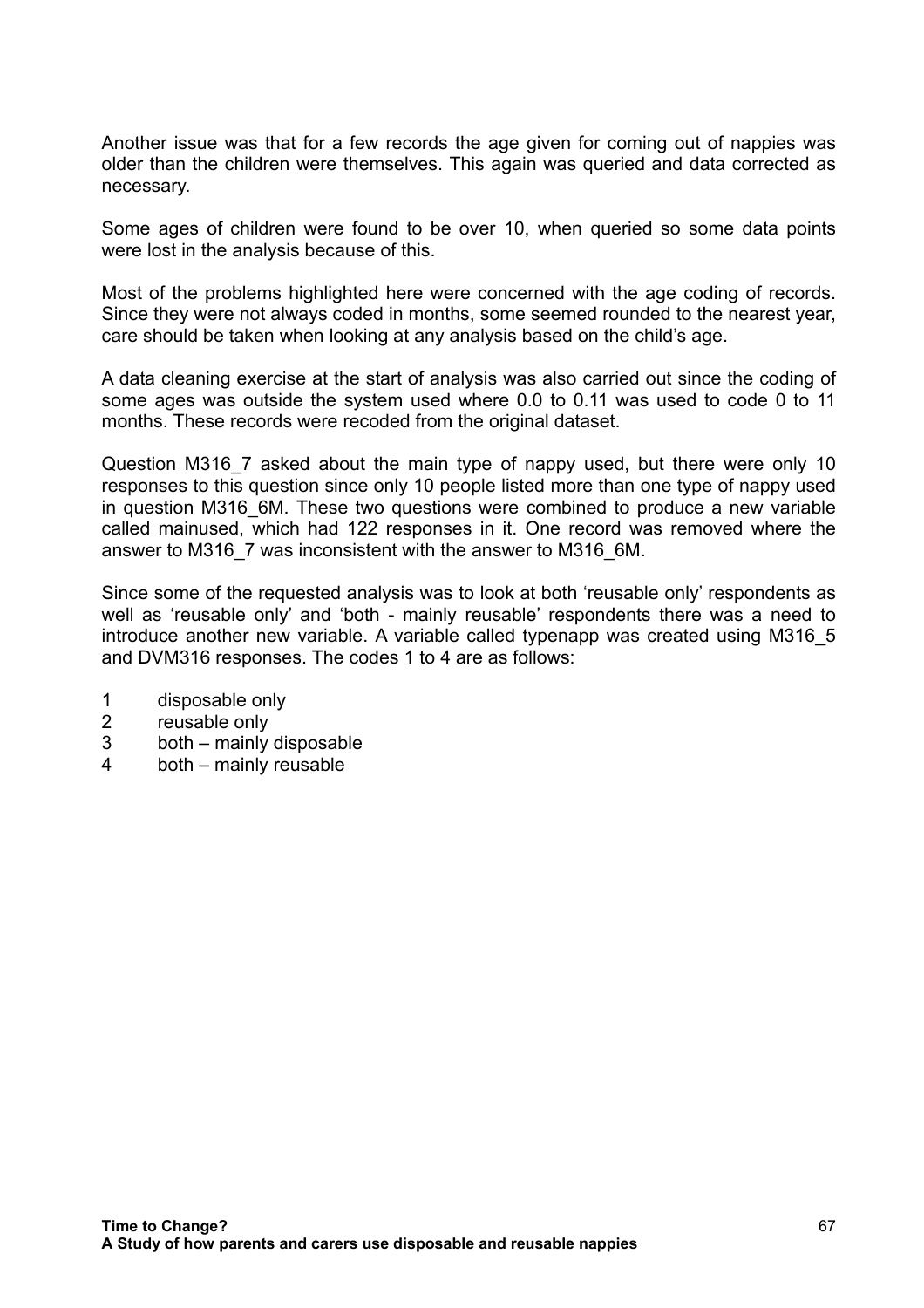# Annex F: TEST - Data issues and corrections

## **Overall comments on data**

The dataset was analysed in SPSS. Further information needed to be sought from TEST for the coding of the 'other' category options on the survey form. 'Other' options on the form hadn't been coded as named responses if they had less than 10 per cent of the overall response rate for that question.

## **Modification for nappy analysis**

Due to the way that the survey was conducted, question 1 "What type or types of washable cloth nappy have/did you regularly used/use on this child?" and question 2 "And what one of these do/did you most often use?" needed to be combined to determine the main type of nappy used.

Since question 4b "Is your child currently wearing washable cloth nappies all the time?" IF NO SAY "Does your child only wear them during the night or only during the day?" was not worded sufficiently clearly or unambiguously to give the information sought this has been excluded from the analysis. Due to the one question asking two things, respondents seemed to answer yes in many cases when their answer should have been no. For example, if someone were only using reusable nappies during the day then they would answer "No" to the first prompt and then should say "No, only during the day" to the second prompt. It is thought, though, that errors have occurred because it would have been easy for the same respondent to answer "Yes" to the second prompt by answering "Yes" to the question "Does your child only wear them during the night or only during the day?" where the correct response should have been "No, only during the day."

Therefore it was not possible to estimate the age that a child stops wearing nappies in this analysis.

## **Population of respondents**

Though there were 184 records within this dataset, this is reduced for a number of questions since not everyone answered all questions. Some analysis is therefore done on very small numbers and should be treated with caution. The frequencies in the tables presented should be carefully considered alongside the valid per cent.

This survey only covered reusable nappy users.

## **Data issues**

Some respondents said that they owned no nappies, (question 5 "In total, how many washable cloth nappies do you own that are currently in use for this child?"), but had said that they'd used them previously on other children (question 6 "Have/had these washable cloth nappies been used previously on another child?"). These respondents were using a nappy service (nappy service users (NSUs)= 12). Their responses to questions 5, 6, 15, 25, 26, 27, 28, 29, 30, 31, and 32 were also excluded from the analysis since it cannot be certain how they answered these questions.

### **Time to Change?** 68